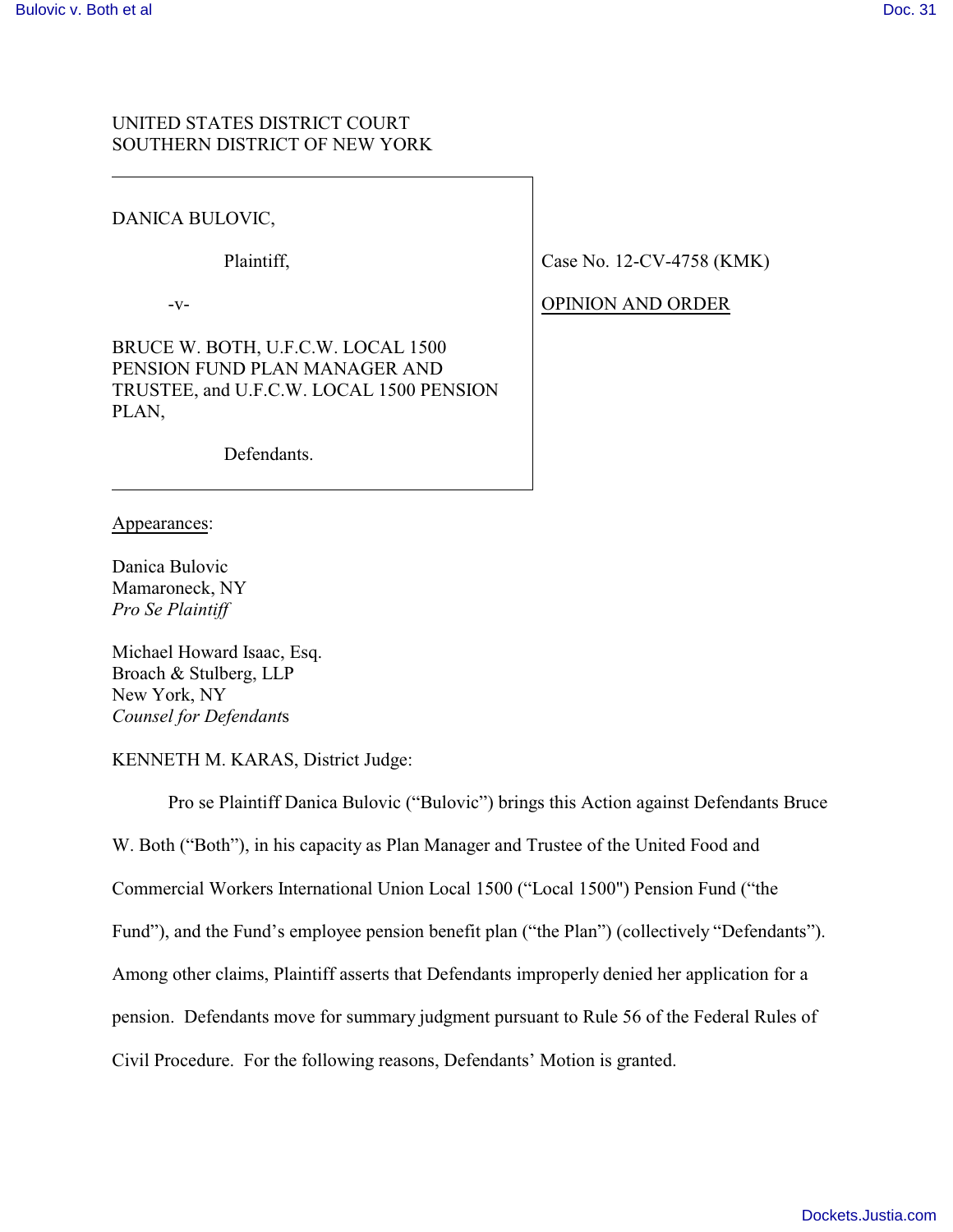#### I. Background

#### A. Factual Background

# 1. The Fund's Employee Pension Benefit Plan

The Fund maintains an employee pension benefit plan within the meaning of Section 3(2) of the Employee Retirement Income Security Act of 1974 ("ERISA"), 29 U.S.C. § 1002(2). (*See* Defs.' Statement of Material Facts Pursuant to Local Rule 56.1 ("Defs.' 56.1 Statement")  $\P$ 1.)<sup>1</sup> Through this Plan, the Fund provides benefits to certain employees whose employers contribute to the Fund on their employees' behalf pursuant to collective bargaining agreements ("CBAs") with Local 1500. (*See id.*) The Fund was established and is maintained pursuant to an Agreement and Declaration of Trust, which came into effect on May 21, 1956, was amended on May 26, 1967, and was restated on November 28, 1975. (*See id.*; Def. Both's Aff. in Supp. of Defs.' Mot. for Summ. J. ("Both's Aff."), Ex. A.) A Board of Trustees ("the Board"), composed of an equal number of employer and employee representatives, administers the Fund. (*See* Defs.' 56.1 Statement  $\P$  1.)<sup>2</sup> The Board is the "plan sponsor" and "plan administrator" of the

29 U.S.C. § 1002(2).

 $2^2$  As Defendants note, the equal representation of employers and employees on the Board is mandated by Section 302(c)(5) of the Labor Management Relations Act of 1947, which excepts from that Section's restrictions on financial transactions "money or other thing of value

<sup>&</sup>lt;sup>1</sup> ERISA defines "employee pension benefit plan" in the following manner:

<sup>&</sup>quot;[T]he terms 'employee pension benefit plan' and 'pension plan' mean any plan, fund, or program which was heretofore or is hereafter established or maintained by an employer or by an employee organization, or by both, to the extent that by its express terms or as a result of surrounding circumstances such plan, fund, or program—(i) provides retirement income to employees, or (ii) results in a deferral of income by employees for periods extending to the termination of covered employment or beyond, regardless of the method of calculating the contributions made to the plan, the method of calculating the benefits under the plan or the method of distributing benefits from the plan."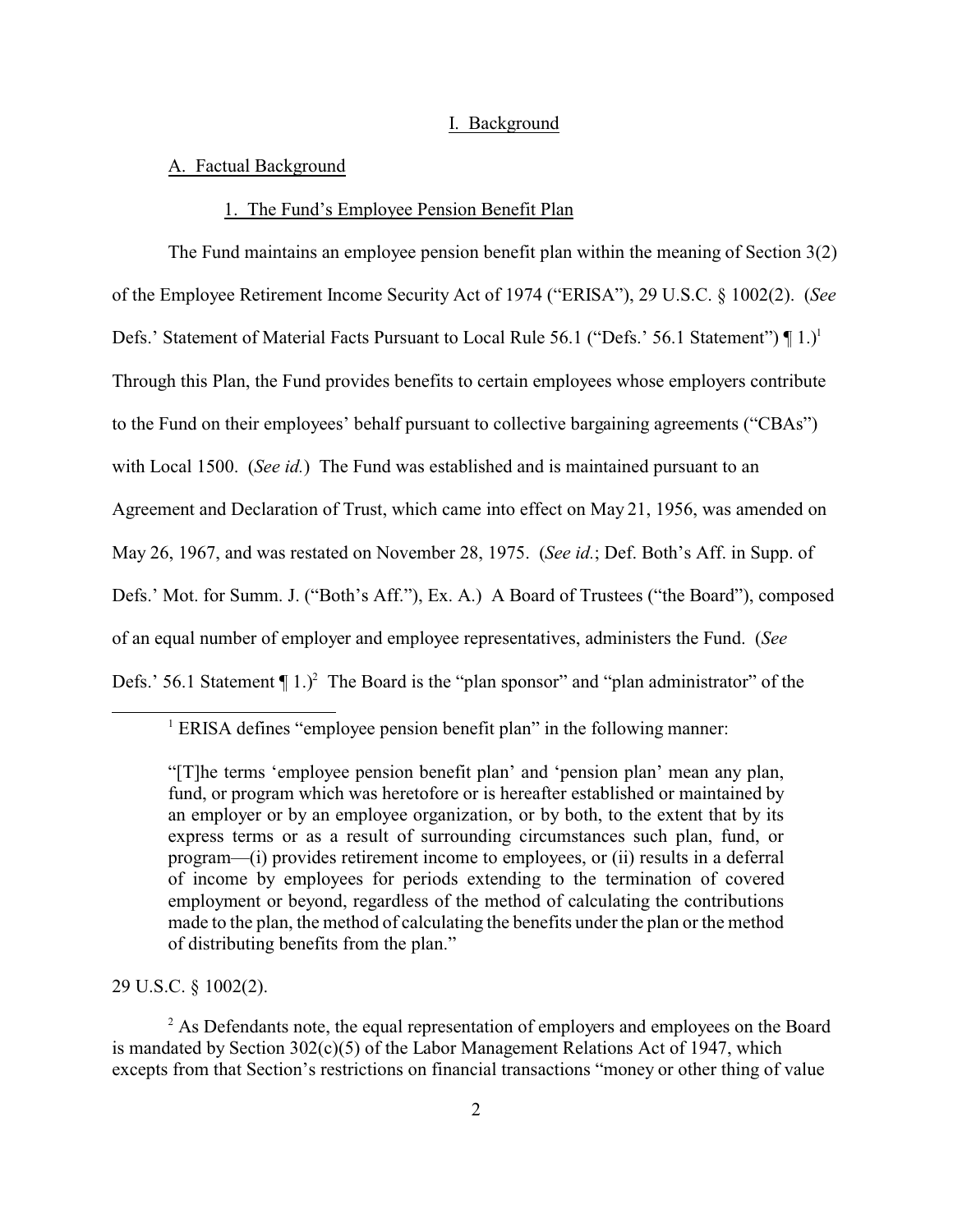Plan, within the meaning of those terms as ERISA defines them. (*See id.*)<sup>3</sup> The Plan's terms are set forth in a Plan document, which the Board amends as needed. (*See id.* ¶ 2.) The Fund also publishes explanatory summary plan descriptions ("SPDs"), which it distributes to Plan participants in accordance with ERISA.<sup>4</sup> (*See id.*) Between 1987 and 2011, the Fund published SPDs on January 1, 1987; October 1, 1993; January 1, 1995; January 1, 2001; January 1, 2003; January 1, 2008; and January 1, 2011. (*See id.*)

# 2. Plaintiff's Employment and Termination

Plaintiff began working for First National Supermarkets ("First National") on May 1,

1989. (*See* Pl.'s Statement of Material Facts Pursuant to Local Rule 56.1 ("Pl.'s 56.1

Statement"); Defs.' 56.1 Statement  $\P$  3.)<sup>5</sup> As of that date, Plaintiff was approximately 52 years

4 *See* 29 U.S.C. § 1024(b) (detailing the manner in which "[p]ublication of the summary plan descriptions and annual reports shall be made to participants and beneficiaries of the particular plan").

<sup>5</sup> Defendants characterize Plaintiff as "a former employee of Edwards Super Food ('Edwards')," which "was operated by First National Supermarkets, which was owned by Stop [&] Shop . . . ." (Defs.' 56.1 Statement ¶ 3.) However, Plaintiff states that "First National" Supermarket [was her] employer, not Edwards[,] as Defendant[s] wrote in [s]upport of their [M]otion." (Pl.'s 56.1 Statement.) Because Defendants acknowledge that the employment in question counted towards Plaintiff's Pension Service under the Plan, (*see* Defs.' 56.1 Statement ¶ 3), choosing between Edwards and First National in describing Plaintiff's employer has no

paid to a trust fund established . . . for the sole and exclusive benefit of the employees of [an] employer . . . : *Provided*, That . . . the detailed basis on which such payments are to be made is specified in a written agreement with the employer, *and employees and employers are equally represented in the administration of such fund* . . . ." 29 U.S.C. § 186(c)(5) (emphasis added).

<sup>&</sup>lt;sup>3</sup> See 29 U.S.C. § 1002(16)(B) ("The term 'plan sponsor' means . . . [,] in the case of a plan established or maintained by two or more employers *or jointly by one or more employers and one or more employee organizations*, the association, committee, *joint board of trustees*, or other similar group of representatives of the parties who establish or maintain the plan." (emphasis added)); *id.*  $\frac{8}{3}$  1002(16)(A) ("The term 'administrator' means . . . [,] if an administrator is not . . . designated [by the terms of the instrument under which the plan is operated], the plan sponsor . . . .").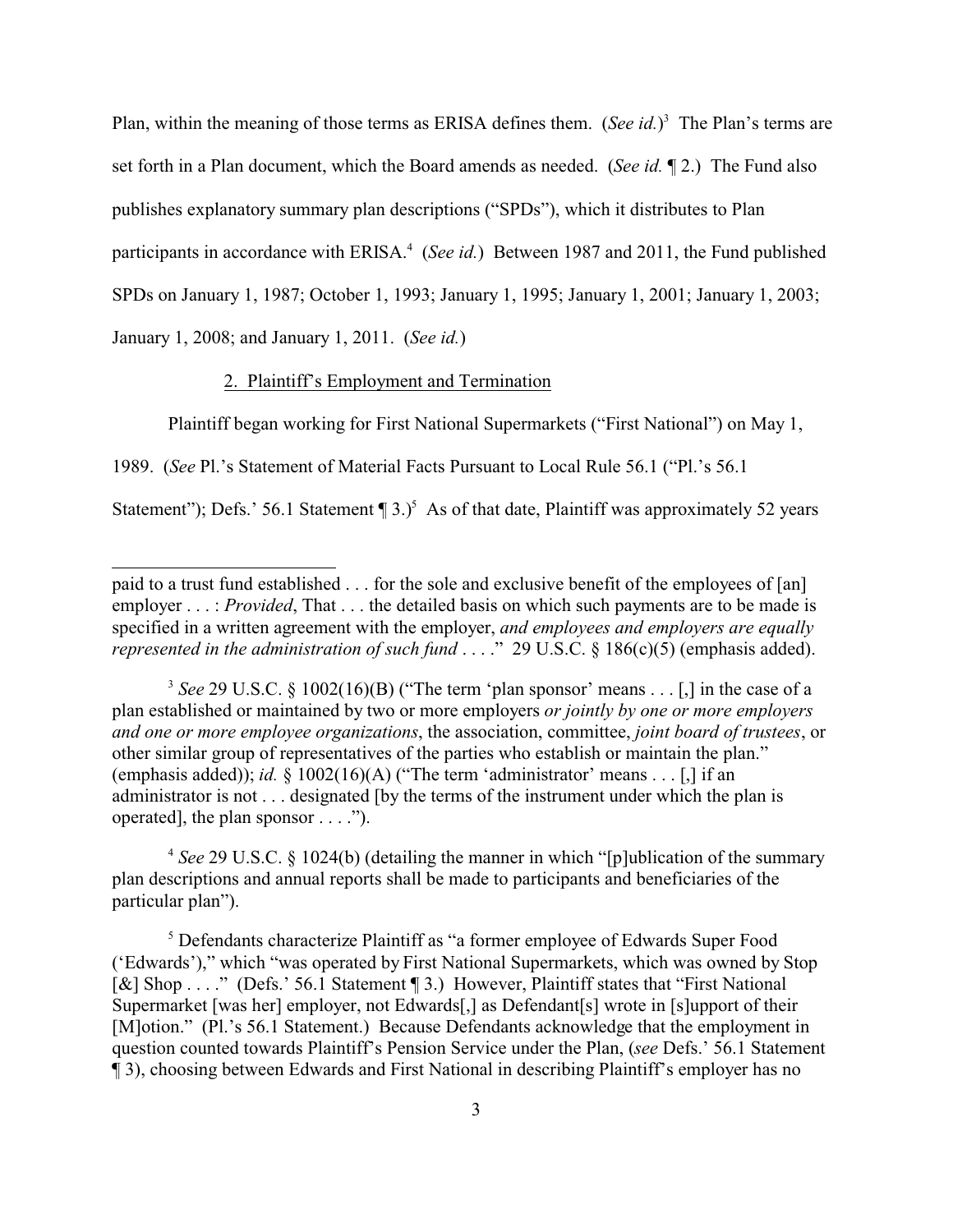old. (*See* Defs.' 56.1 Statement ¶ 3 ("The year of [Plaintiff's] birth is 1937.").) Plaintiff worked for First National until January 1997, at which point First National terminated Plaintiff's employment for cause. (*See id.*; Pl.'s 56.1 Statement ¶ 3; Pl.'s Aff. in Opp. to Defs.' Mot. for Summ. J. ("Pl.'s Aff.")  $\P$  5.)<sup>6</sup> Plaintiff claims that the date on which she was terminated was "20 days before [her] 60th birthday." (Pl.'s 56.1 Statement ¶ 3.) The total amount of time that Plaintiff worked for First National before being terminated was thus approximately seven years and nine months. (*See* Defs.' 56.1 Statement ¶ 3.) After First National terminated her, Plaintiff worked for an entity that Defendants describe as "Temp Force" in 1997; Waldbaum's in 1998; and The Great Atlantic & Pacific Tea Company ("A&P") in 1999. (Defs.' 56.1 Statement ¶ 4;

bearing on the Court's resolution of Defendants' Motion. As a result, the Court will follow Plaintiff's preference, and refer to Plaintiff's employer as of May 1, 1989 as First National.

<sup>6</sup> Defendants and Plaintiff also disagree as to Plaintiff's status during her employment as a part- or full-time employee, as well as to which entity Plaintiff was working for at the time she was terminated. Defendants state that Plaintiff began working for Edwards part-time in May 1989, became a full-time Edwards employee in August 1995, and was terminated by Edwards in January 1997. (Defs.' 56.1 Statement ¶ 3.) In support of this claim, Defendants have provided certain employment records. (*See* Def. Both's Aff. in Supp. of Defs.' Mot. for Summ. J. ("Both's Aff.") Exs. B, C.) But Plaintiff claims that when she began working for First National in May 1989, she was a "full time employee." (Pl.'s 56.1 Statement.) She also claims that, "[a]fter 8 years of full time employment with First National," her "new [e]mployer (for 14 week[s]) Stop & Shop, fired [her]," (Pl.'s 56.1 Statement  $\P$  3), while also stating that she "worked full time but . . . was paid [a] part-time rate, except in 1996 before [her] job was terminat[ed]," (*id.* ¶ 8). In relation to her statement that it was Stop & Shop that ultimately terminated her, she states that, "[o]n 11/15/1[9]97[,] [she] received from Stop & Shop [a] check in the amount of [\$1,245.13]." (*Id.* ¶ 7.) She further alleges that "[t]he Statement of Defendant[s] that [she] did not work for First National Supermarket and Stop & Shop is absolutely false," as she "worked full time and paid [union] due[s] . . . weekly." (Pl.'s Aff. ¶ 10.) However, once again, because Defendants acknowledge that the employment in question counted towards Plaintiff's Pension Service under the Plan, (*see* Defs.' 56.1 Statement ¶ 3), describing Plaintiff as a part- or full-time employee, and describing the entity that ultimately terminated her as First National, Edwards, or Stop & Shop, does not impact the Court's analysis. As the Court has already followed Plaintiff's preference in describing the entity for which she began working in May 1989 as First National, for the sake of simplicity, the Court will refer to the entity that terminated her as the same.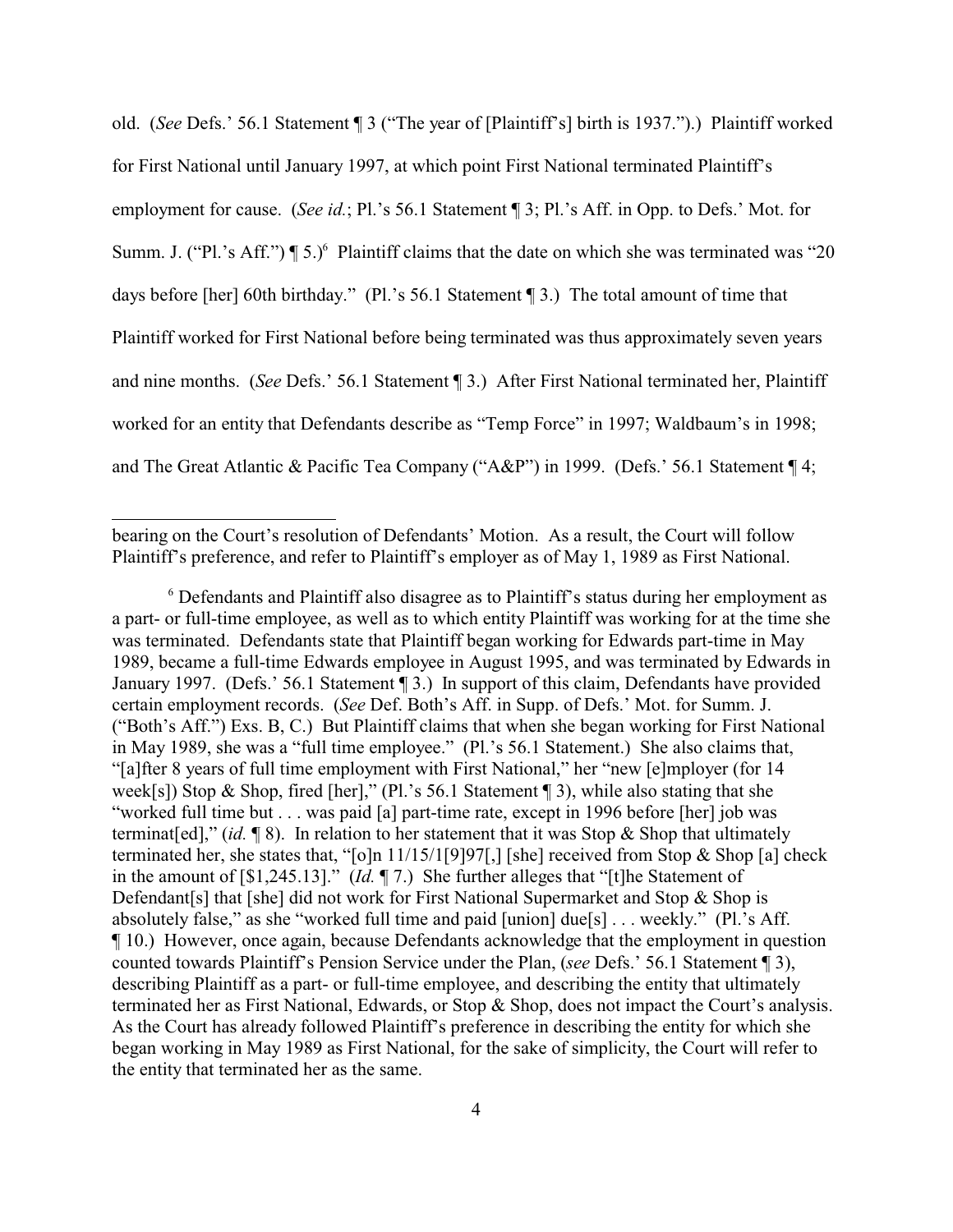Pl.'s Aff. ¶¶ 11-13.) A&P acquired Waldbaum's in or about 1986. (Defs.' 56.1 Statement ¶ 3.) Plaintiff characterizes Waldbaum's as a "subsidiary" of A&P. (Pl.'s Aff. ¶ 11.)

During Plaintiff's employment with First National, it "was owned by Stop [&] Shop, an employer that has contributed and continues to contribute to the Fund on behalf of certain classifications of employers pursuant to a series of collective bargaining agreements with [Local 1500]." (Def's 56.1 Statement ¶ 3.) However, according to Defendants, Temp Force was not a contributing employer to the Fund. (*Id.* ¶ 4.) Defendants further state that A&P "never contributed to the Fund on behalf of employees of Waldbaum[']s [either], but instead contribute[d] to the [United Food and Commercial Workers International Union ("UFCW")] Local 338 [("Local 338")] Pension Fund," which is a "separate legal entit[y]" from the Local 1500 Fund, with which the Local 1500 Fund did "not have a reciprocity agreement." (*Id.*) Additionally, Defendants state that "A&P also [did] not contribute to the Fund on behalf of employees who work[ed] in the stores it operate[d] under its own name." (*Id.*) Nowhere in Plaintiff's submissions does she provide any evidence that Temp Force, A&P, or Waldbaum's contributed to the Fund.<sup>7</sup>

 $<sup>7</sup>$  In fact, Plaintiff attached a document to a letter that she submitted to the Court on</sup> January 22, 2014, which document suggests that she acknowledges that neither Temp Force, nor Waldbaum's, nor A&P contributed to the Fund. (*See* Dkt. No. 25.) The document lists Plaintiff's "Years of Service with UFCW–Local Unions Plans," and lists the years 1989–97 as her "UFCW–Local 1500 Years of Service," with 1997 listed as counting for one-twelfth of a year. (*Id.*) However, the years 1998 and 1999, the years during which Plaintiff worked for Waldbaum's and A&P, are not listed under "UFCW–Local 1500 Years of Service," but are instead listed under "UFCW–Local 338." (*Id.*)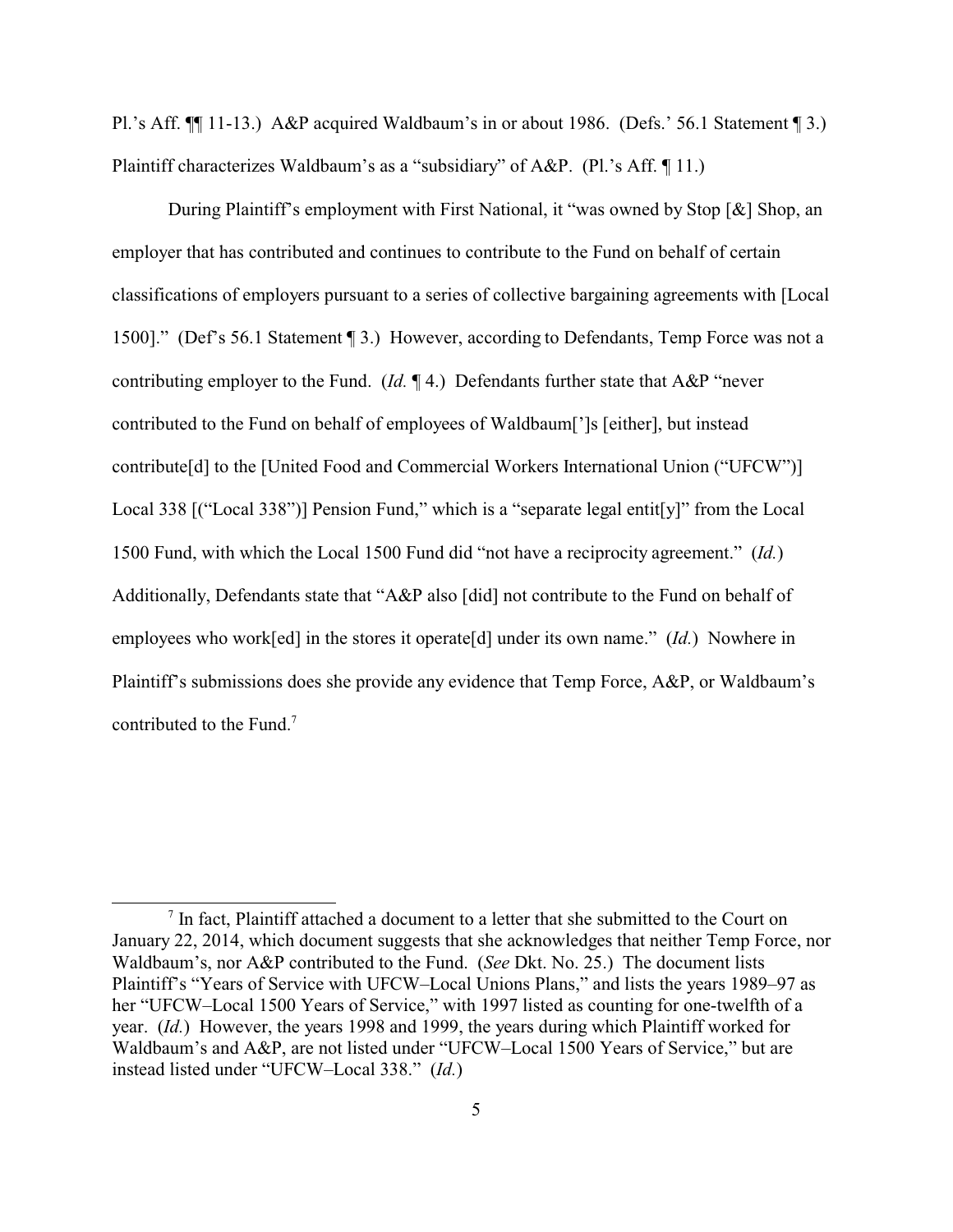### 3. The Plan Terms in Effect at the Time of Plaintiff's Termination

The Parties appear to agree that the Plan terms that were in effect when Plaintiff was terminated in January 1997 are set forth in the January 1, 1993 Restated Plan ("the 1993 Plan").<sup>8</sup> The 1993 Plan states that it "applies to participants who retire, die, accrue benefits *or separate from service after 1992*," and that "[t]he rights and benefits of every other Employee shall be governed by the provisions of the Plan in effect at the Employee's retirement, death *or* separation from service." (Both's Aff., Ex. D | 2 (emphasis added).)<sup>9</sup> Therefore, because the

Plaintiff also states that the "Restated Plan 1/1/1993 [was] replaced with Pension Plan (SPD) October 1, 1993, effective date 1/1/1993," and that "pension restated plan to 1/1/1993 . . . ." (Pl.'s 56.1 Statement ¶¶ 12–13; *see also* Pl.'s Aff. ¶ 2 ("The Restated Plan 1/1/1976 to 1/1/1993 is replaced by Pension Plan – SPD, published in October 1993, with effective date 1/1/1993.").) The Court interprets these statements as reflecting Plaintiff's belief that the terms of the SPD that the Fund published on October 1, 1993 somehow replaced the terms of the January 1, 1993 Restated Plan. This belief is legally erroneous, as SPDs merely explain, but cannot replace, the Plan terms to which they relate. As the October 1, 1993 SPD states, "In the event there appears to be a conflict between the description of any plan provision in this booklet and its statement in the Plan Of Benefits, the language contained in the Plan Of Benefits . . . is the official and governing language." (Pl.'s Aff.) The January 1, 1995 SPD contains identical language. (*See* Both's Aff., Ex. E, at D.) Nevertheless, because the Fund issued the October 1, 1993 SPD to which Plaintiff refers to explain the January 1, 1993 Restated Plan, Plaintiff's reliance on that SPD is an implicit acknowledgment of the January 1, 1993 Restated Plan's applicability. Further, as part of Plaintiff's Opposition to Defendants' Motion, she submitted copies of the October 1, 1993 SPD, as well as the January 1, 1993 Restated Plan itself, which also evidences her implicit agreement with Defendants as to which version of the Plan was in effect when she was terminated. (*See* Dkt. No. 20.)

<sup>9</sup> As so much of the following analysis will be guided by the Plan's terms, the Court notes at the outset that it construes those terms "according to general principles of contract law,

 $8$  Defendants clearly state that "[t]he terms of the Plan that were in effect . . . when [Plaintiff] was terminated . . . are set forth in the January 1, 1993 Restated Plan . . . ." (Defs.' 56.1 Statement ¶ 5.) It is less clear which terms Plaintiff believes were in effect when she was terminated, but statements that she makes at various points throughout her submissions lead the Court to the conclusion that she substantially agrees with Defendants. For example, Plaintiff states that she was "vested [i]n January 1995, according to . . . UFCW Local 1500 Pension Plan – Summary Plan Description, January 1, 1995. . . . It [was the] SPD in effect when [she] was terminated." (Pl.'s 56.1 Statement ¶ 1.) The Fund issued the January 1, 1995 SPD that Plaintiff references to explain the 1993 Plan's terms. (Defs.' 56.1 Statement ¶ 5.)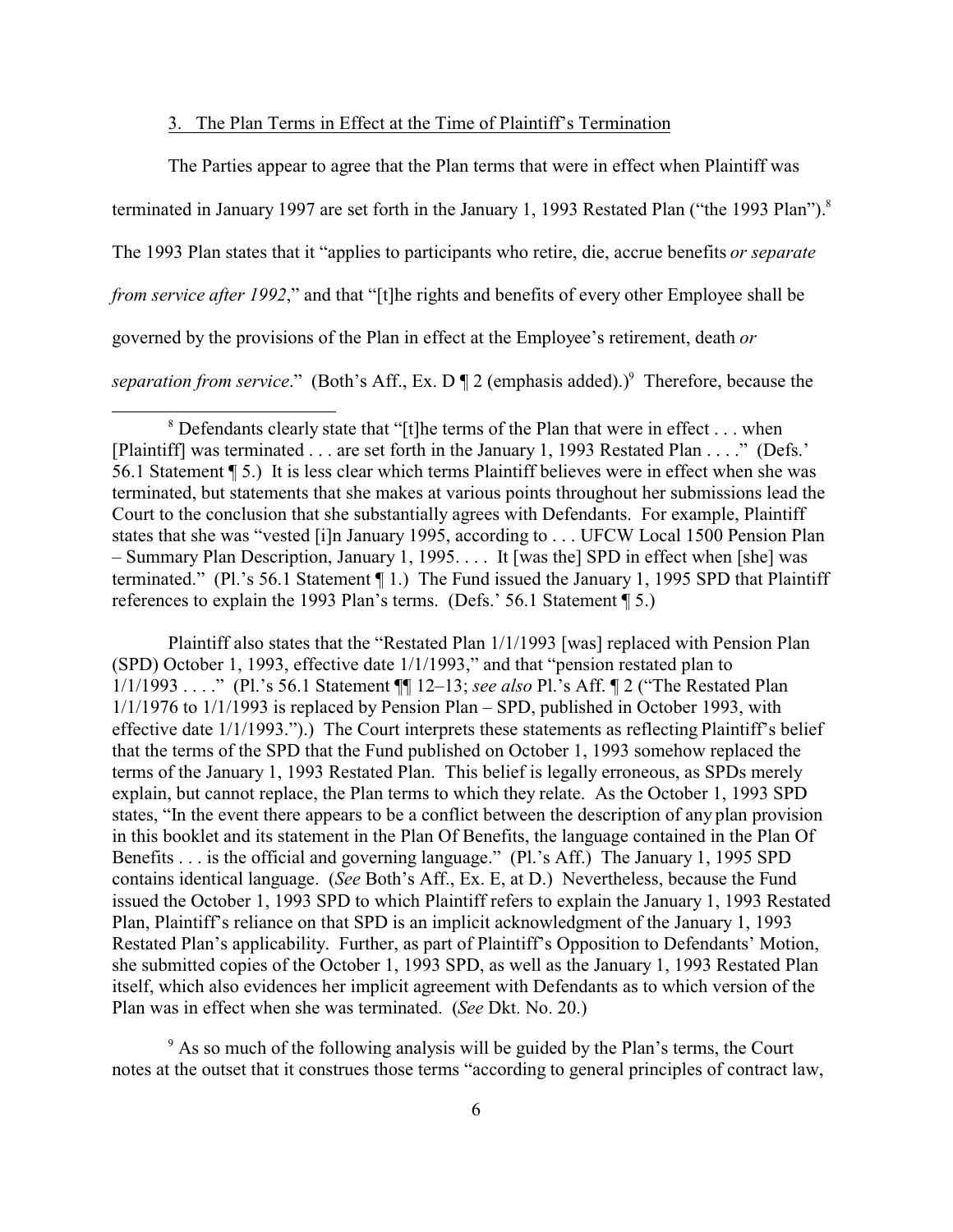1993 Plan was in effect at the time of Plaintiff's separation from service in January 1997, and because the 1993 Plan states that the benefits of employees who separate from service after 1992 are to be determined by reference to the 1993 Plan, whether Plaintiff is entitled to the benefits that she seeks is determined by reference to the terms of the 1993 Plan itself, as well as the SPD that the Fund issued to explain those terms on January 1, 1995 ("the 1995 SPD"). (*See* Defs.'

56.1 Statement ¶ 5.)

The 1993 Plan explains the conditions that a Plan participant is required to meet "in order

to vest in his or her pension benefit"—in other words, "the conditions under which the

participant's benefit will become non-forfeitable," (*id.*):

A participant shall be considered vested at the earliest date after 1975 on which the participant:

A. has satisfied the age and service requirements for an Early or Normal pension hereunder; or

B. attains Normal Pension Age; or

C. has at least ten years of Vesting Service (five years of Vesting Service if not represented by a collective bargaining representative and the date of determination is after 1988); or

D. has at least ten years of Pension Service including at least two years of Future Pension Service.

(Both's Aff., Ex. D., at 400, § 4.02.) The 1995 SPD explains this provision as follows:

After 1975, you will be 100% vested in your accrued pension benefit if you satisfy *any one* of the following three alternate requirements:

• you satisfy the age and service requirements for normal or early pension; or

looking to the language of the Plan and other indicia of the intent of the Plan's creator." *Austin v. Ford*, No. 95-CV-3730, 1998 WL 88744, at \*3 (S.D.N.Y. Mar. 2, 1998) (internal quotation marks omitted) (citing *Firestone Tire & Rubber Co. v. Bruch*, 489 U.S. 101, 112–13 (1989)).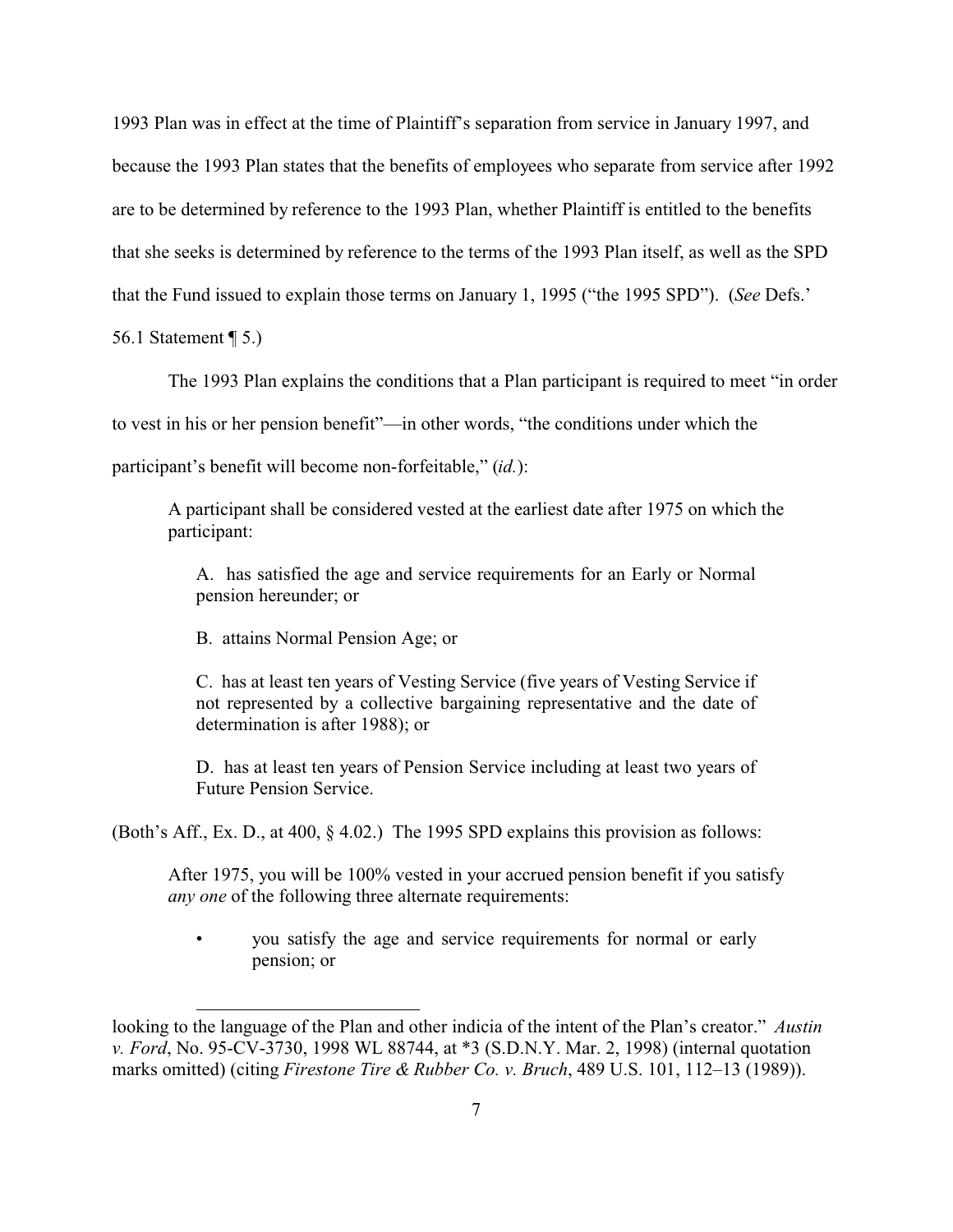- you have at least ten years of Pension Service; or
- you have at least ten years of Vesting Service.

Plan participants who are not covered by a bargaining agreement may satisfy the vesting requirement with five years of Vesting Service.

(Both's Aff., Ex. E, at 12, ¶ 28.)

The 1993 Plan also explains how a participant can acquire Pension or Vesting service,

ten years of which vests a participant in her benefits. According to the Plan, "'Pension Service'

means 'Past Pension Service' and 'Future Pension Service.'" (Both's Aff., Ex. D, at 103,

§ 1.13.) The Plan defines "Future Pension Service" as "employment by an Employee with an

Employer in a position for which the Employer is required to contribute to the Fund in

accordance with a collective bargaining agreement with the Union or an agreement between such

Employer and the Trustees." (*Id.* at 103, § 1.13B.) The Plan's definition of "Past Pension

Service" is irrelevant to Defendants' Motion.<sup>10</sup> As for "Vesting Service," the Plan provides that

- 1. such employment was Covered Employment;
- 2. such employment was the type for which such Employer was required to contribute to the Fund on the Employer's Employer Participation Date; and
- 3. such employment of the Employee was continuous with the same Employer to the date of the Employer's Employer Participation Date.

(Both's Aff., Ex. D, at 103, § 1.13A.)

<sup>&</sup>lt;sup>10</sup> The Plan defines "Past Pension Service" as follows:

A. PAST PENSION SERVICE. "Past Pension Service" means employment by an Employee with an Employer before such Employer's Employer Participation Date provided such Employer Participation Date is before 1960 or such Employer is one which has been approved by the Trustees, as an Employer the employees of which can receive credit for Past Pension Service even though such Employer's Participation Date is after 1959, provided: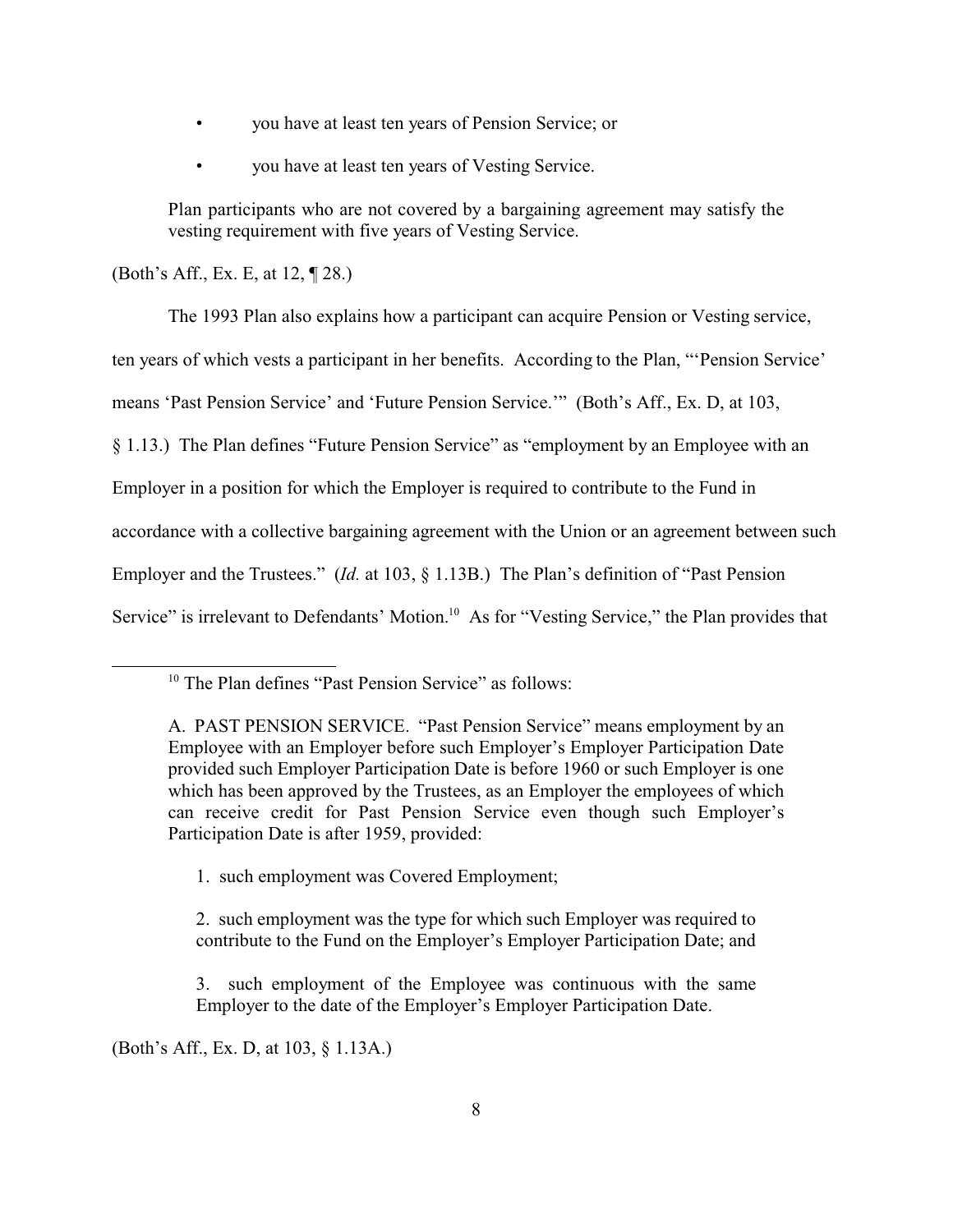it includes both "Pension Service," described above, as well as "Related Employment for employment after 1975 . . . ." *(Id.* at 105, § 1.21.) The Plan defines "Related Employment" as "employment, after 1975, with a contributing Employer for which employment such Employer is not required by agreement with the Union or with the Trustees to contribute to the Fund, provided such employment is not separated from Covered Employment with the same Employer, by a quit, discharge, or retirement." (*Id.* at 104, § 1.17.)

As to the age and service requirements for an Early Pension, the Plan states that the Early Pension Date for a participant shall be the first day of the month coinciding with or next following the latest of the participant's 55th birthday; the participant's completion of at least 25 years of Pension Service (including at least two years of Future Pension Service); the date of the participant's proper application for pension to the Trustees; and the participant's cessation of work at employment that would earn Pension or Vesting Service under the Plan. (*Id.* at 500, § 5.02.) In question-and-answer format, the 1995 SPD explains this provision:

Must I wait until age 65 to start my pension?

No. If you have the proper service requirement for an early pension, you may start your pension at any time after age 55. The effective date of your early pension is called your Early Pension Date.

How do I satisfy the service requirements for an early pension?

To be eligible to receive an early pension, *you must have at least 25 years of pension service*.

(Both's Aff., Ex. E., at 18, ¶¶ 39–40 (emphasis added).)

The 1995 SPD thus clarifies that a participant must satisfy all four of the criteria that the

Plan enumerates in order to establish entitlement to an Early Pension. As to the age and service

Nothing in any of the Parties' submissions suggests that Plaintiff accumulated any past pension service relevant to her application for pension benefits under the Plan.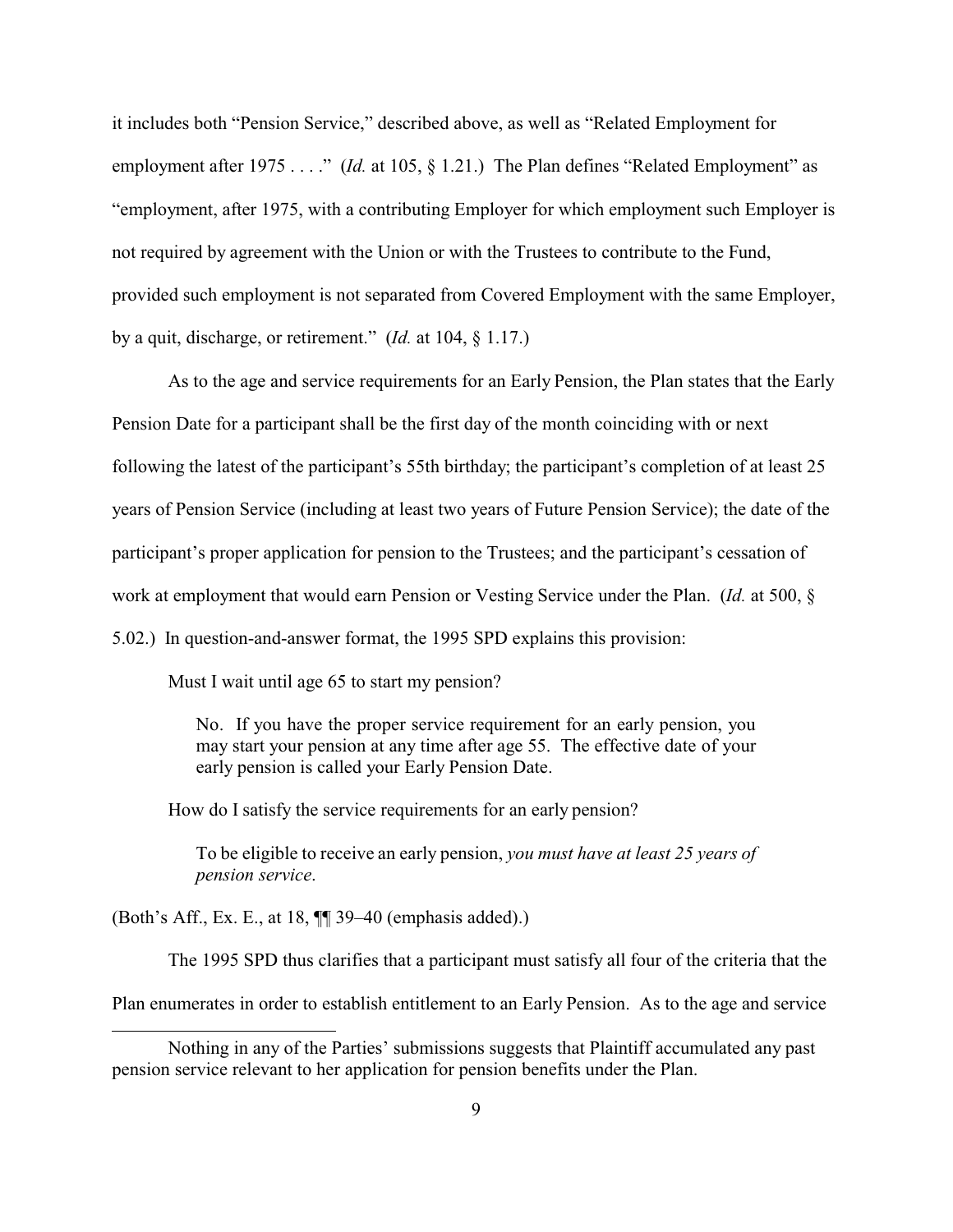requirements for a Normal Pension, the Plan provides that "[a]fter 1992, the Normal Pension

Age for a participant is the later of the participant's 65th birthday and the day that is the 5th

anniversary of the participant's Commencement of Participation." (Both's Aff., Ex. D, at 103,

§ 1.12.) The 1995 SPD explains this provision as well, again in question-and-answer format:

When may I start receiving my normal pension?

Once you are *at least* age 65 and withdraw from work in the retail food industry in the plan area, you may apply for a normal pension benefit *provided* that you have satisfied the service requirement for a normal pension. The effective date of your normal pension is called your Normal Pension Date.

How do I satisfy the service requirement for a normal pension?

You must be a plan participant for at least five consecutive years up until your 65th (or later) birthday to satisfy the service requirement after 1992 . . . .

If I have not satisfied the service requirement at age 65, can I still qualify for a normal pension at a later age?

Yes. When you satisfy the service requirement after age 65, you are then eligible to retire and receive a normal pension.

(Both's Aff., Ex. E, at 16, ¶¶ 35–37.)

Lastly, the Plan sets out the circumstances under which a participant may forfeit the

Accrued Benefit and Vesting Service that she has accumulated if she leaves covered

employment before vesting:

If a participant incurs a Break Year, then the participant shall have incurred a Break in Service. All of the participant's Accrued Benefit and Vesting Service earned before the end of such Plan Year shall be forfeited unless the participant is vested. If such forfeited Accrued Benefit is reinstated in accordance with [other] provisions of [the Plan], such Accrued Benefit shall then be classed as a "Frozen Accrued Benefit."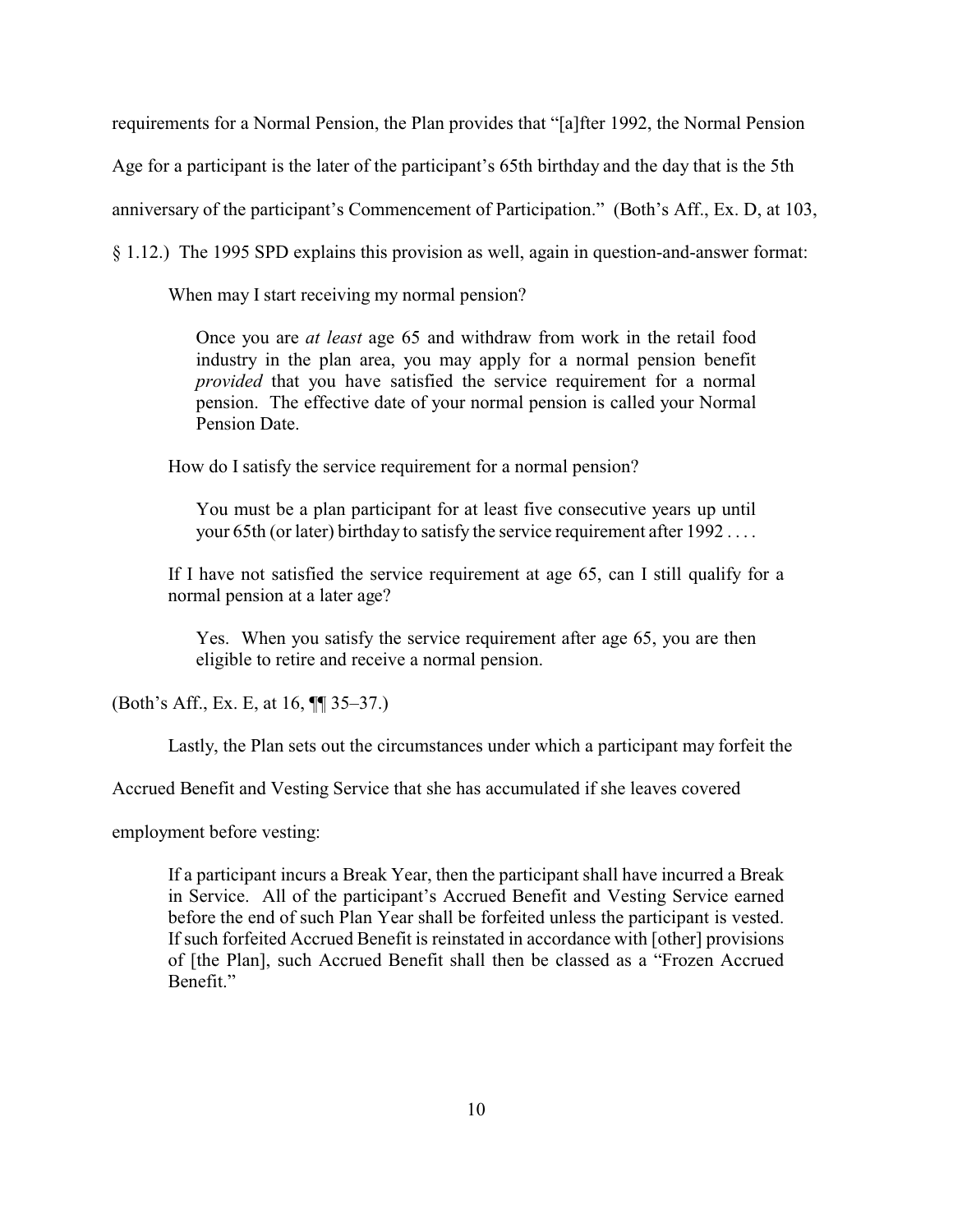An Accrued Benefit also becomes classed as a Frozen Accrued Benefit . . . if a participant does not work enough during a Plan Year that the participant's Employers are required to contribute at least one monthly payment to the Fund.

(Both's Aff., Ex. D, at 400, § 4.03.)

As relevant here, the Plan defines a "Break Year" as "a Plan Year after 1975 during

which, while a participant in the Plan, the participant did not earn at least 500 hours of Vesting

Service nor at least one-twelfth of a year of Pension Service." (*Id.* at 101, § 1.03.) The 1995

SPD explains these provisions as follows:

What happens if I incur a break in service when I am not vested?

If you are not vested, your participation in the plan will stop, you will forfeit your Pension Service and Vesting Service that was earned prior to the break and you will also lose your most recent date of participation . . . .

(Both's Aff., Ex. E, at 14, ¶ 31.)

The Plan also lays out the manner in which a participant may restore any Accrued

Benefit and Vesting Service that she has forfeited by incurring a Break in Service:

If a participant's Accrued Benefit and Vesting Service are forfeited . . . , such Accrued Benefit and Vesting Service shall be reinstated if the participant subsequently works in Covered Employment for a sufficient period of time that the participant's Employer is required to make at least one monthly contribution to the Plan or the participant earns at least 1000 hours of Vesting Service in a Plan Year and . . . [,] if the Break in Service occurs after 1986, the number of consecutive Break Years charged to the participant at the time of such subsequent work *equals or exceeds the greater of five and the number of years of Vesting Service earned by the participant immediately prior to the Break in Service*.

(*Id.* at Ex. D, at 401, § 4.06 (emphasis added).)

The 1995 SPD explains this framework as follows:

Can any Pension Service that I lost because of a break in service ever be reinstated?

This is where your years of Vesting Service can play an important part . . . .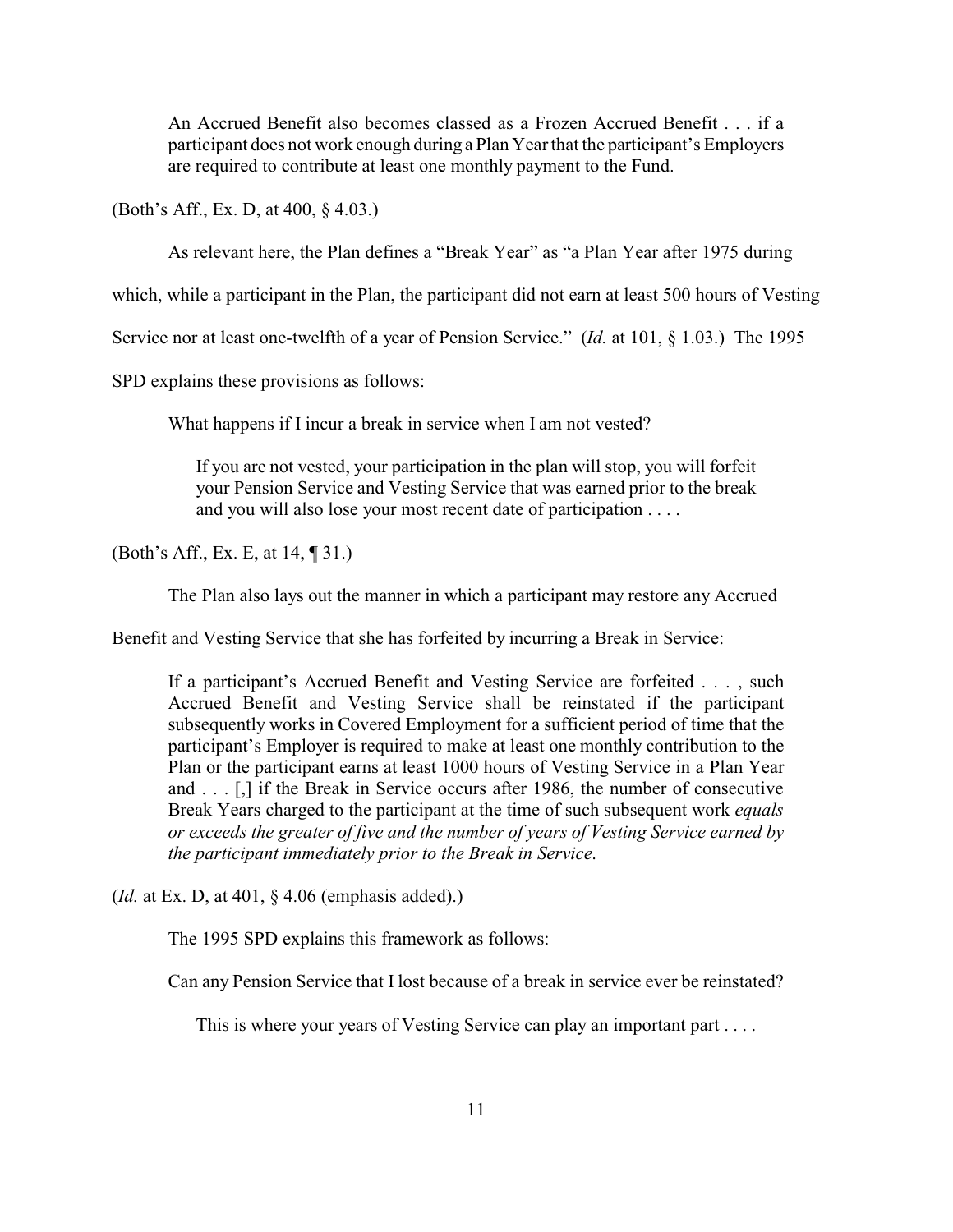If you break your service after 1984 when you are not vested, later return to employment under the plan, and earn at least one-twelfth of a year of Pension Service in a Plan Year or at least one year of Vesting Service in a Plan Year, your Pension Service and Vesting Service that you forfeited will be reinstated *if* the number of consecutive Break Years you incur *is less than five or is less than the number of years of Vesting Service that you had at the time of the break*.

Remember, however, that, in either case, because you did incur a break in service, all of your Pension Service will be classed as interrupted Pension Service and your benefit associated with your Pension Service earned before the break will be "frozen" . . . .

(Both's Aff., Ex. E, at 14–15, ¶ 34 (second emphasis added).)

As the language from the Plan and the SPD emphasized above highlights, there is a notable tension between the two. On its face, the Plan provision governing how a participant may reinstate her forfeited Accrued Benefit and Vesting Service is nonsensical. By its plain terms, it would *bar* a participant from reinstating her forfeited service if the number of Break Years that she had incurred was *smaller* than the number of years of Vesting Service that she had earned, thus providing an incentive for the participant to remain out of work for a *longer* period of time. A simple example demonstrates this point. Say that a participant earned four years of Vesting Service, then incurred a single Break Year, then returned to covered employment. That participant would be barred from reinstating her Accrued Benefit and Vesting Service, because the number of Break Years that she had incurred, which number would be *one*, would not "equal or exceed" the greater of five and the number of years of Vesting Service that she had earned, which number would be *five*. But if the same participant earned four years of Vesting Service, then incurred five Break Years, instead of just one, and waited until after those five years had passed to return to covered employment, she would be in the clear, as the number of Break Years that she had incurred, which number would be *five*, would "equal or exceed" the greater of five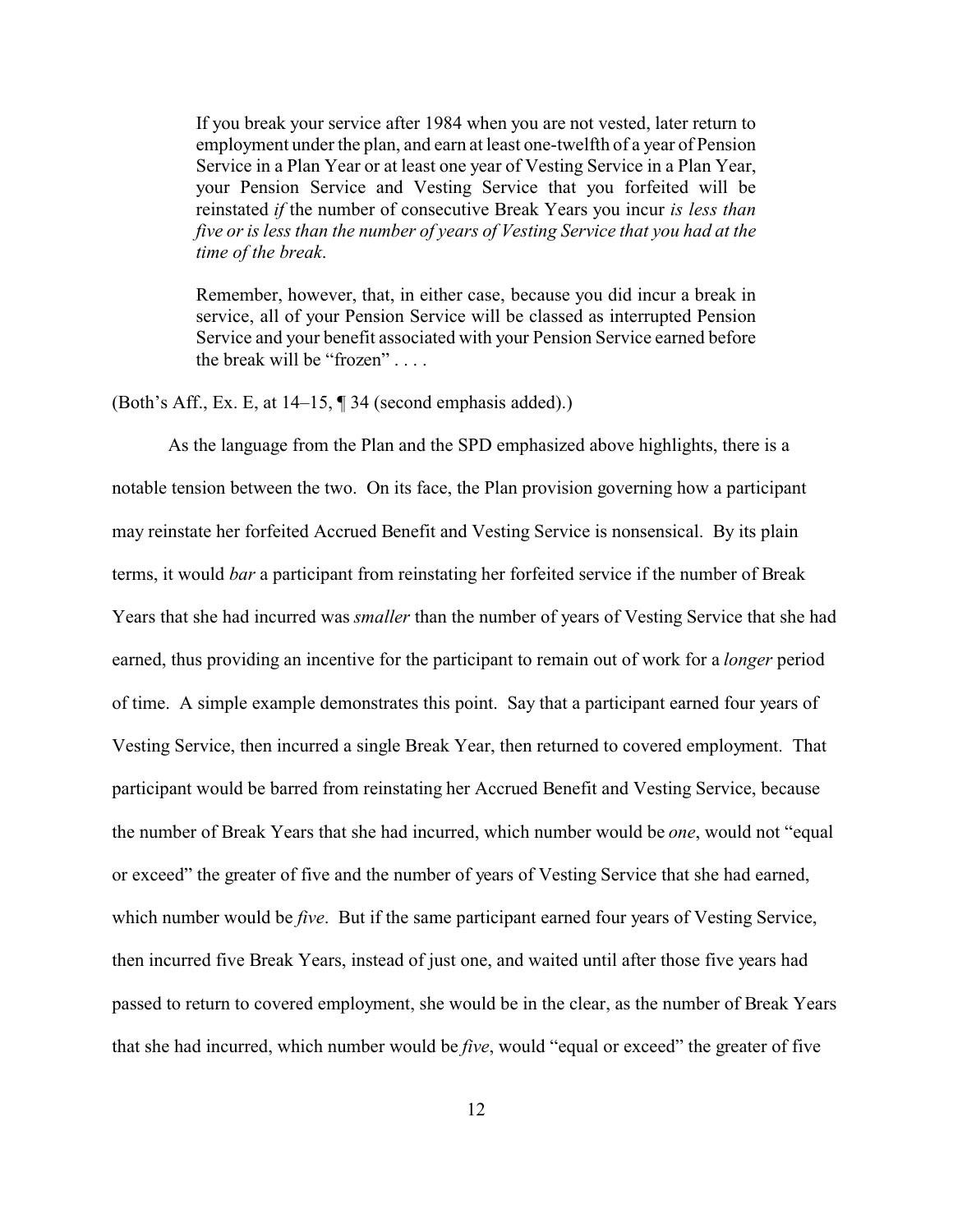and the number of years of Vesting Service that she had earned, which number would again be *five*.

This literal reading of the Plan provision is directly at odds with the SPD that the Fund issued to explain it, which states that, if a participant breaks her service after 1984 when she is not vested, later returns to employment under the Plan, and earns at least one-twelfth of a year of Pension Service in a Plan Year or at least one year of Vesting Service in a Plan Year, the Pension Service and Vesting Service that she forfeited will be reinstated if the number of consecutive Break Years that she incurred was "less than five or is less than the number of years of Vesting Service that [she] had at the time of the break." (Both's Aff., Ex. E, at 14–15, ¶ 34.) To use the same example, under the SPD's explanation of the Plan provision, if a participant earned four years of Vesting Service, then incurred a single Break Year, then returned to covered employment, she would not be barred from reinstating her Accrued Benefit and Vesting Service, as the number of consecutive Break Years that she incurred, which number would be *one*, would be less than five or less than the number of years of Vesting Service that she had at the time of the break, which number would be *four*. A literal reading of the Plan provision is also at odds with the 1993 Plan provision that governs the reinstatement of forfeited Accrued Benefit and Vesting Service after 1975 but before 1986, which states that the number of consecutive Break Years charged to the participant at the time of her return to covered employment must be "equal to or less than the number of years of Vesting Service earned by the participant immediately prior to the Break in Service . . . ." (Both's Aff., Ex. D, at  $401, \S$   $406(A)$ .)

At oral argument, Defendants recognized the oddity of the results that would flow from reading the Plan provision literally, and in a letter that they subsequently filed with the Court on January 15, 2014, they stated that the discrepancy between the 1993 Plan and the 1995 SPD is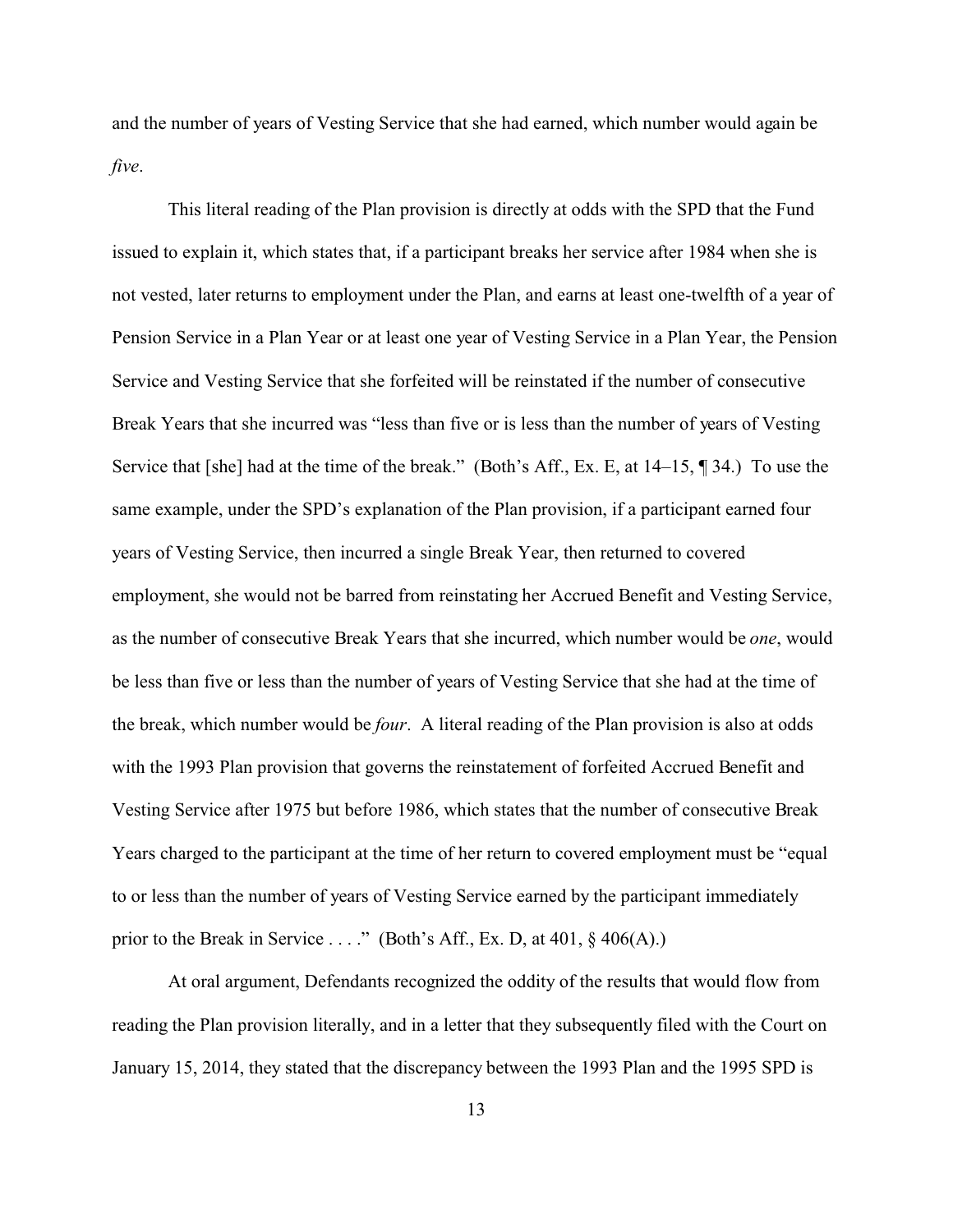attributable to a "scrivener error" in the former. (*See* Dkt. No. 29.) However, as the January 1, 1995 SPD states, "In the event there appears to be a conflict between the description of any plan provision in this booklet and its statement in the Plan Of Benefits, the language contained in the Plan Of Benefits . . . is the official and governing language." (Both's Aff., Ex. E, at D.) Thus, it is the Plan provision, and not the SPD's interpretation of that provision, that controls.<sup>11</sup>

To summarize the 1993 Plan provisions described above, a participant may vest in her benefits if she satisfies the age and service requirements for an Early Pension, which means that she has reached her 55th birthday and has at least 25 years of Pension Service; if she satisfies the age and service requirements for a Normal Pension, which means that she has reached her 65th birthday and has been a Plan participant for five consecutive years; has at least ten years of Vesting Service; or has at least ten years of Pension Service, including at least two years of Future Pension Service. However, if a participant incurs a Break in Service before she is vested, then all of her Accrued Benefit and Vesting Service earned before the end of the Plan Year in which the break occurs will be forfeited. But even if a participant forfeits the Accrued Benefit and Vesting Service due to a Break in Service, the participant can still reinstate such Accrued Benefit and Vesting Service. However, to do so, the participant must return to employment covered by the Plan for at least one-twelfth of a year of Pension Service or at least one year of Vesting Service. And, because of the above-described "scrivener's error" in the 1993 Plan, the

 $11$  In their January 15, 2014 letter, Defendants raise several arguments as to why the Court should not apply the allegedly erroneous Plan provision in this Action, including that "Plaintiff cannot claim to have been misled by the error in the 1993 Plan, or [to] have suffered 'actual harm' as a result of the discrepancy . . . ." (*See* Dkt. No. 29.) However, as the Court will explain below, applying the Plan provision as it actually reads, as opposed to applying the Plan provision as it seems likely to have been intended to read, does not impact the Court's resolution of Defendants' Motion. Accordingly, the Court does not reach the arguments that Defendants raise.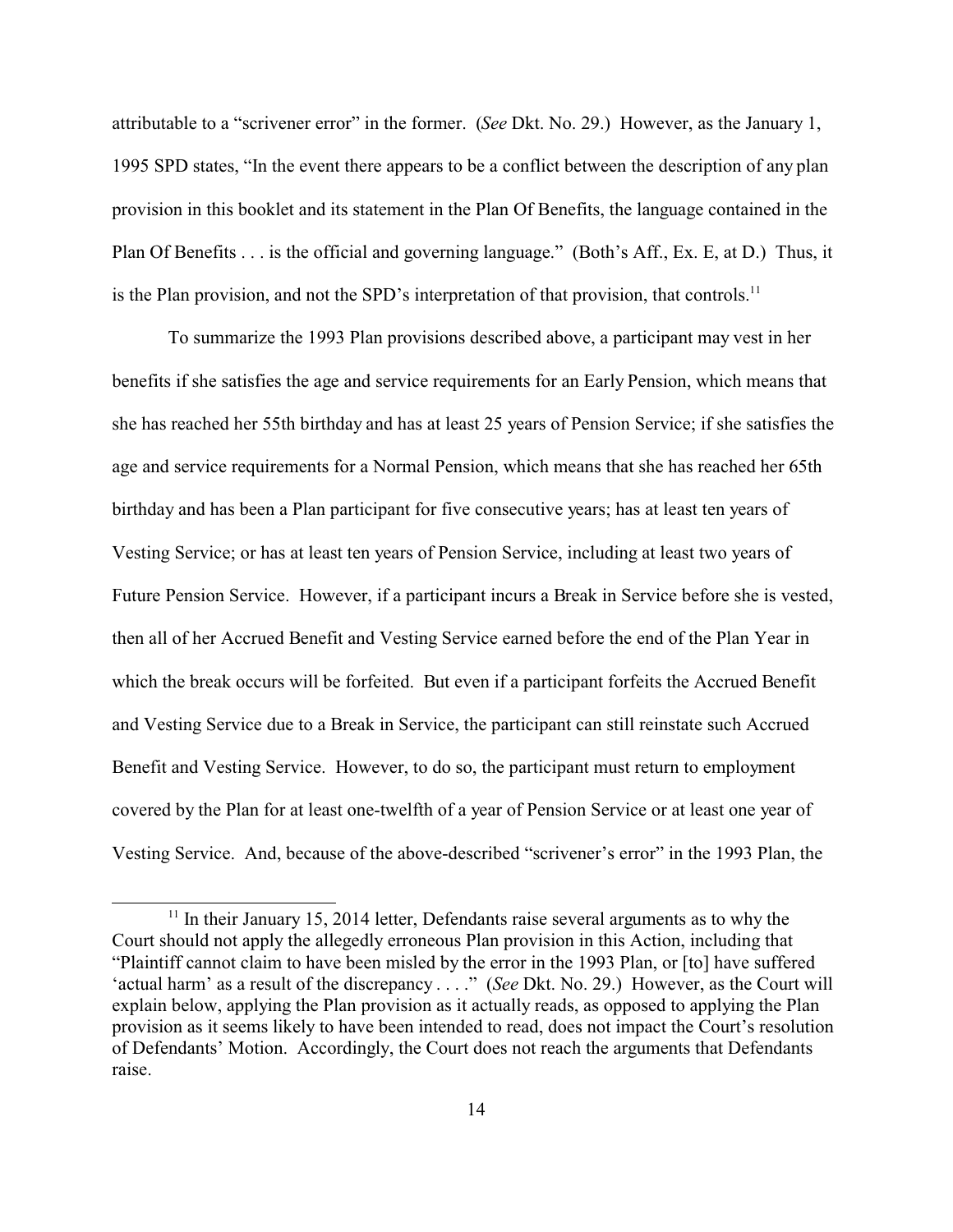number of consecutive Break Years charged to the participant at the time of her return must equal or exceed the greater of five and the number of years of Vesting Service that she had accumulated at the time her Break in Service began.

# 4. The 1998 Amendment to the Plan's Terms

On or about September 24, 1998, approximately 20 months after Plaintiff's termination, "the Plan was amended, effective January 1, 1999, to provide for five-year vesting instead of ten-year vesting" for any participant who earned at least one hour of Pension Service on or after the date on which the amendment entered into effect. (Defs.' 56.1 Statement ¶ 10.) According to the amended version of the Plan, a participant shall be considered vested at the earliest date after 1975 on which the participant satisfies the age and service requirements for an Early or Normal Pension, attains Normal Pension Age, has at least ten years of Vesting Service (five years of Vesting Service if the participant is not represented by a collective bargaining representative and the date of determination is after 1988), has at least ten years of Pension Service (including at least two years of Future Pension Service)—all ways in which a participant could have vested under the 1993 Plan—"or . . . has at least five years of Vesting Service *and has at least one hour of Vesting Service earned after 1998*." (Both's Aff., Ex. F, at 400, § 4.02 (emphasis added).) A September 1998 Local 1500 newspaper article notifying members of this amendment explained that "[t]he necessary period of vesting service to achieve benefits for normal retirement benefits has been reduced from ten years to five years effective January 1, 1999 *for members who are actively employed after that date*." (Both's Aff., Ex. G. (emphasis added).) The article also cautioned "that in order to be eligible for these new pension benefits, a member must be actively at work (*physically on the job*) after January 1, 1999 for the vesting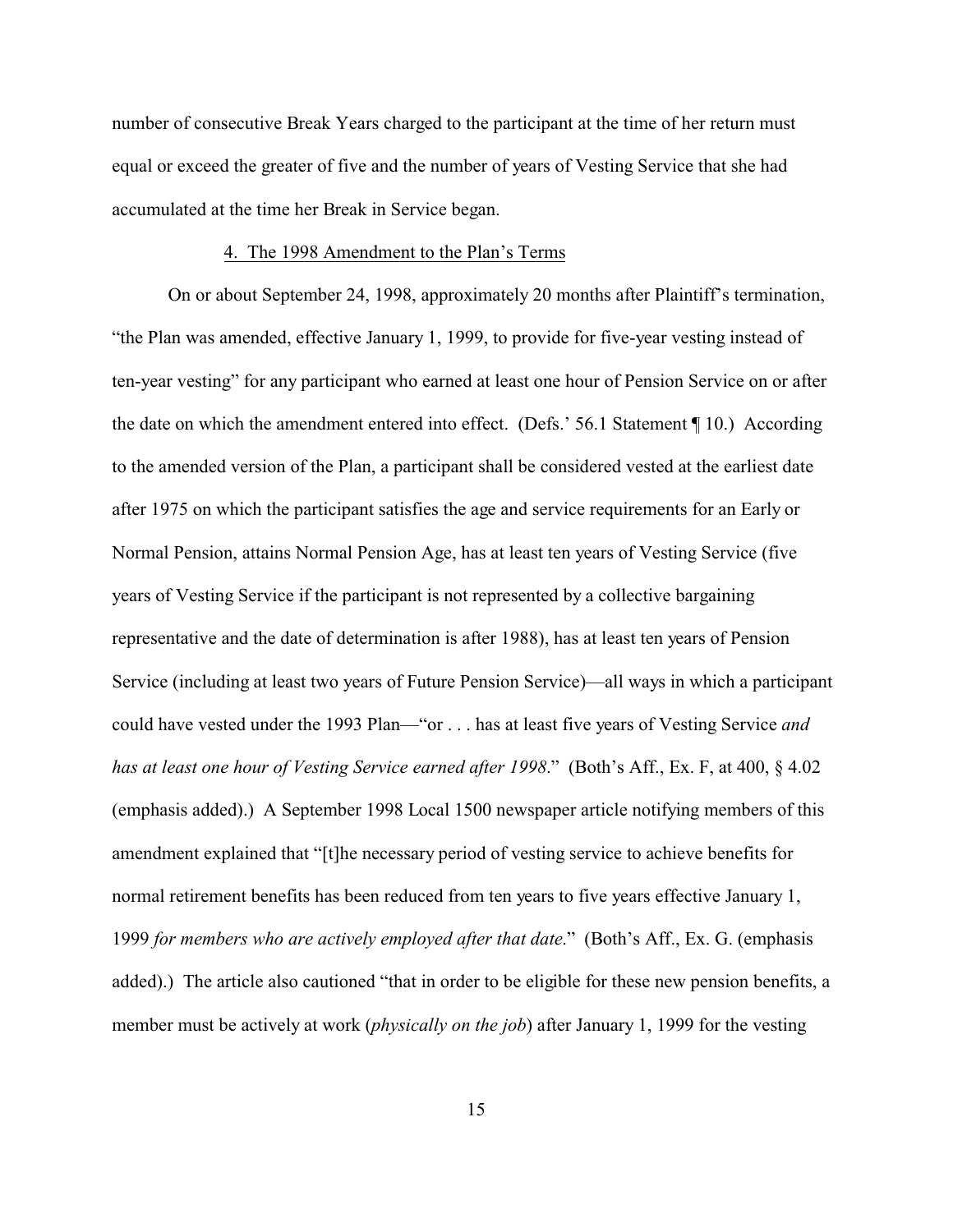increase . . . ." (*Id.*) Local 1500 reiterated substantially the same information in a February 2000 newspaper article, and again in a January 1, 2001 SPD.<sup>12</sup>

# 5. Plaintiff's Application for Pension Benefits

At some point after Plaintiff's employment with First National, Temp Force, Waldbaum's, and A&P, Plaintiff applied to receive a pension from the Fund. (Defs.' 56.1) Statement ¶ 14.) In a November 30, 2009 letter, a representative from the Fund's Pension Department informed Plaintiff that her application had been denied. (Both's Aff., Ex. J.) Upon checking the Fund's records, the representative had found that Plaintiff "had part time service from May 1989 to August 1995," and "then had full time pension service from September 1995 to January 1997," for a total of "seven years and nine months credited pension service." (*Id.*) However, "the vesting in 1997 was ten years, which [Plaintiff] did not have." (*Id.*) The Fund elaborated on the reasons for which Plaintiff's application had been denied in a March 24, 2010 letter from Judith P. Broach ("Broach"), one of the Fund's lawyers. (Both's Aff., Ex. K.) Broach first repeated the Pension Department representative's calculations, again informing Plaintiff that the Fund's records showed that she had earned "a total of seven years and nine months of Pension Service under the Fund's Plan." (*Id.*) Broach then explained why this Pension Service did not qualify Plaintiff for pension benefits:

<sup>12</sup> The February 2000 article stated that "any increase was only for members *actively at work (physically on the job) after January 1, 1999* for both the vesting increase and the benefit increase," and that "[u]nder the new benefits effective September 1, 1998, the necessary period of vesting service to achieve benefits for normal retirement benefits was reduced from ten years to five years effective January 1, 1999 *for members who are actively employed after that date*." (Both's Aff., Ex. H (emphasis added).) In the "Plan Highlights" section of the January 1, 2001 SPD, it stated that in order to become eligible for the Plan, a participant needed "five years of Vesting Service (*provided* [*that the participant*] *ha*[*d*] *earned at least one hour of Vesting Service after 1998*) or ten years of Pension Service or ten years of Vesting Service or [to be] eligible for an Early or Normal Pension." (Both's Aff., Ex. I, at A (emphasis added).)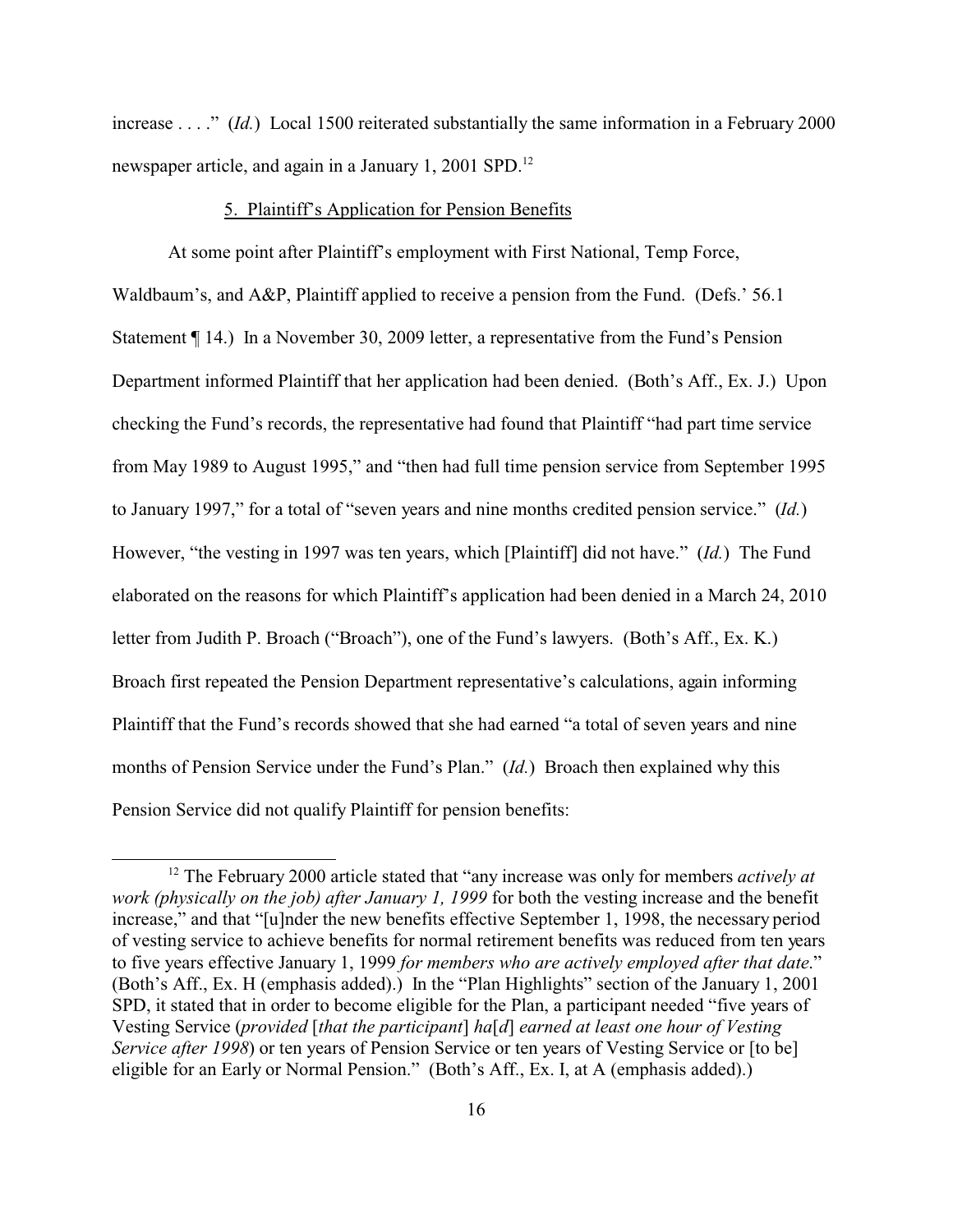You last earned Pension Service under the Plan in January of 1997. At that time, the Plan provided that a Participant vested in his or her pension benefit after he/she earned 10 years of Pension or Vesting Service. The Plan was amended to provide for five-year vesting, effective January 1, 1999, for any Participant who earned at least one hour of Vesting Service on or after that date. Since you left the Plan in January of 1997, you did not meet this requirement. Accordingly, you were not vested at the time you left the Plan.

When a Plan Participant who is not vested incurs a break in service, he or she forfeits all of his/her Pension Service. At the time you ceased to participate in the Plan, in 1997, the Plan provided that you would incur a break in service if you were credited with less than one-twelfth of a year of Pension Service and less than five hundred hours of Vesting Service in a Plan Year. In 1997, you received one-twelfth of a year of Pension Service, but did not earn five hundred hours of Vesting Service. Accordingly, you sustained a break in service in 1997 and forfeited all of your Pension Service.

Under the terms of the Plan in effect at the time you ceased to be a Participant, your Pension Service could have been reinstated if you earned at least one-twelfth of a year of Pension Service in a Plan Year before the number of consecutive one-year breaks in service you incurred equaled the number of years of Vesting Service you had earned prior to the initial break in service. In your case, you would have had your seven years and nine months of Pension Service reinstated if you had earned at least one-twelfth of a year of Pension Service in or before the end of 2003. Of course, you did not earn such Pension Service.

Under the Plan in effect at the time you ceased to be a Participant, you also would have vested in a pension if you were age 65 or older at the time you completed five years of pension Service. Since you were not age 65 at the time you last earned Pension Service, however, this provision is not applicable to you.

For all of the foregoing reasons, you are not eligible for any pension benefit from the Plan.

(*Id.*)

Plaintiff appealed the Fund's decision to the Board on or about April 28, 2010, and the

Board heard her appeal on June 8, 2010. (Defs.' 56.1 Statement ¶ 15.) On or about June 24,

2010, Broach informed Plaintiff that the Board had upheld the Fund's original determination that

she was not entitled to pension benefits, for reasons that for the most part tracked those that

Broach outlined in her first letter. (Both's Aff., Ex. L.) After restating those reasons, Broach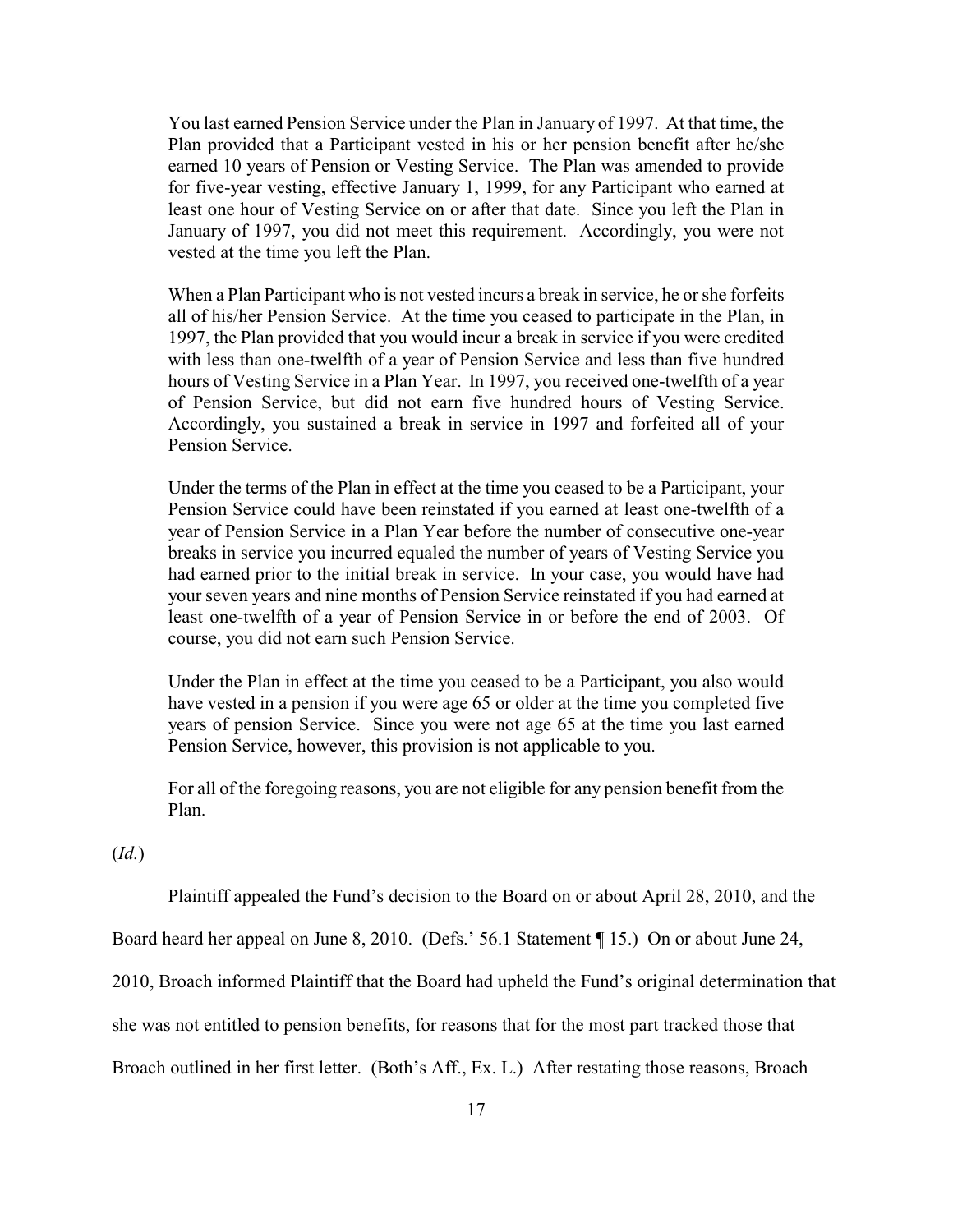then explained why several arguments that Plaintiff had made on appeal had not convinced the

Board to reverse the Fund's initial decision:

The fact that the Plan was subsequently amended, effective January 1, 1999, to provide for five-year vesting does not change the above analysis. Nothing in law or the Plan Document restores to a Participant any Pension Service which was permanently forfeited before the date a Plan amendment takes effect.

Your appeal relied, in part, on a Plan provision which states that a Plan Participant will be vested in a pension on or after age 65 if he has earned five years of Pension Service. This rule is applicable, however, only to Participants who have not forfeited all of their Pension Service before the age of 65. This rule does not restore Pension Service permanently lost before attaining that age.

You also argued that your service under . . . [the] Local 338 Pension Plan should be counted toward your Credited Service under the . . . Local 1500 Pension Plan. The Local 338 Pension Plan is, however, a completely separate legal entity from . . . [the] Local 1500 Pension Plan and the two Plans do not have a reciprocity agreement.

Pursuant to [ERISA], the Trustees are required to administer the Plan in accordance with Plan documents. Under the Plan Document in effect when you incurred a permanent Break in Service in 1997, you do not meet the requirements for a pension. As a consequence, the Trustees had no choice but to deny your appeal.

(*Id.*)

### B. Procedural Background

Plaintiff filed her Complaint on June 18, 2012. (*See* Dkt. No. 1.) Defendants answered on October 2, 2012. (*See* Dkt. No. 2.) At the initial conference on November 7, 2012, the Court instructed Defendants to provide Plaintiff with "any plan information available between 1989 and 1997." (*See* Dkt. No. 5.) Following a pre-motion conference that the Court held on April 17, 2013, during which conference the Parties discussed Defendants' contemplated Motion for Summary Judgment, the Court issued a Scheduling Order in relation to such Motion. (*See* Dkt. No. 13.) On June 17, 2013, Defendants' filed their Motion, (*see* Dkt. Nos. 14–19), to which Plaintiff responded by way of Opposition Affirmation on July 17, 2013, (*see* Dkt. No. 20).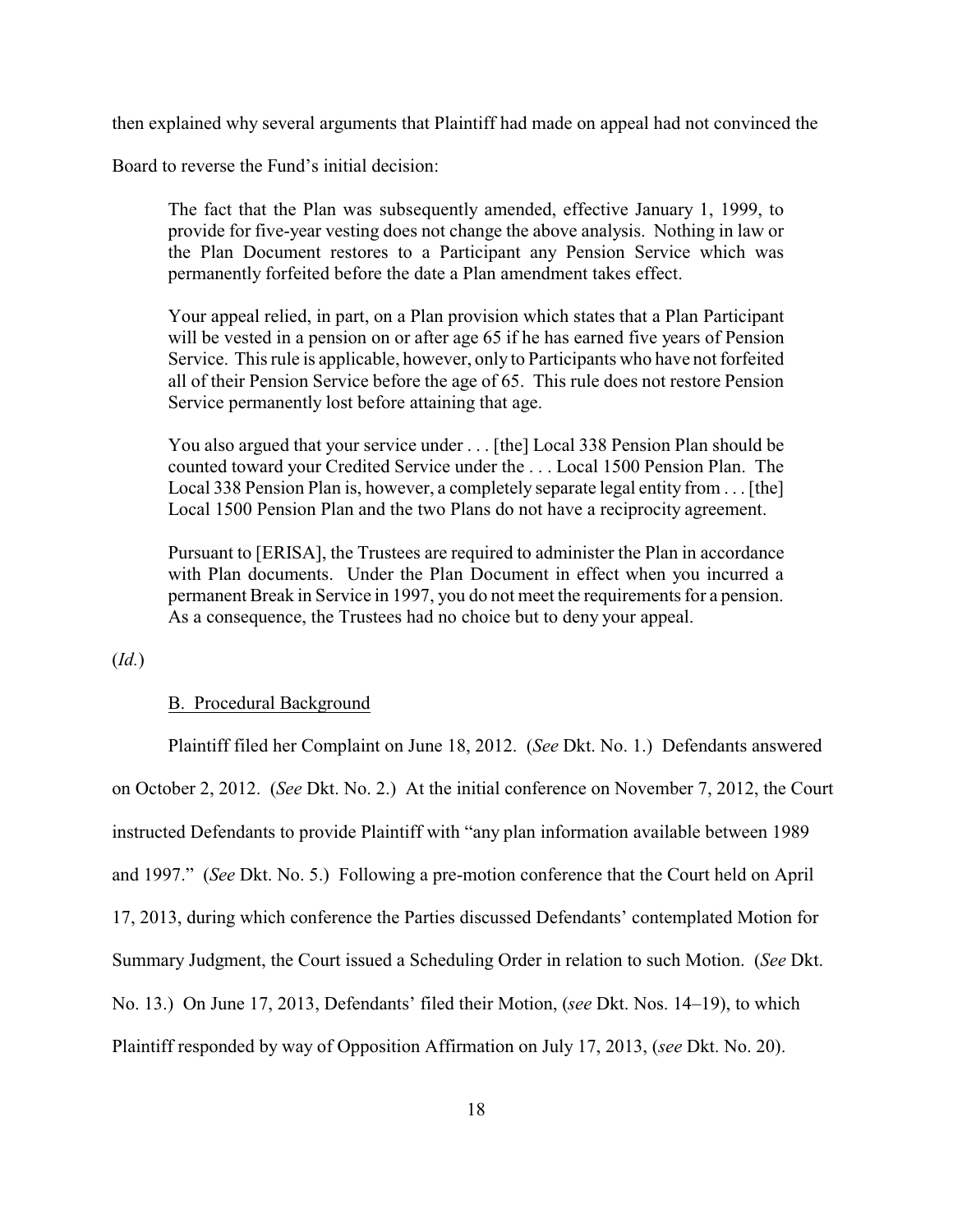Defendants filed a Reply Affidavit on July 31, 2013, (*see* Dkt. No. 21), at which point Defendants' Motion was fully submitted. The Court heard oral argument on Defendants' Motion on January 9, 2014. (*See* Dkt. No. 24.)

# II. Discussion

#### A. Standard of Review

Before the Court is Defendants' Motion for Summary Judgment. Summary judgment shall be granted where the movant shows that there is "no genuine dispute as to any material fact and the movant is entitled to judgment as a matter of law." Fed. R. Civ. P. 56(a); *see also Celotex Corp. v. Catrett,* 477 U.S. 317, 322–23 (1986). "When ruling on a summary judgment motion, the district court must construe the facts in the light most favorable to the non-moving party and must resolve all ambiguities and draw all reasonable inferences against the movant." *Dall. Aerospace, Inc. v. CIS Air Corp.,* 352 F.3d 775, 780 (2d Cir. 2003); *see also Tufariello v. Long Island R.R. Co.,* 458 F.3d 80, 85 (2d Cir. 2006). A party seeking summary judgment bears the burden of establishing that no genuine issue of material fact exists. *See Atl. Mut. Ins. Co. v. CSX Lines, L.L.C.,* 432 F.3d 428, 433 (2d Cir. 2005).

"When the burden of proof at trial would fall on the nonmoving party, it ordinarily is sufficient for the movant to point to a lack of evidence to go to the trier of fact on an essential element of the nonmovant's claim," in which case "the nonmoving party must come forward with admissible evidence sufficient to raise a genuine issue of fact for trial in order to avoid summary judgment." *Jaramillo v. Weyerhaeuser Co.,* 536 F.3d 140, 145 (2d Cir. 2008) (citations omitted). "When the moving party has carried its burden under Rule  $56(c)$ , its opponent must do more than simply show that there is some metaphysical doubt as to the material facts." *Matsushita Electric Indus. Co. v. Zenith Radio Corp.,* 475 U.S. 574, 586 (1986)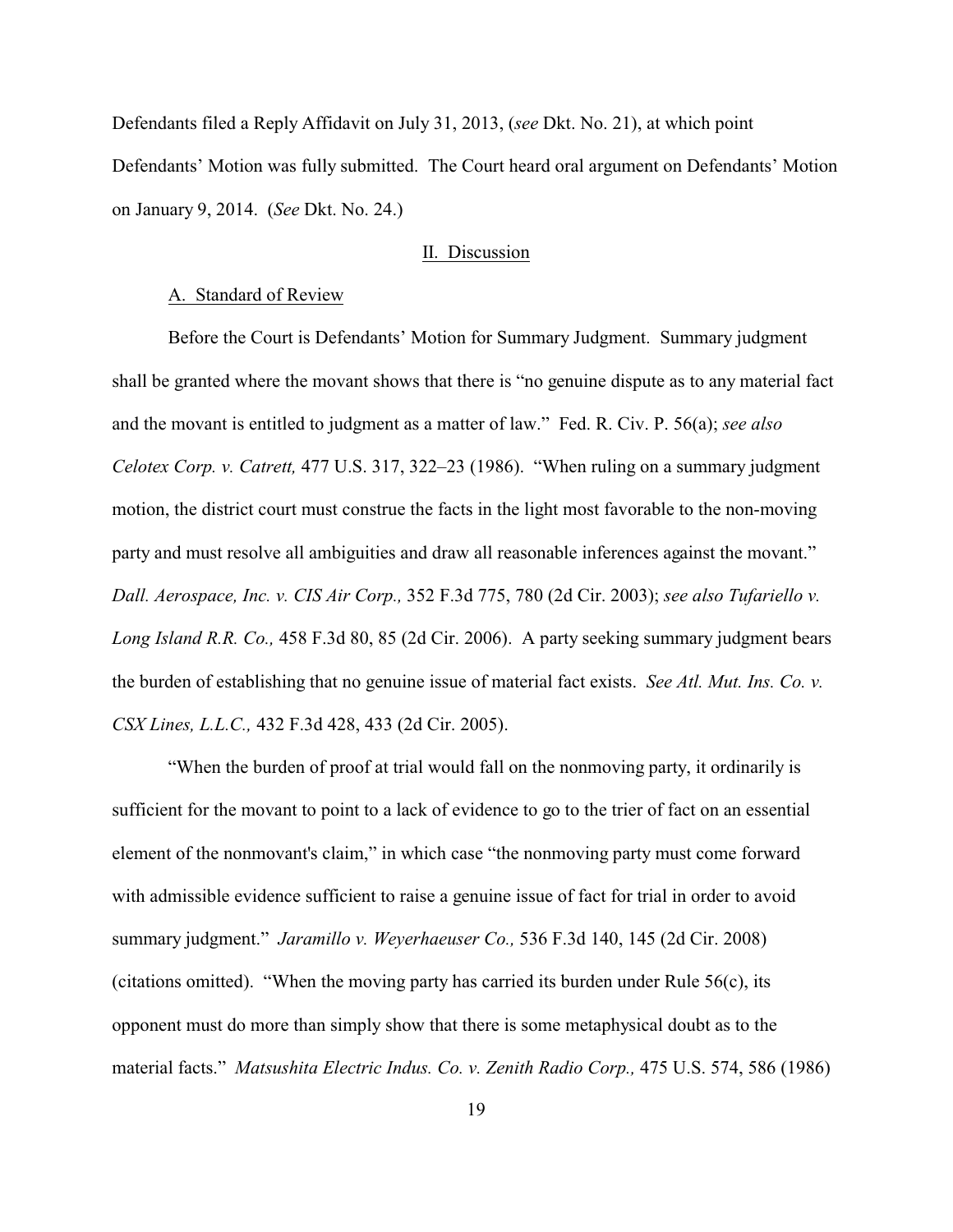(footnote omitted); *see also Wrobel v. Cnty. of Erie,* 692 F.3d 22, 30 (2d Cir. 2012) ("To survive a motion under Rule 56(c), [plaintiff] need[s] to create more than a metaphysical possibility that his allegations were correct; he need[s] to come forward with specific facts showing that there is a genuine issue for trial." (internal quotation marks and emphasis omitted)). A fact is material when "it might affect the outcome of the suit under governing law." *McCarthy v. Dun & Bradstreet Corp.,* 482 F.3d 184, 202 (2d Cir. 2007) (internal quotation marks omitted). At summary judgment, "[t]he role of the court is not to resolve disputed issues of fact but to assess whether there are any factual issues to be tried." *See Brod v. Omya, Inc.,* 653 F.3d 156, 164 (2d Cir. 2011) (internal quotation marks omitted). Thus, a court's goal should be to "isolate and dispose of factually unsupported claims." *Celotex,* 477 U.S. at 323–24.

Finally, because Plaintiff is proceeding pro se, in deciding Defendants' Motion, "the Court must construe [Plaintiff's] pleadings liberally and interpret them to raise the strongest arguments that they suggest." *Bell v. Jendell*, No. 12-CV-6666, 2013 WL 5863561, at \*2 (S.D.N.Y. Oct. 31, 2013) (internal quotation marks omitted); *see also Triestman v. Fed. Bureau of* Prisons, 470 F.3d 471, 474–75 (2d Cir. 2006) (same); *Maisonet v. Metro. Hosp. & Health Hosp. Corp.*, 640 F. Supp. 2d 345, 347 (S.D.N.Y. 2009) (same).

# B. Construing Plaintiff's Complaint

Plaintiff identifies the federal statutory right on which her Complaint is predicated as "ERISA . . . Section 502." (Compl. 2.) In connection with this identification, she also writes, "1. Pension plan documents, pension application (SPD)[;] 2. Penalty \$110 . . . a day until I receive documents." (*Id.*) In describing the facts underlying her Complaint, she recounts the information contained in her Rule 56.1 Statement, related to her employment, termination, and application for pension benefits; claims that she "was vested under collective bargain [sic]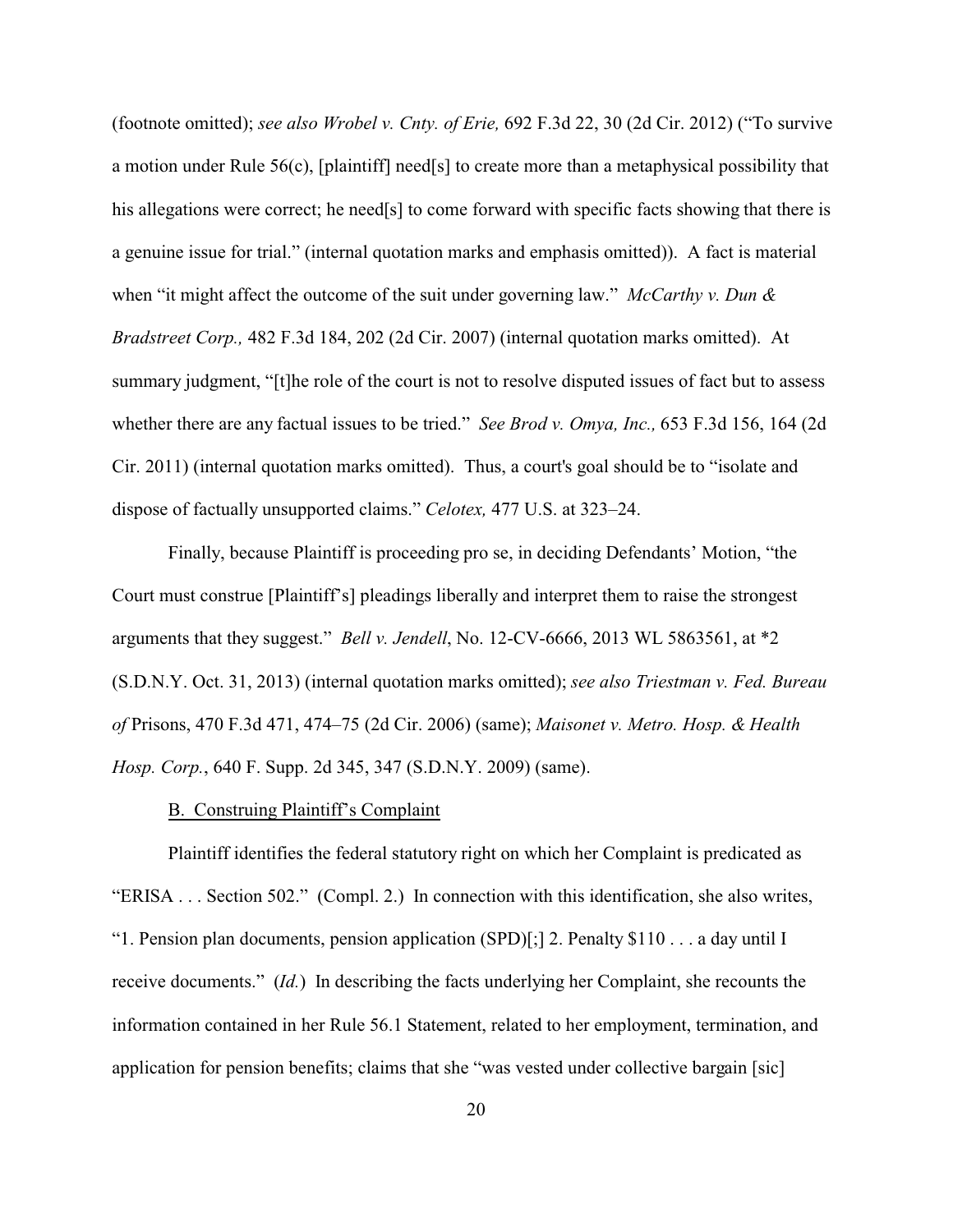agreement which was terminated on June 18, 1994"; and writes that "[o]n February 24, 2012,

[she] asked for SPD of 1/1/1989 [and] [illegible] 1992 and Pension Application." (*Id.* at 3.)

Plaintiff describes the relief she requests as follows:

1. Summary Pension Plan Description of 1/1/1989 which Plan was maintained in accordance with Collective Bargaining Agreement effective June 19, 1988, [e]xpiration date June 14, 1991.

2. Summary Pension Plan Description of 1/1/1992 which Plan was maintained in accordance with Collective Bargaining Agreement effective date June 16, 1991, [e]xpiration Date June 18, 1994.

3. [P]enalty up to \$110 a day until I receive the materials. On Feb. 24, 2012 I ask[ed] for documents from Mr. Both, Plan Man[ager] as I wrote in my letter of February 24, 2012.

4. I ask the Trustees to send me Application for my pension as I wrote in my letter of February 24, 2012.

(*Id.* at 4.)

Based on the foregoing, the Court agrees with Defendants that based solely on the information contained in Plaintiff's Complaint itself, Plaintiff's Complaint is best construed as asserting a cause of action against Defendants under Section 502(c) of ERISA, which describes various forms of relief which may be sought, including fines of \$100 per day, against administrators of plans governed by ERISA who fail to comply with other provisions of the section governing the types of information that such administrators are obligated to supply on request. *See* 29 U.S.C. § 1132(c) ("Administrator's refusal to supply requested information; penalty for failure to provide annual report in complete form"). But statements contained in Plaintiff's Opposition suggest that her Complaint is susceptible to being construed as also challenging the Fund's decision to deny her application for pension benefits, as well as claiming that the Fund violated Section 104(b) of ERISA, 29 U.S.C. § 1024(b), by failing to provide her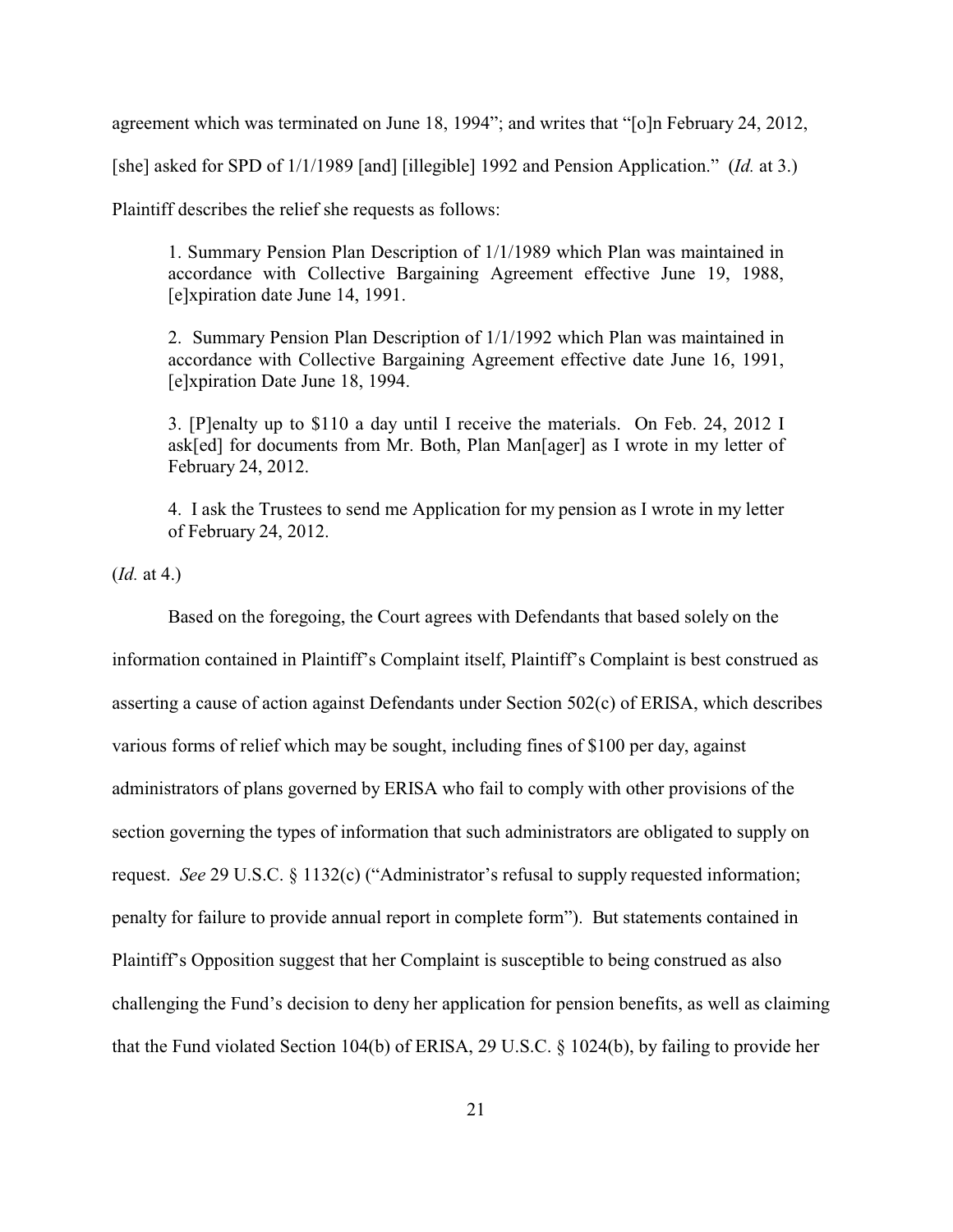with legally required notice of the January 1, 1999 amendment to the plan described above. For example, Plaintiff writes that the Board "abused [its] discretion" in denying her application, (Pl.'s 56.1 Statement ¶ 13), and that "[s]ince January 31, 1997 to October 2009[,] [she] did not receive [the] Union Newspaper or [l]egally required notification of changes to the Fund's terms," which means that "[t]he Fund did not compl[y] with ERISA 104(b) (29 USC 1024(b) and 29 CFR 2520.104b-3[)], by distributing [s]ummaries of [m]aterial modification[s] within 210 days of the close of the plan year in which modification was adopted—1999 . . . . ," (Pl.'s Aff.  $\P$  17).

Defendants encourage the Court not to construe Plaintiff's Complaint so liberally, and to constrain its analysis to those of Plaintiff's claims that arise under ERISA Section 502(c). (*See* Defs.' Mem. of Law in Supp. of Defs.' Mot. for Summ. J. ("Defs.' Mem.") 1–2.) However, in order to address the arguments that Defendants raise in response to Plaintiff's Section 502(c) claims, the Court must necessarily, if indirectly, also address Plaintiff's putative claim that the Board erred in denying her pension benefits application. Defendants claim that Plaintiff's Section 502(c) "cause of action should be dismissed as a matter of law because . . . Plaintiff lacks standing under ERISA  $\S$  502 because she is not a 'participant or beneficiary' of the Fund, as required by ERISA § 502(a)(1)(A) (29 U.S.C. § 1132(a)(1)(A)) . . . ." (Defs.' Mem. 1.) But, as the Court will describe in greater detail below, if the Board abused its discretion in denying Plaintiff's application because Plaintiff was entitled to the benefits that she sought, then Plaintiff would in fact be a Plan "participant," thus defeating Defendants' standing argument. For this reason, and in consideration of the Second Circuit's clear direction that district courts construe the pleadings of pro se parties like Plaintiff liberally and to raise the strongest arguments that they suggest, the Court will address all three claims that Plaintiff's Complaint can be fairly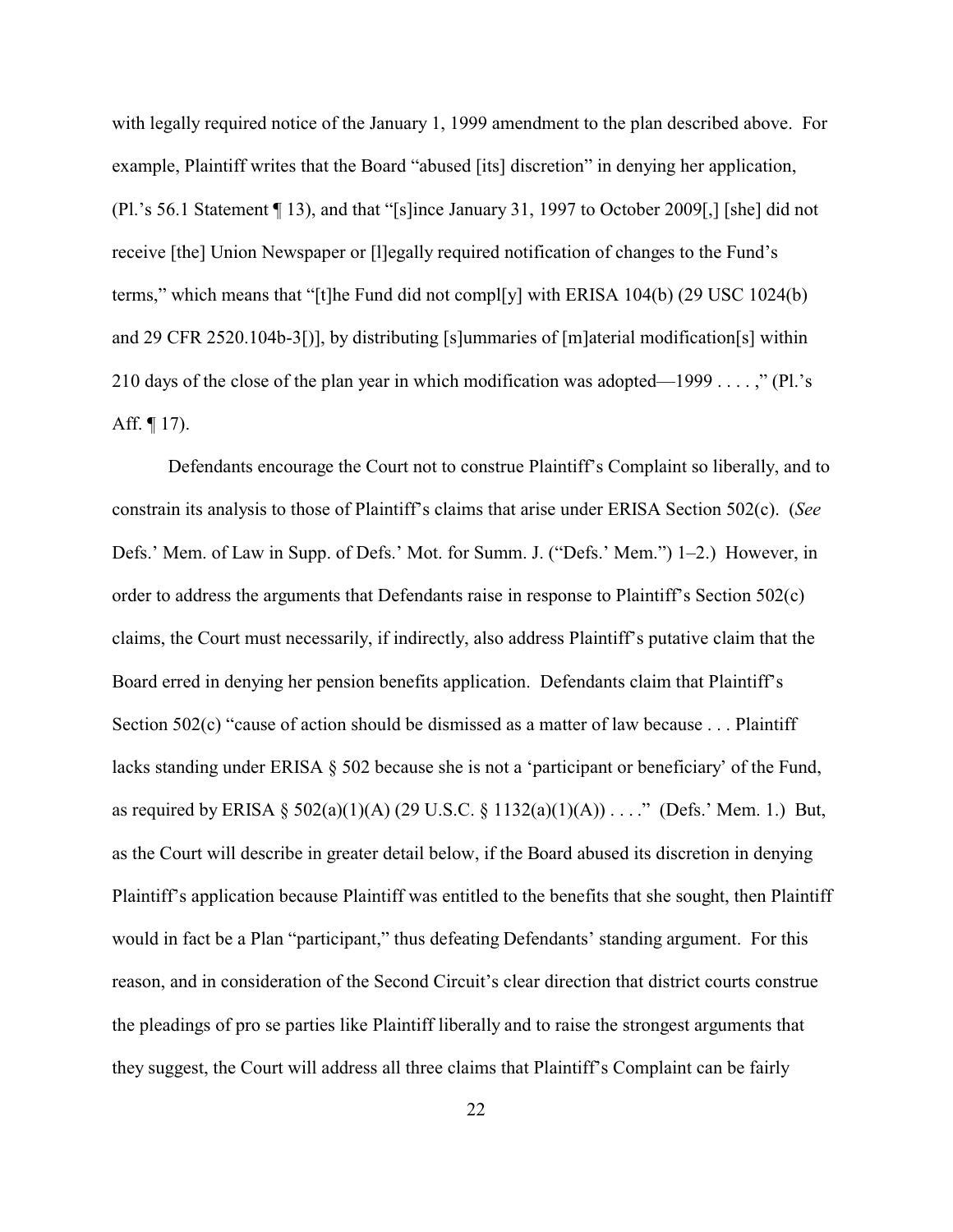understood to raise. The Court begins and ends its analysis of these arguments with Defendants' argument that Plaintiff lacks standing to assert them.

# C. Plaintiff's Standing Under ERISA Sections 502(c) and 104(b)

# 1. ERISA's Requirements

ERISA Section 502(a) states that "[a] civil action may be brought . . . *by a participant or beneficiary* . . . for the relief provided for in subsection (c) of this section," "to recover benefits due . . . under the terms of [a] plan, to enforce . . . rights under the terms of [a] plan, or to clarify . . . rights to future benefits under the terms of [a] plan . . . ." 29 U.S.C.  $\S$  1132(a) (emphasis added). This Section also provides that a civil action may be brought "*by a participant, beneficiary, or fiduciary* (A) to enjoin any act or practice which violates any provisions of this subchapter or the terms of the plan, or (B) to obtain other appropriate equitable relief (i) to redress such violations or (ii) to enforce any provisions of this subchapter or the terms of the plan  $\dots$ ." *Id.*<sup>13</sup>

"The Supreme Court and Second Circuit have both explicitly found that  $\S 502(a)$  is to be narrowly construed to permit only the enumerated parties to sue directly for relief." *Montefiore*

29 U.S.C. § 1002(21)(A).

Based on the Parties' submissions, Plaintiff is indisputably not a fiduciary, nor does she claim to be one.

<sup>&</sup>lt;sup>13</sup> ERISA defines a "fiduciary" as follows:

<sup>[</sup>A] person is a fiduciary with respect to a plan to the extent (i) he exercises any discretionary authority or discretionary control respecting management of such plan or exercises any authority or control respecting management or disposition of its assets, (ii) he renders investment advice for a fee or other compensation, direct or indirect, with respect to any moneys or other property of such plan, or has any authority or responsibility to do so, or (iii) he has any discretionary authority or discretionary responsibility in the administration of such plan.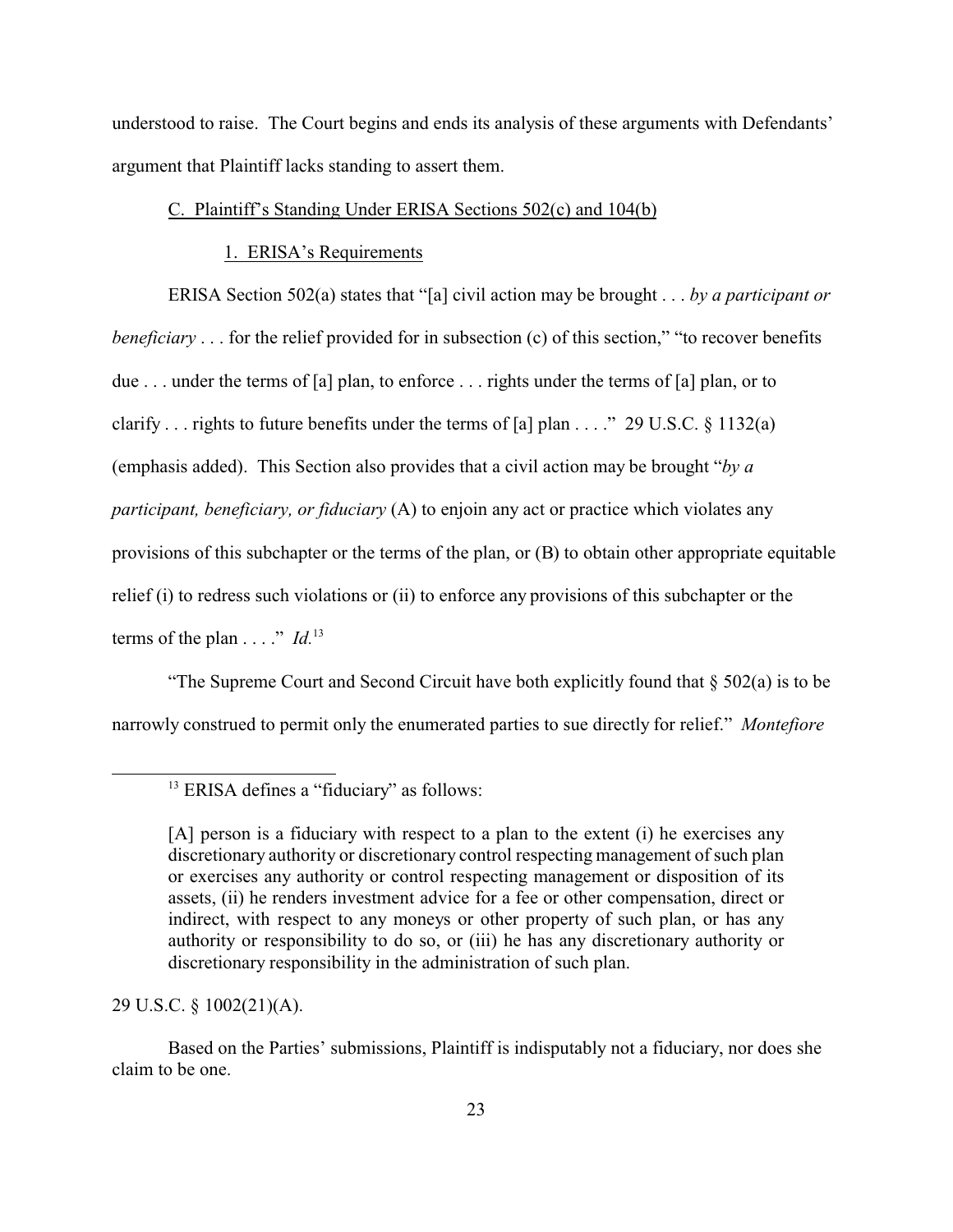*Med. Ctr. v. Teamsters Local 272*, No. 09-CV-3096, 2009 WL 3787209, at \*5 (S.D.N.Y. Nov.

12, 2009) (citing *Franchise Tax Bd. of Cal. v. Constr. Laborers Vacation Trust for S. Cal.*, 463

U.S.1, 27 (1983); *Chemung Canal Trust Co. v. Sovran Bank/Md.*, 939 F.2d 12, 14 (2d Cir.

1991)), *aff'd*, 642 F.3d 321 (2d Cir. 2011); *see also Nechis v. Oxford Health Plans, Inc.*, 421

F.3d 96, 100–01 (2d Cir. 2005) ("The Supreme Court has construed  $\S$  502 narrowly to allow

only the stated categories of parties to sue for relief directly under ERISA."); *Connecticut v.*

*Physicians Health Servs. of Conn., Inc.*, 287 F.3d 110, 112 (2d Cir. 2002) ("Because Congress

'carefully drafted' § 1132, parties other than those explicitly named therein—plan participants,

beneficiaries, and fiduciaries—may not bring suit.").

ERISA defines a "participant" as follows:

[A]ny employee or former employee of an employer, or any member or former member of an employee organization, who is or may become eligible to receive a benefit of any type from an employee benefit plan which covers employees of such employer or members of such organization, or whose beneficiaries may be eligible to receive any such benefit.

29 U.S.C. § 1002(7).

The Supreme Court has interpreted this language as follows:

In our view, the term 'participant' is naturally read to mean either employees in, or reasonably expected to be in, currently covered employment, or former employees who have a reasonable expectation of returning to covered employment or who have a colorable claim to vested benefits. In order to establish that he or she 'may become eligible' for benefits, a claimant must have a colorable claim that (1) he or she will prevail in a suit for benefits, or that (2) eligibility requirements will be fulfilled in the future. This view attributes conventional meanings to the statutory language since all employees in covered employment and former employees with a colorable claim to vested benefits 'may become eligible.' A former employee who has neither a reasonable expectation of returning to covered employment nor a colorable claim to vested benefits, however, simply does not fit within the phrase 'may become eligible.'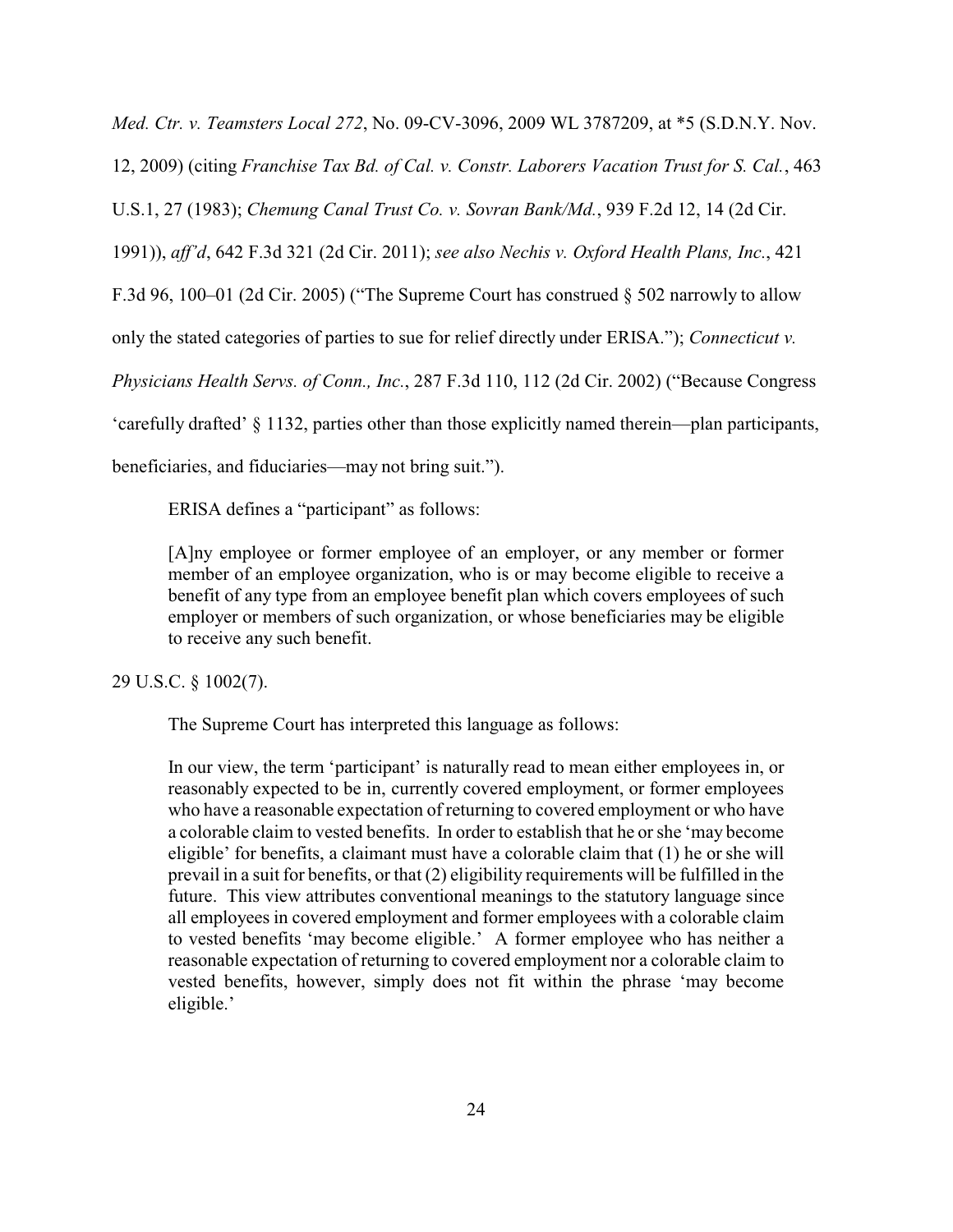*Firestone Tire & Rubber Co. v. Bruch*, 489 U.S. 101*,* 117–18 (1989) (citations, internal quotation marks, and alterations omitted); *see also L.I. Head Start Child Dev. Servs., Inc. v. Econ. Opportunity Comm'n of Nassau Cnty., Inc.*, 710 F.3d 57, 65 (2d Cir. 2013) (same); *Peterson v. Windham Cmty. Mem'l Hosp., Inc.*, 803 F. Supp. 2d 96, 108 (D. Conn. 2011) (same).

Applying this standard, courts within the Second Circuit have held that, "[i]f [a plaintiff] fall[s] into the category of former employees, [she] must have either: (a) a reasonable expectation of returning to covered employment, or (b) a colorable claim to vested benefits." *L.I. Head Start Child Dev. Servs., Inc. v. Econ. Opportunity Comm'n of Nassau Cnty., Inc.*, No. 00-CV-7394, 2010 WL 8816299, at \*10 (E.D.N.Y. May 28, 2010) (internal quotation marks omitted), *aff'd*, 710 F.3d 57 (2d Cir. 2013); *see also Caltagirone v. N.Y. Cmty. Bancorp.*, 414 F. Supp. 2d 188, 192 (E.D.N.Y. 2006) (same), *aff'd*, 257 F. App'x 470 (2d Cir. 2007).

In regard to the first of these two prongs, few courts within the Second Circuit have discussed the meaning of the phrase "reasonable expectation of returning to covered employment" in depth. However, there does not appear to be any dispute that, in order to establish standing on the basis of this prong, a former employee must at the very least allege that she has a reasonable expectation of returning to covered employment. *See Scanlan v. Kodak Ret. Income Plan*, 678 F. Supp. 2d 110, 115 (W.D.N.Y. 2010) (finding that a former employee lacked standing under ERISA based on the "reasonable expectation" prong because he "[did] not expect to return to employment"); *In re J.P. Morgan Chase Cash Balance Litig.*, 242 F.R.D. 265, 271 (S.D.N.Y. 2007) (declining to consider whether former employees had standing under ERISA based on the "reasonable expectation" prong where the plaintiffs did not "contend that they [would] ever return to covered employment"); *Fenwick v. Merrill Lynch & Co.*, No. 06-CV-880, 2007 WL 703613, at \*3 (D. Conn. Mar. 5, 2007) ("With neither a colorable claim to vested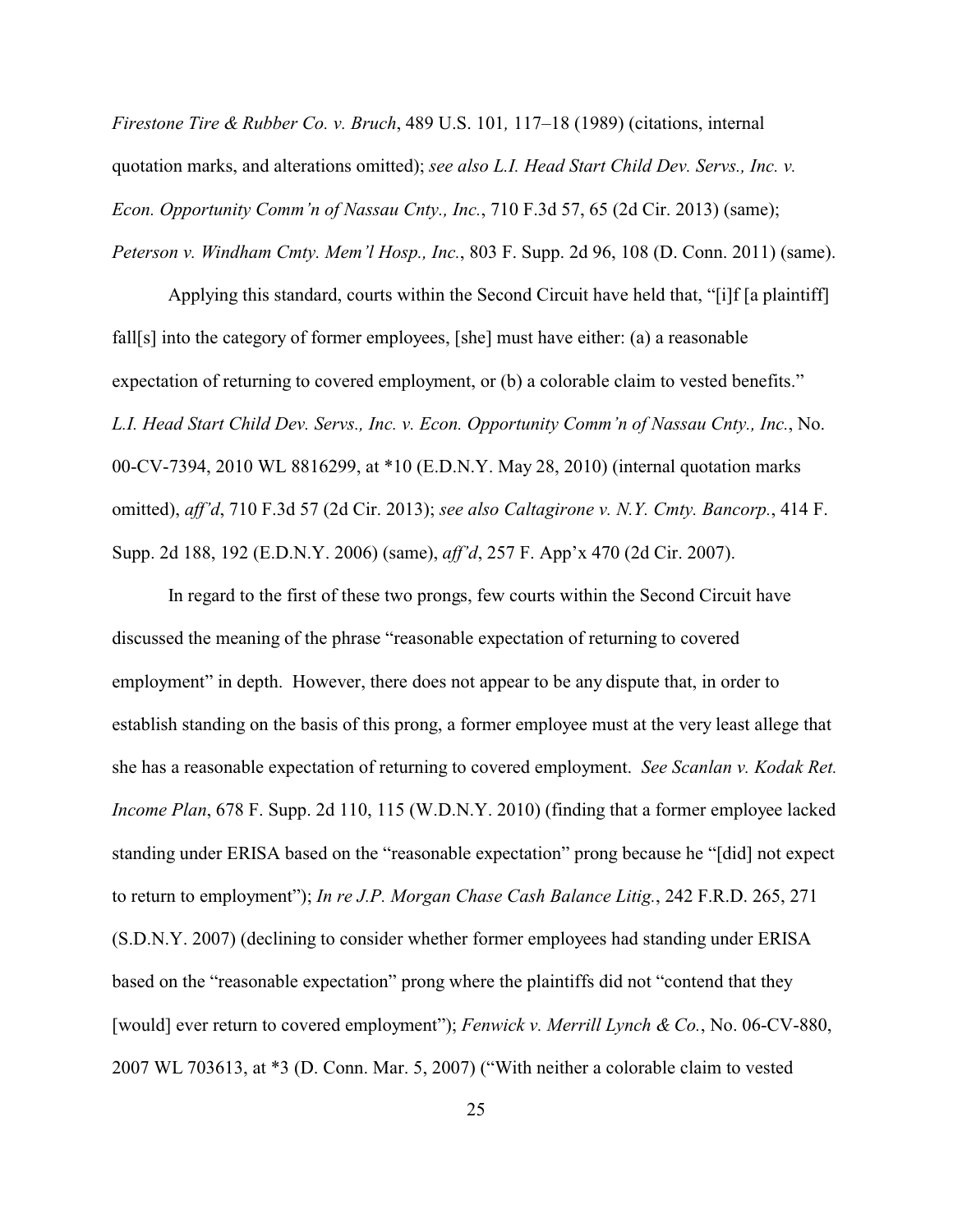benefits nor an allegation of a reasonable expectation of returning to covered employment, plaintiffs lack standing . . . ."); *Caltagirone v. N.Y. Cmty. Bancorp*, 457 F. Supp. 2d 145, 148 (E.D.N.Y. 2006) ("There is no question that [the plaintiff] has no expectation of returning to covered employment. The question is, then, whether [the plaintiff] has a colorable claim to vested benefits."), *aff'd*, 257 F. App'x 470 (2d Cir. 2007); *In re Polaroid ERISA Litig.*, 240 F.R.D. 65, 71 (S.D.N.Y. 2006) (declining to consider whether former employees had standing under ERISA based on the "reasonable expectation" prong where the "[p]laintiffs admit[ted] that they [had] no reasonable expectation of returning to [the defendant] as employees.").

Courts have also held that a former employee does not have a reasonable expectation of returning to covered employment where she has resigned, *see Peterson*, 803 F. Supp. 2d at 108 (finding that a former employee could not demonstrate that he had a reasonable expectation of returning to covered employment on the date that he claimed to have requested Plan documents, as he had resigned from such employment approximately ten months earlier), particularly where the former employee's resignation was contentious, *see Albers v. Mellegard, Inc.*, No. 06-CV-4242, 2008 WL 7122683, at \*13 (D.S.D. Oct. 27, 2008) ("Given the heated discussions that led to plaintiffs' voluntary termination of employment and the allegations in the present lawsuit, plaintiffs do not have a reasonable expectation of returning to employment . . . ."); where she has been terminated, *see Eide v. Grey Fox Technical Servs. Corp.*, 329 F.3d 600, 607 (8th Cir. 2003) (finding that former employees did not have a reasonable expectation of returning to covered employment after they were terminated, as they did not "have the option or expectation of returning to work"); *Davis v. Featherstone*, 97 F.3d 734, 737 (4th Cir. 1996) (finding that a former employee did not have a reasonable expectation of returning to covered employment, based on the defendant's "assert[ion], without rebuttal by [the former employee], that [the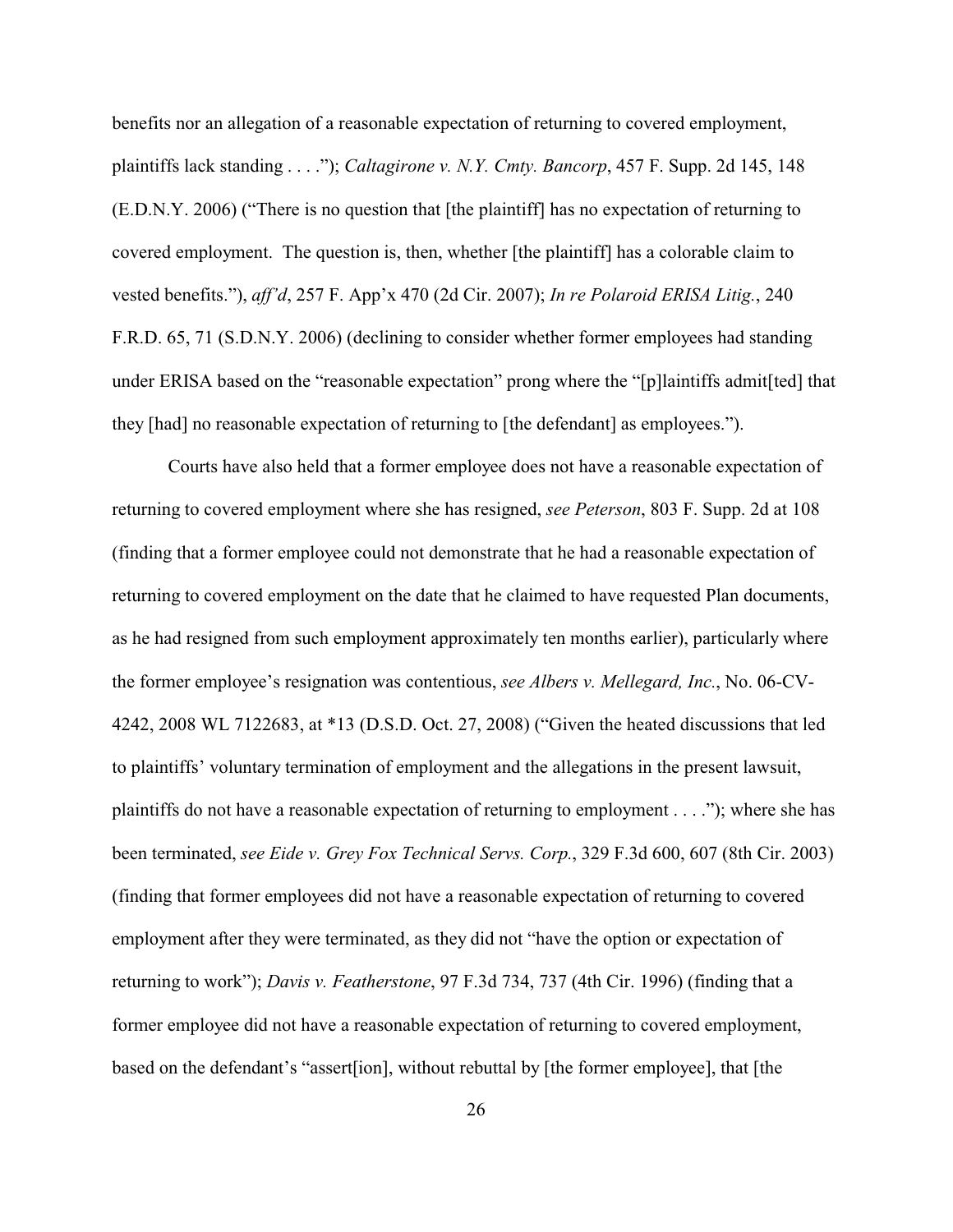former employee's] termination preclude[d] his return to the company"); *Curtis v. Nev. Bonding Corp.*, 53 F.3d 1023, 1027 (9th Cir. 1995) ("[The plaintiff] has no reasonable expectation of returning to covered employment in light of defendants' termination of his employment."), *overruled on other grounds by Leeson v. Transamerica Disability Income Plan*, 671 F.3d 969 (9th Cir. 2012); *Taylor-Sammons v. Bath*, 398 F. Supp. 2d 868, 877 (S.D. Ohio 2005) ("Since plaintiff's employment was terminated, she has no reasonable expectation of returning to covered employment."); *Morris v. Winnebago Indus., Inc.*, 936 F. Supp. 1509, 1531 (N.D. Iowa 1996) (suggesting that, if the plaintiff failed to demonstrate that he was wrongfully terminated in violation of ERISA's anti-interference provision, his termination would establish that he did not have a reasonable expectation of returning to covered employment); *In re U.S. Airways, Inc.*, No. 04-CV-13819, 2007 WL 2416536, at \*3 (Bankr. E.D. Va. Aug. 20, 2007) ("Because [the plaintiff] has no reasonable expectation of returning to covered employment with [the defendant] due to her termination by [the defendant], she must, as a former employee, demonstrate that she has a colorable claim to vested benefits." (internal quotation marks omitted)); or where she is not actively seeking reinstatement, *see Jiannetto v. Wash. Mut. Bank*, No. 04-CV-4205, 2007 WL 952062, at \*5 (E.D.N.Y. Mar. 28, 2007) ("[P]laintiff . . . cannot establish that he has a reasonable expectation of returning to covered employment . . . . As defendant points out, plaintiff does not seek reinstatement of employment as relief in this action."); *Dickerson v. Feldman*, 426 F. Supp. 2d 130, 136 (S.D.N.Y. 2006) ("Where, as here, Plaintiff has made no specific request to be reinstated to covered employment . . . , Plaintiff's return to employment . . . is speculative rather than likely.").

The Second Circuit has also suggested that a former employee does not have a reasonable expectation of returning to covered employment where "many years" have passed since she left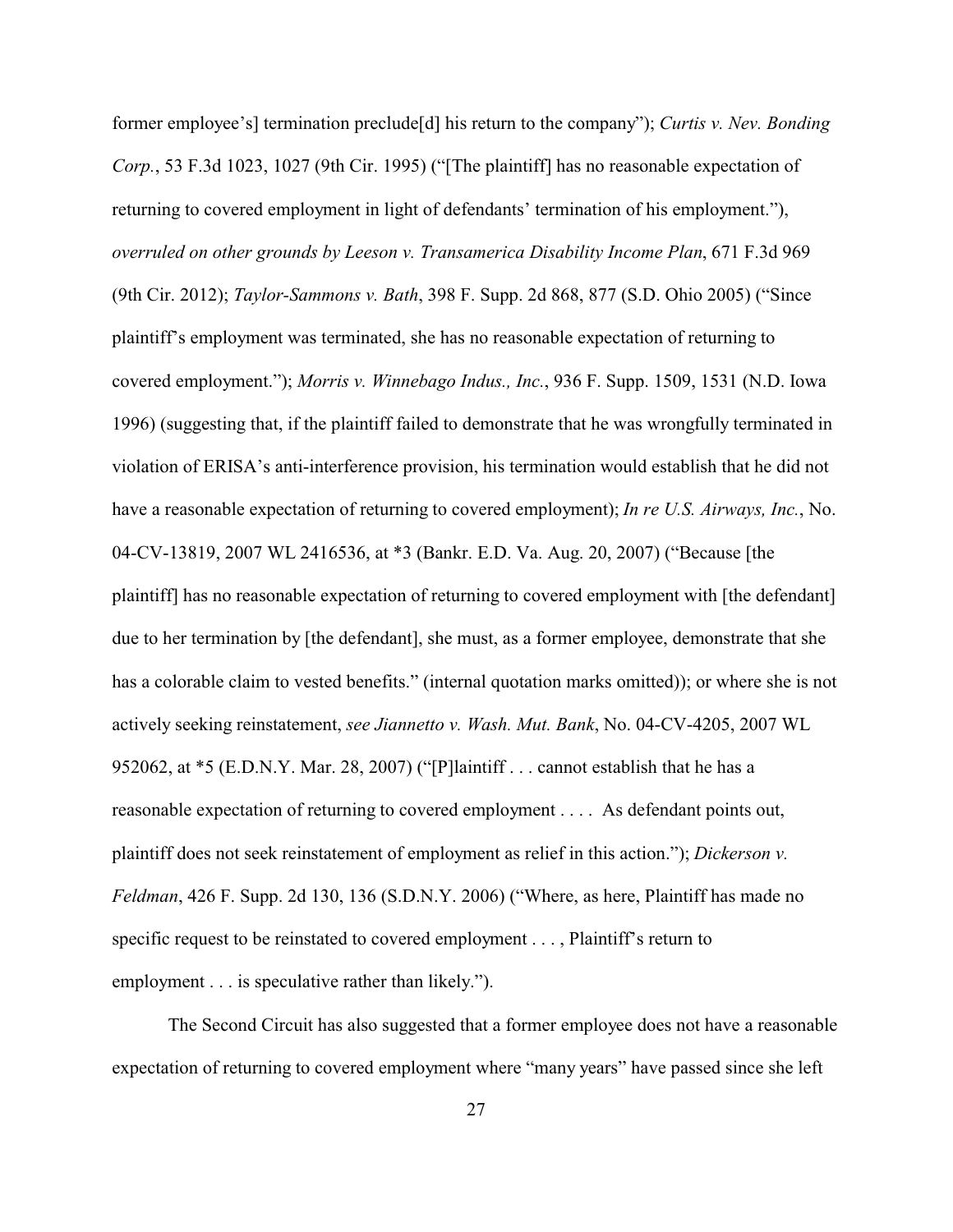such employment. *See Saladino v. I.L.G.W.U. Nat'l Ret. Fund.*, 754 F.2d 473, 476 (2d Cir. 1985) (noting, in a case where a former employee first brought ERISA claims against his former employer 17 years after he had last been employed by that employer, that "[e]xpansion of [the definition of "participants"] to former employees of many years past or others with no colorable claim to benefits would create uncertainties as to statutory obligations and impose great costs on pension plans for no legislative purpose."); *see also Olson v. Chem-Trend Inc.*, No. 94-CV-75201, 1995 WL 866221, at \*3 (E.D. Mich. May 30, 1995) ("Because [the plaintiff's] employment was terminated by [the defendant] seven years ago, it seems unlikely that he has a reasonable expectation of returning to covered employment." (internal quotation marks omitted)).

In regard to the second prong, under which a former employee can establish standing under ERISA if she has "a colorable claim to vested benefits," the Court acknowledges that "[t]he requirement of a colorable claim is not a stringent one." *Moriarity v. United Techs. Corp. Represented Employees Ret. Plan*, 947 F. Supp. 43, 49 (D. Conn. 1996) (citation and internal quotation marks omitted), *aff'd*, 158 F.3d 157 (2d Cir. 1998); *see also Roarty v. AFA Protective Sys., Inc.*, No. 06-CV-152, 2006 WL 3370349, at \*3 (E.D.N.Y. Nov. 20, 2006) ("A colorable claim is one that is arguable . . . ." (internal quotation marks omitted)). However, a former employee's claim to vested benefits is not colorable where it is not "rooted in existing law," *Moriarity*, 947 F. Supp. at 49; where it is "frivolous," *Roarty*, 2006 WL 3370349, at \*3; or where the employee "fail[s] to point to any written language from [her former employer] that could reasonably be interpreted as a promise to vest [her] . . . benefits," *Peterson*, 803 F. Supp. 2d at 108.

28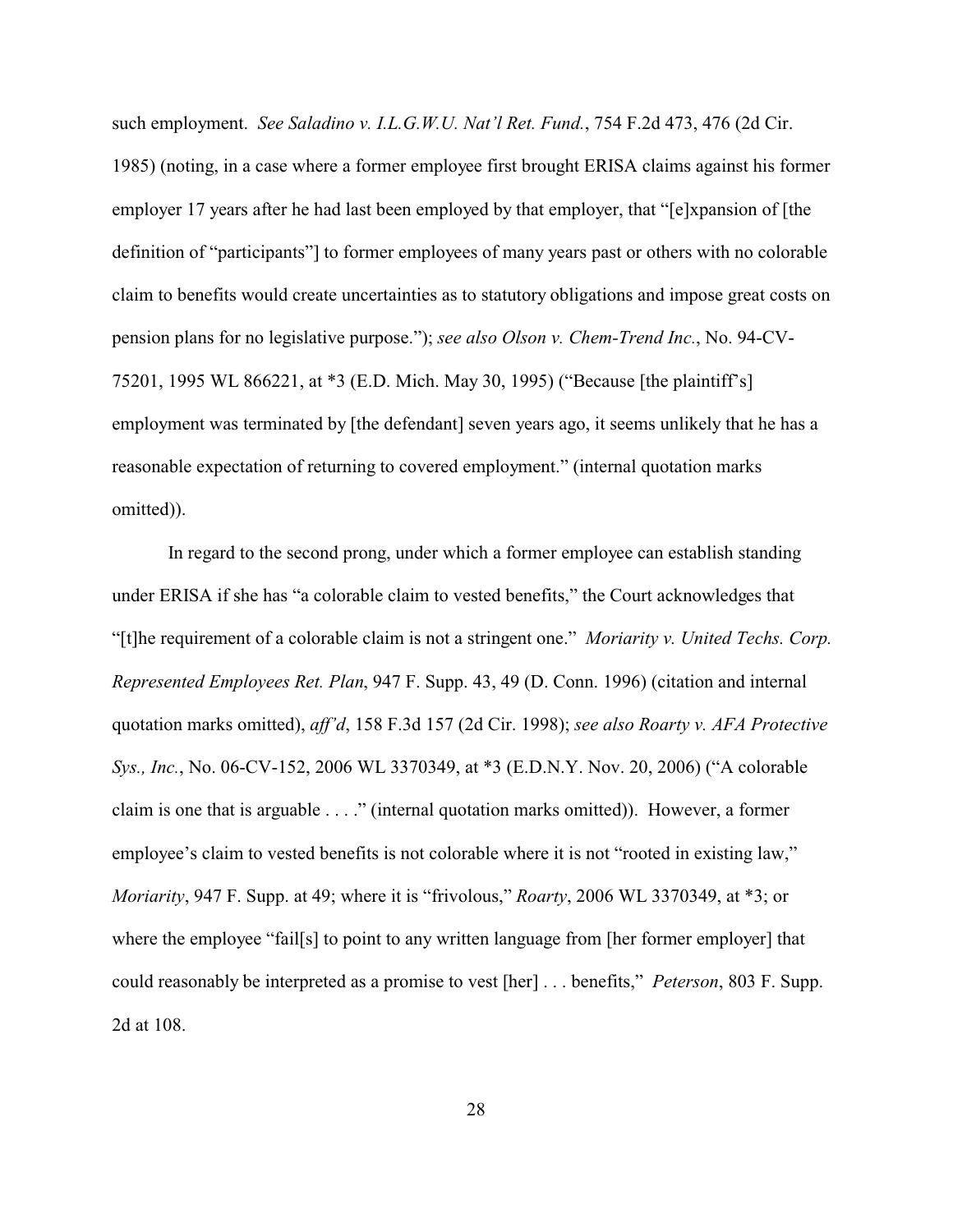As for "beneficiary," ERISA defines that term to mean "a person designated by a participant, or by the terms of an employee benefit plan, who is or may become entitled to a benefit thereunder." 29 U.S.C. § 1002(8). While "[i]t is true that the statute refers to a person 'who is *or may be* entitled to a benefit' under the plan," that language "merely reflects the fact that some designees are, under the terms of the plan in question, immediately entitled to a benefit while others, though designated by the participant, only stand to become entitled to a benefit upon some contingency such as the participant's death." *Park v. Trs. of 1199 SEIU Health Care Emps. Pension Fund*, 418 F. Supp. 2d 343, 350 (S.D.N.Y. 2005). "The definition is [still] limited to persons designated by the participant, or by the terms of the plan." *Id.* (alterations and internal quotation marks omitted). "[T]he threshold requirement of having been designated by [a] participant (or by the terms of the plan) [must still] be satisfied." *Id.*

#### 2. Plaintiff Is Not a "Participant" Under ERISA

The last time that Plaintiff was employed by an employer contributing to the Plan was in January 1997, when she was terminated. (*See* Pl.'s 56.1 Statement ¶ 3; Pl.'s Aff. ¶ 5; Dkt. No. 25.) Thus, from that date to the present, Plaintiff has been a "former employee" of the contributing employers. Therefore, in order to be a "participant" under ERISA, Plaintiff must have (1) "a reasonable expectation of returning to covered employment"; or (2) "a colorable claim to vested benefits." *Firestone*, 489 U.S. at 117 (internal quotation marks and alterations omitted); *see also id.* at 118 ("A former employee who has neither a reasonable expectation of returning to covered employment nor a colorable claim to vested benefits . . . simply does not fit within the phrase 'may become eligible.'" (internal quotation marks and alterations omitted)); *L.I. Head Start*, 2010 WL 8816299, at \*10 (same); *Caltagirone*, 414 F. Supp. 2d at 192 (same).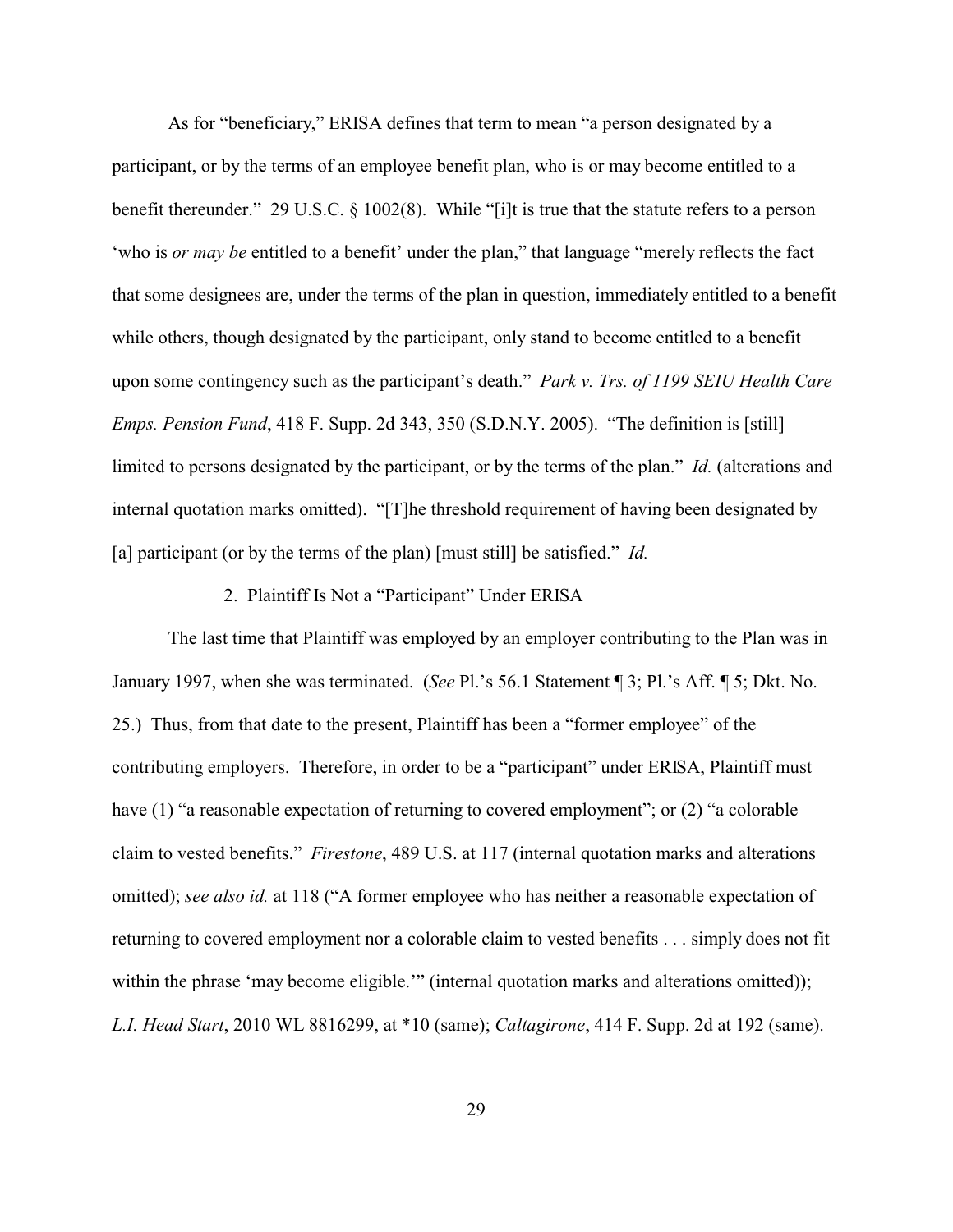It is clear that Plaintiff cannot satisfy the first prong. In the first instance, Plaintiff has not even alleged, much less provided any evidence, that she has any expectation of returning to covered employment at all. *See In re J.P Morgan Chase Cash Balance Litig.*, 242 F.R.D. at 271; *Fenwick*, 2007 WL 703613, at \*3. Nor has Plaintiff alleged or provided any evidence that she is seeking reinstatement. *See Jiannetto*, 2007 WL 952062, at \*5; *Dickerson*, 426 F. Supp. 2d at 136. Additionally, even if she had alleged that she has an expectation of returning to covered employment, the reasonableness of such an expectation would be undermined by the fact that Plaintiff was terminated, *see Bath*, 398 F. Supp. 2d at 877; *In re U.S. Airways, Inc.*, 2007 WL 2416536, at \*3, and that more than 15 years passed between her termination and the filing of her Complaint, *see Saladino*, 754 F.2d at 476; *Olson*, 1995 WL 866221, at \*3. What is more, Plaintiff was not only terminated—she was terminated for cause. As Defendants point out, "[g]iven that Plaintiff was terminated for cause, it is doubtful that she would [be] hired even if she [were to] appl[y] . . . ." (Def.'s Mem. 14 n.3.) *Cf. Albers*, 2008 WL 7122683, at \*13 (noting the relevance of the contentious nature of a former employee's departure to the inquiry of whether such employee has a reasonable expectation of returning to covered employment). Accordingly, the Court finds that Plaintiff does not have standing under the first prong.

It is the second prong that requires the Court to delve into the merits of the Board's denial of Plaintiff's pension benefits application. After reviewing the relevant terms of the 1993 Plan, the SPDs explaining those terms, and the Board's determination, the Court concludes that Plaintiff does not have a colorable claim to vested benefits. As described in detail above, under the 1993 Plan, which was in effect at the time that Plaintiff was terminated, Plaintiff could have vested in her pension benefits if (1) she had satisfied the age and service requirements for normal or early pension; (2) she had at least ten years of Pension Service (including at least two years of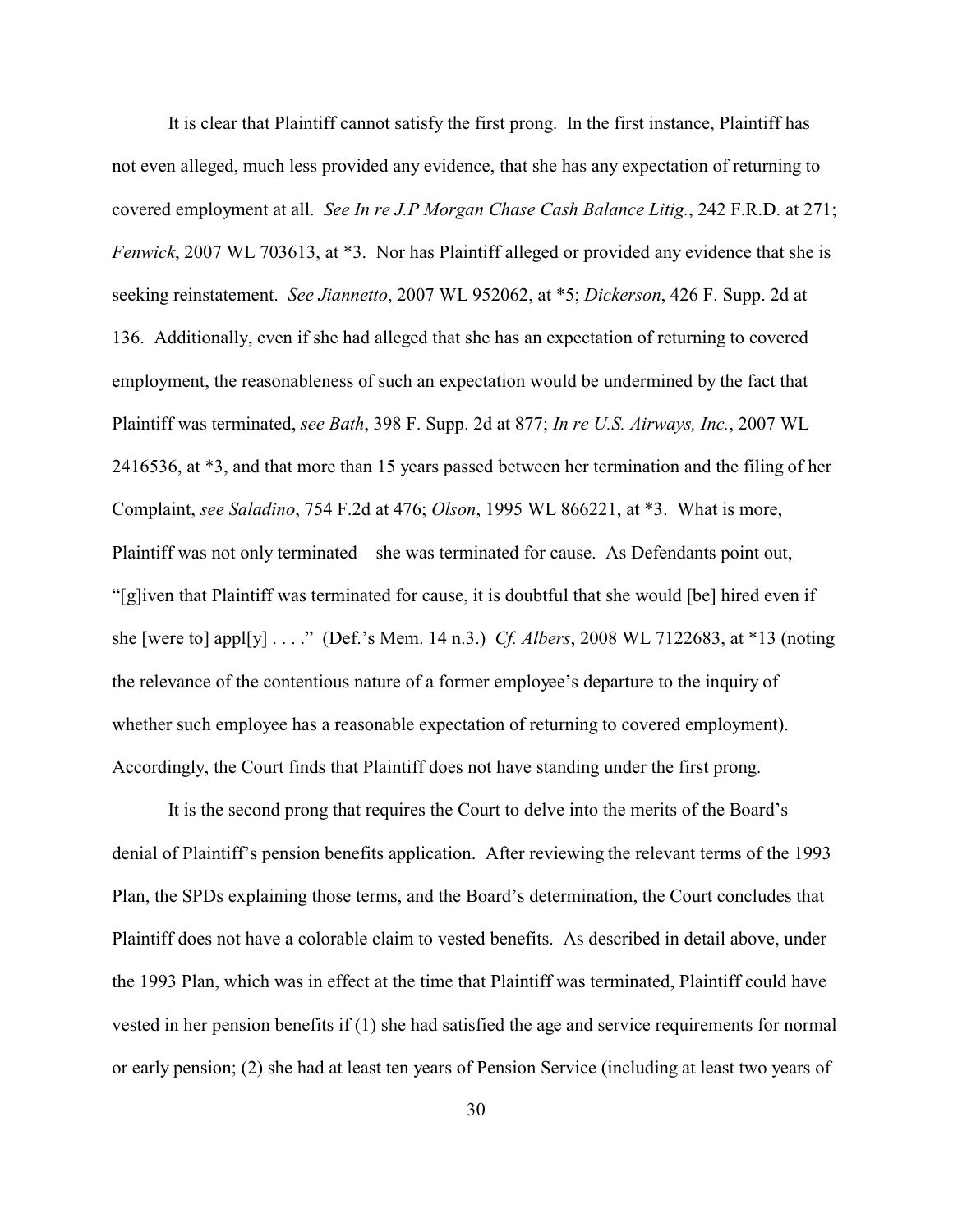Future Pension Service); or (3) she had at least ten years of Vesting Service (five years of Vesting Service if not represented by a collective bargaining representative and the date of determination is after 1988). (*See* Both's Aff., Ex. D, at 400, § 402; *id.*, Ex. E, at 12, ¶ 28.)

Beginning with the second of these avenues to vesting, at no point did Plaintiff ever accumulate ten years of Pension Service. The 1993 Plan defines Pension Service as "Past Pension Service" and "Future Pension Service." (*Id.*, Ex. D., at 103, § 1.13.) As there is no reason to believe that Plaintiff ever accumulated "Past Pension Service," *see supra* note 10, to establish that she accumulated ten years of Pension Service, Plaintiff must rely on her "Future Pension Service," which the 1993 Plan defines as "employment by an Employee with an Employer in a position for which the Employer is required to contribute to the Fund in accordance with a collective bargaining agreement with the Union or an agreement between such Employer and the Trustees." (*Id.*, Ex. D., at 103, § 1.13B.)

Defendants note that Plaintiff was employed in such a position with First National for approximately seven years and nine months before she was terminated, (*see* Defs.' 56.1 Statement ¶ 3), which would leave Plaintiff approximately two years and three months short. In response, Plaintiff first attempts to argue that she "had 10 years of . . . service under [the] UFCW Local 1500 Pension Plan[,] working for First National Supermarket and 14 weeks for Stop & Shop, as it is indicated in [her] Social Security covered FICA earning for 11 years." (Pl.'s 56.1 Statement ¶ 6.) But this argument is belied by Plaintiff's own submissions, in which she admits that her "participation in covered full time employment with First National Supermarket began on May 1, 1989," (*id.*), and that she was "fired" "[a]fter 8 years of full time employment with First National Supermarket, Inc." and her "[n]ew [e]mployer (for 14 week[s])[,] Stop &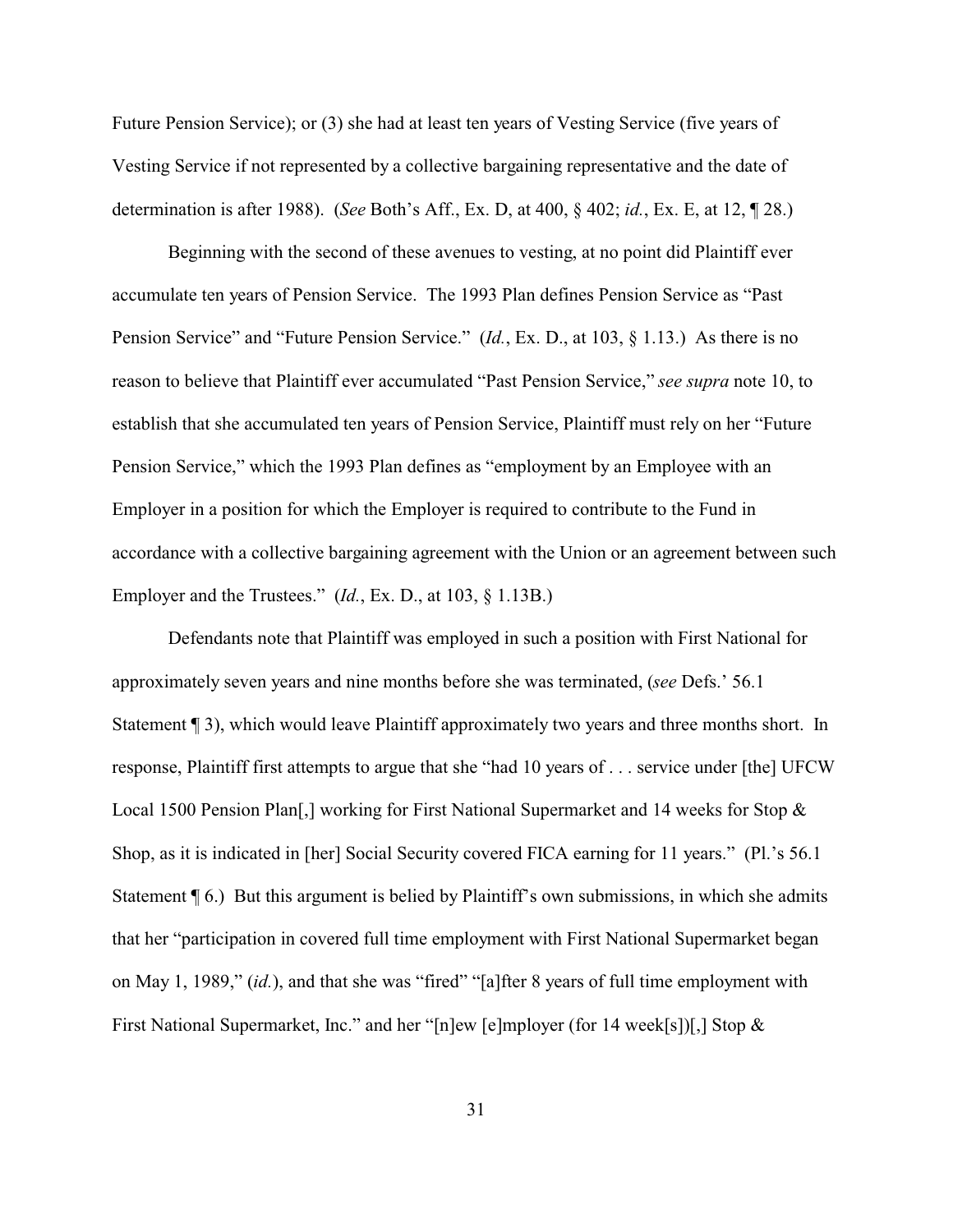Shop . . . [,] in January 1997," (*id.* ¶ 3; *see also* Pl.'s Aff. ¶ 5 ("In January 1997 I was [f]ired  $\dots$  by Stop & Shop  $\dots$  .").)

Next, Plaintiff asserts that she "earned [a] [t]otal [of] 11 years covered [P]ension Service with UFCW–United Food & Commercial Workers Pension Plan," by including in her Pension Service calculations the time that she worked for A&P and Waldbaum's in 1998 and 1999. (Pl.'s Aff. ¶¶ 11–15.) But as noted above, Defendants note that A&P never contributed to the Fund on behalf of its own employees, and that it made contributions on behalf of Waldbaum's employees only to the Local 338 Pension Fund, a legal entity separate from the Local 1500 Fund, and with which the Local 1500 Fund did not have a reciprocity agreement. (*See* Defs.' 56.1 Statement ¶ 4.) Plaintiff has not challenged these statements, nor has she provided any evidence to the contrary.<sup>14</sup> As a result, the time Plaintiff spent working at  $A\&P$  and Waldbaum's cannot count towards her Future Pension Service, as A&P and Waldbaum's were not employers "required to contribute to the Fund in accordance with a collective bargaining agreement with the Union or an agreement between such Employer and the Trustees." (Both's Aff., Ex. D at

<sup>&</sup>lt;sup>14</sup> While Plaintiff does claim that "UFCW, Local 1500, is [the] exclusive representative of employee's [sic] of the Employer with respect of [the] employer's payment for contributions to the Pension Fund, Welfare Fund and Legal Service Fund, according to the provisions of [the] Bargaining Agreement," (Pl.'s Aff. ¶ 15), and that "Local 1500 is [the] exclusive representative of employees of the Employer for the Purpose of collective bargaining with respect to rates of pay, wages, hours of Employment, and other condition of employment, according to the National Labor Relations Act and ERISA of 1974, as amended IRC 1986," (Pl.'s 56.1 Statement ¶ 11), it is unclear to which employer or employers Plaintiff is referring. If Plaintiff is referring to First National, Edwards, and Stop & Shop, the Parties do not appear to be in disagreement. But if Plaintiff is referring to A&P and Waldbaum's, then Plaintiff's statements could perhaps be taken as implicit disagreement with Defendants' statement that A&P contributes not to Local 1500's but to Local 338's pension fund. Nevertheless, Plaintiff has not provided the Court with any evidence that A&P or Waldbaum's contributed to the Fund while she was employed by either company. In fact, as noted above, Plaintiff's own submissions prove the opposite. *See supra* note 7.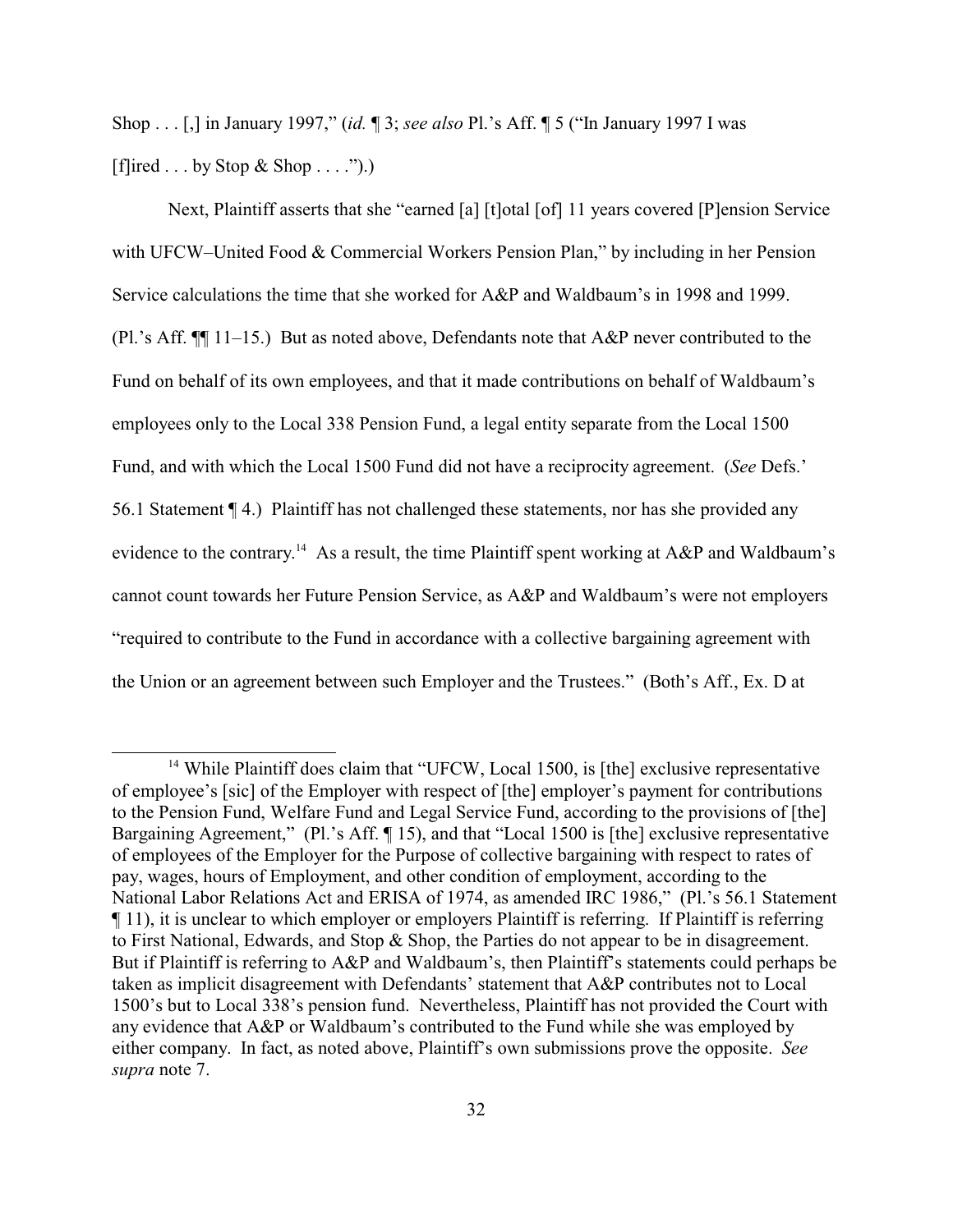103, § 1.13B.) As such, Plaintiff cannot establish that she accumulated ten years of Pension Service.

In regard to the third avenue to vesting, Plaintiff cannot show that she earned ten years of Vesting Service. The 1993 Plan defines Vesting Service as including both "Pension Service," described above, as well as "Related Employment." (*Id.* at 105, § 1.21.) The 1993 Plan defines "Related Employment" as "employment, after 1975, *with a contributing Employer* for which employment such Employer is not required by agreement with the Union or with the Trustees to contribute to the Fund, provided such employment is not separated from Covered Employment with the same Employer, by a quit, discharge, or retirement." (*Id.* at 104, § 1.17 (emphasis added).) As noted previously, Plaintiff earned only seven years and nine months of Pension Service. The time that she worked for A&P and Waldbaum's does not count as "Related Employment," and therefore cannot close the gap between Plaintiff's seven years and nine months and the required ten years, as neither of those two entities were "contributing Employers." The 1993 Plan defines "Employer" as "any Employer who is required to pay contributions to the Fund for the purposes of the Plan as the result of an agreement between such Employer and the Union, or between such Employer and the Trustees"—a description that A&P and Waldbaum's do not match—or "the Union and any of the benefit funds affiliated with the Union provided, in both cases, such Employer agrees to contributing to the Fund on the same basis as other Employers"—a description that A&P and Waldbaum's also do not match. (*See id.* at 103, § 1.08.) Thus, Plaintiff cannot establish that she accumulated ten years of Vesting Service.

Plaintiff also did not meet the age and service requirements for an Early or Normal Pension. The 1993 Plan states that the Early Pension Date for a participant shall be the first day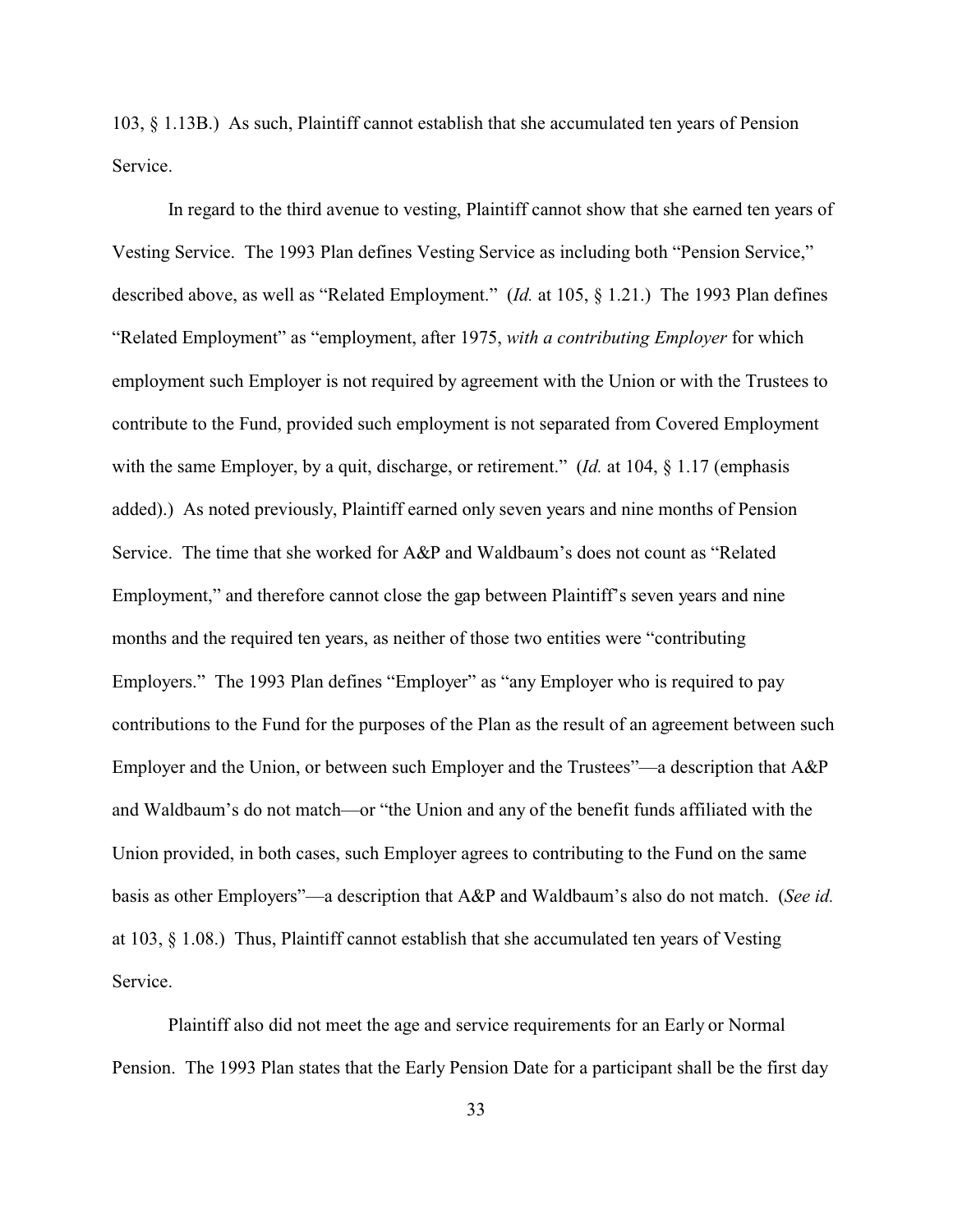of the month coinciding with or next following the latest of the participant's 55th birthday; the participant's completion of at least 25 years of Pension Service (including at least two years of Future Pension Service); the date of the participant's proper application for pension to the Trustees; and the participant's cessation of work at employment that would earn Pension or Vesting Service under the Plan. (*Id.* at 500, § 5.02.) In explaining these requirements, the 1995 SPD makes clear that all four must be satisfied, and specifically states that, "[t]o be eligible to receive an early pension, [*a participant*] *must have at least 25 years of pension service*." (Both's Aff., Ex. E, at 18,  $\P$  40 (emphasis added).) Plaintiff did not accumulate ten, much less 25, such years.

In regard to the age and service requirements for a Normal Pension, the 1993 Plan provides that "[a]fter 1992, the Normal Pension Age for a participant is the later of the participant's 65th birthday and the day that is the 5th anniversary of the participant's Commencement of Participation." (*Id.*, Ex. D, at 103, § 1.12.) The 1995 SPD explains that once a participant is "*at least* age 65," she "may apply for a normal pension benefit *provided* that [she has] satisfied the service requirement for a normal pension," which service requirement is that she "be a plan participant for at least five consecutive years up until [her] 65th (or later) birthday . . . ." (*Id.*, Ex. E, at 16, ¶¶ 35–36.) During her time at First National, Plaintiff was a plan participant for five consecutive years, and as a result, had she continued working in covered employment, she would have vested in her pension benefits when she turned 65 in 2002. But Plaintiff's termination in 1997 caused her to incur a Break in Service, as nothing in the record suggests that Plaintiff earned at least 500 hours of Vesting Service in that year or in any year subsequent. (*See* Both's Aff., Ex. D at 101, § 1.03.) As described above, Plaintiff's employment with A&P and Waldbaum's did not count as Pension Service or Related Employment, the two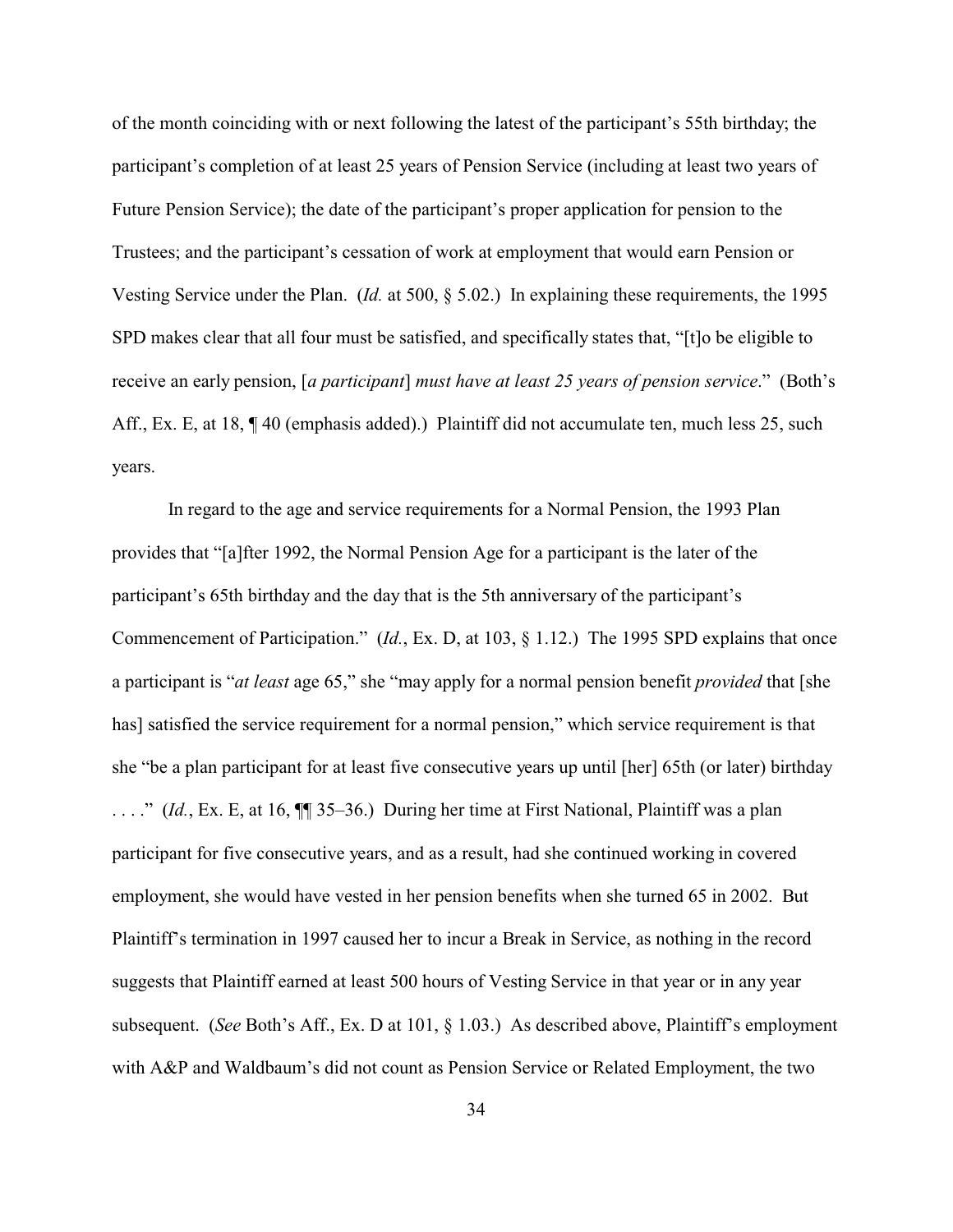categories of work that qualify as Vesting Service. (*See id.* at 105, § 1.21.) Therefore, Plaintiff "forfeited" "[a]ll of [her] Accrued Benefit and Vesting Service earned before the end of [the 1997] Plan Year . . . ." (*Id.* at 400, § 4.03) She did not restore this Accrued Benefit and Vesting Service before she turned 65, or at any point thereafter, as she never "subsequently work[ed] in Covered Employment for a sufficient period of time that [her] Employer [was] required to make at least one monthly contribution to the Plan," or "earn[ed] at least 1000 hours of Vesting Service in a Plan Year . . . ." (*Id.* at 401, § 4.06.) Thus, Plaintiff has not satisfied the age or service requirements for an Early or Normal Pension.<sup>15</sup>

For all of these reasons, the Court finds that Plaintiff does not have a colorable claim to vested benefits, nor did she have such a claim at any point before or after her termination. The relevant terms from the 1993 Plan are sufficiently clear, and their clarity is heightened by the SPDs that the Fund issued to provide employees and former employees like Plaintiff with assistance in their interpretation. When applied to the undisputed facts, those terms establish beyond a doubt that Plaintiff is not entitled to the pension benefits that she seeks. Unsurprisingly, the Fund was consistent in finding the same on the three separate occasions that it considered Plaintiff's application. Put simply, Plaintiff has "failed to point to any written

<sup>&</sup>lt;sup>15</sup> In her Affirmation, Plaintiff also appears to argue that she was "grandfathered" into eligibility for a pension under an SPD issued on January 1, 2011, which explains the Plan's most current version. (*See* Pl.'s Aff. ¶ 23.) However, the provision to which she cites, Paragraph 44(B), relates to eligibility for an Early Pension—Paragraph 43 clearly states that, "[t]o be eligible to receive an Early Pension, you must have at least 25 years of pension service." (Pl.'s Ex., January 1, 2011 SPD, at 18, ¶ 43.) As noted throughout this Opinion, Plaintiff had only seven years and nine months of Pension Service at the time she was terminated, before such service was forfeited due to her Break in Service.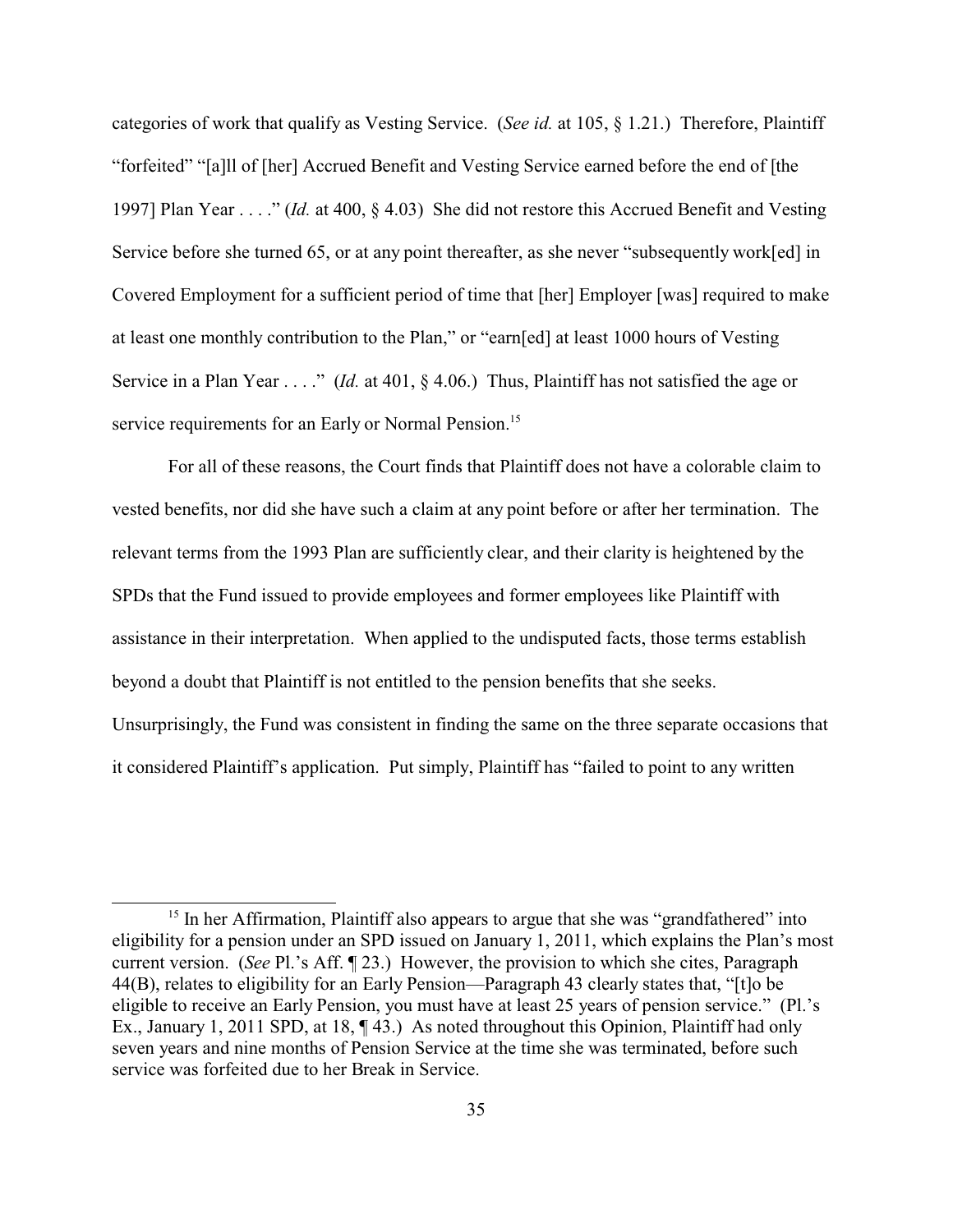language from [Defendants] that could reasonably be interpreted as a promise to vest [her] ... benefits." *Peterson*, 803 F. Supp. 2d at 108.<sup>16</sup>

The non-retroactive 1998 amendment to the Plan does not change the Court's conclusion that Plaintiff does not have a colorable claim to vested benefits. That amendment replaced the 1993 Plan's ten-year vesting with five-year vesting, effective January 1, 1999, approximately two years after Plaintiff was terminated. (Defs.' 56.1 Statement ¶ 10.) According to the amendment, a participant can vest in her benefits if she "has at least five years of Vesting service *and has at least one hour of Vesting Service earned after 1998*." (Both's Aff., Ex. F, at 400, § 4.02 (emphasis added).) A September 1998 Local 1500 newspaper article explained that "[t]he necessary period of vesting service to achieve benefits for normal retirement benefits has been reduced from ten years to five years effective January 1, 1999 *for members who are actively employed after that date*," and cautioned "that in order to be eligible for these new pension benefits, a member must be actively at work (*physically on the job*) after January 1, 1999 for the vesting increase . . . ." (Both's Aff., Ex. G. (emphasis added); *see also* Both's Aff., Ex. H; Both's Aff., Ex. I, at A.) Because A&P and Waldbaum's were not Contributing Employers, Plaintiff's employment with those entities after 1998 does not qualify as the requisite Vesting Service.

<sup>&</sup>lt;sup>16</sup> One district court within the Second Circuit has observed that "the class of 'potential participants,' those who have 'colorable claims' to benefits, clearly encompasses a larger group than just those individuals ultimately determined to have rights under a plan," and that "[a] court may properly award statutory penalties under  $\S$  502(c) even if it determines that the plaintiff does not qualify for plan benefits." *See Kascewicz v. Citibank, N.A.*, 837 F. Supp. 1312, 1321 (S.D.N.Y. 1993). In contrast to the case in which that court so observed, this is a case in which the Fund "was []able [and] []willing to give [Plaintiff] a prompt, unequivocal response to [her] inquiry concerning [her] eligibility," and in which "language in the [Plan and SPDs and] uncontradicted extrinsic evidence unambiguously excluded [Plaintiff] from the Plan's coverage." *See id.*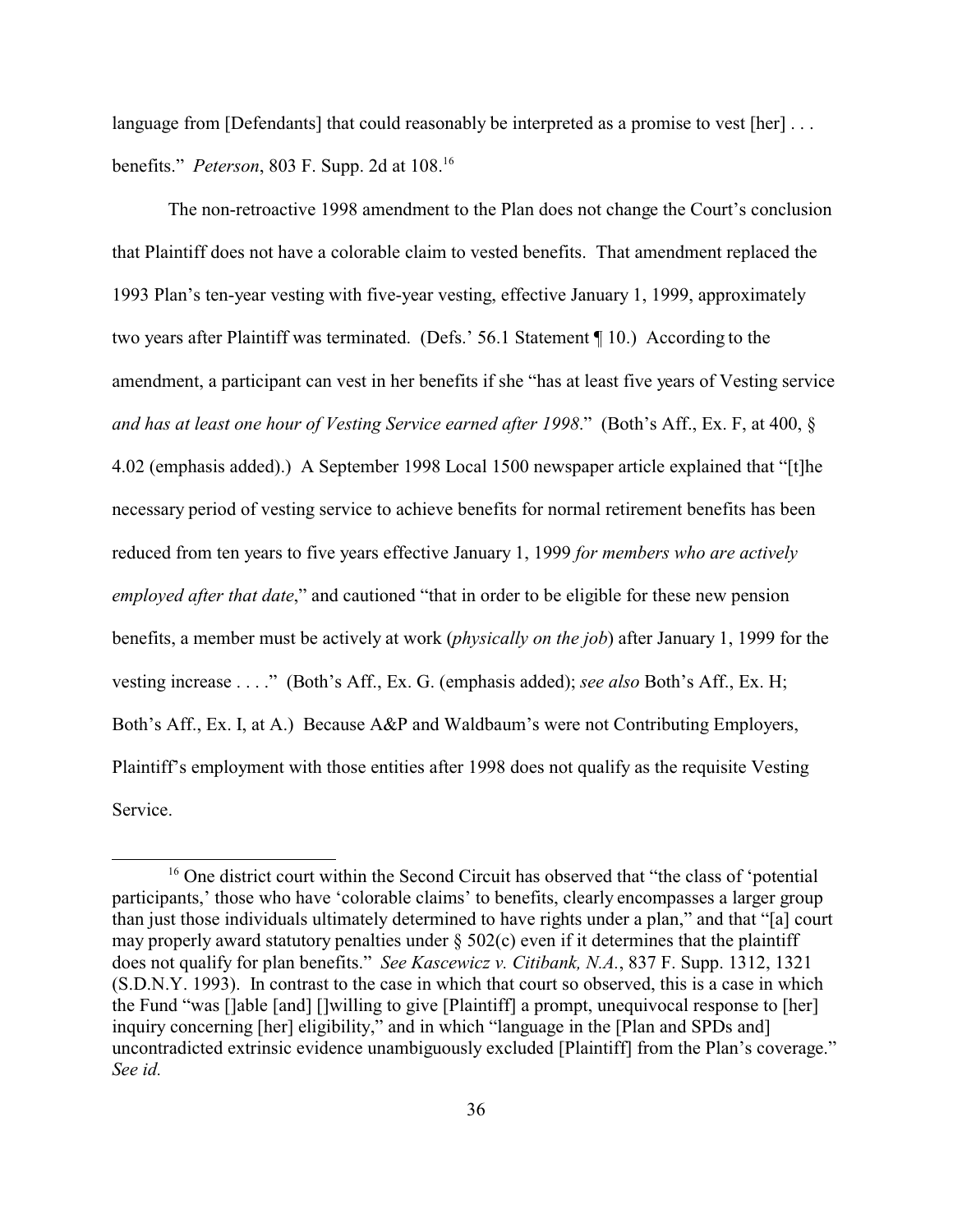In connection with the 1998 amendment, Plaintiff argues that the "Pension Reform Act of 1989" mandated the amendment's applicability to her application, or otherwise made her eligible for five-year instead of ten-year vesting during her employment, by amending ERISA Section 203(a)(2). (*See* Pl.'s Aff. ¶ 3.) This claim misses the mark, as the Pension Reform Act of 1989 never made it out of committee and was never enacted, despite multiple reintroductions. *See* H.R. 3306, 101st Cong. (1989–90); H.R. 1735, 102d Cong. (1991–92); H.R. 2502, 103d Cong. (1993–94); H.R. 1048, 104th Cong. (1995–96).<sup>17</sup> However, the Tax Reform Act of 1986 ("TRA"), Pub. L. No. 99-514, 100 Stat. 2085 (1986), a statute that *was* enacted, did amend ERISA Section 203(a), 29 U.S.C.  $\S$  1053(a)(2), in a number of ways, including by providing that most ERISA plans thereafter "satisfie[d] the requirements of [that] paragraph if . . . an employee who [had] completed at least 5 years of service [had] a nonforfeitable right to 100 percent of the employee's accrued benefit derived from employer contributions," § 1113(e)(1), 100 Stat. at 2447.

Defendants acknowledge that the TRA "reduc[ed] from ten years to five years the minimum amount [of] service that participants in qualified plans [were required to] earn in order to become vested," and "set forth deadlines by which qualified plans were required to adopt fiveyear vesting." (Def. Both's Reply Aff. in Supp. of Defs.' Mot. for Summ. J. ("Both's Reply Aff.")  $\P$  7.) However, Defendants argue that the Small Business Job Protection Act of 1996

<sup>&</sup>lt;sup>17</sup> Plaintiff also makes reference to "H.R. 4367 Pension Reform Act 1983, 103d Congress." (*See* Pl.'s Aff.) The Court interprets this as a reference to the Pension Reform Act of 1993, H.R. 4367, 103d Cong. (1993–94). But this bill also stalled in committee. *See* H.R. 4367, 103d Cong. (1993–94); H.R. 1048, 104th Cong. (1995–96). Plaintiff also referenced "the Pension Reform Act of 1994" at oral argument. No such bill exists, but because the Pension Reform Act of 1993 was introduced in Congress on June 9, 1994, the Court interprets Plaintiff's reference to "the Pension Reform Act of 1994" to be another reference to the Pension Reform Act of 1993. *See* H.R. 4367, 103d Cong. (1993–94).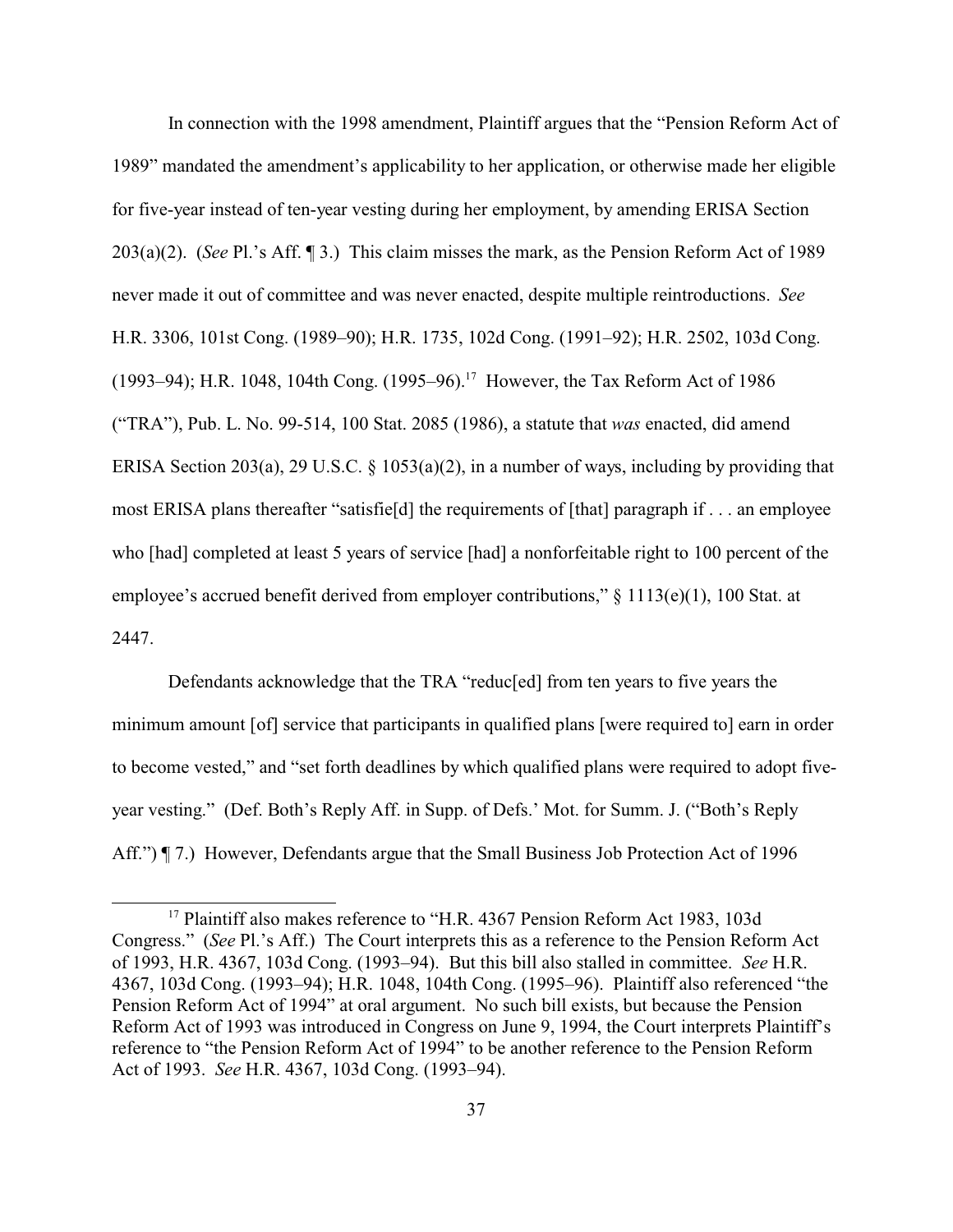("SBJPA"), Pub. L. No. 104-188, 110 Stat. 1755 (1996), "extended" "the deadline for multiemployer plans, such as the Fund's Plan, to adopt five-year vesting." (*Id.*) Defendants are not quite correct. The SBJPA did not extend the deadline by which multiemployer plans were required to adopt five-year vesting. Rather, the SBJPA imposed upon multiemployer plans a five-year vesting requirement for the first time, at least as to employees covered by CBAs. Although the TRA generally imposed a five-year vesting requirement on most ERISA plans, it specifically addressed the vesting requirements applicable to multiemployer plans in a separate subparagraph:

A plan satisfies the requirements of this subparagraph if—

- (i) the plan is a multiemployer plan  $\dots$ , and
- (ii) under the plan—

(I) an employee who is covered pursuant to a collective bargaining agreement . . . and who has completed at least 10 years of service has a nonforfeitable right to 100 percent of the employee's accrued benefit derived from employer contributions, and

(II) the requirements of [the subparagraphs imposing five-year vesting on most ERISA plans] are met with respect to employees not described in subclause (I).

§ 1113(e)(1), 100 Stat. at 2447–48.<sup>18</sup>

 $18$  ERISA defines a "multiemployer plan" as "a plan—(i) to which more than one employer is required to contribute, (ii) which is maintained pursuant to one or more collective bargaining agreements between one or more employee organizations and more than one employer, and (iii) which satisfies such other requirements as the Secretary may prescribe by regulation." 29 U.S.C. § 1002(37)(A). Although the issue was not directly addressed in the Parties' submissions, it appears as though more than one employer is required to contribute to the Plan, (*see* Both's Aff. ¶ 2), and that the Plan is maintained pursuant to one or more CBAs between one or more employee organizations and more than one employer, (*see id.* ¶ 4). Plaintiff does not challenge Defendants' characterization of the Plan as a multiemployer plan for the purposes of the TRA and the SBJPA. (*See* Both's Reply Aff. ¶ 7.)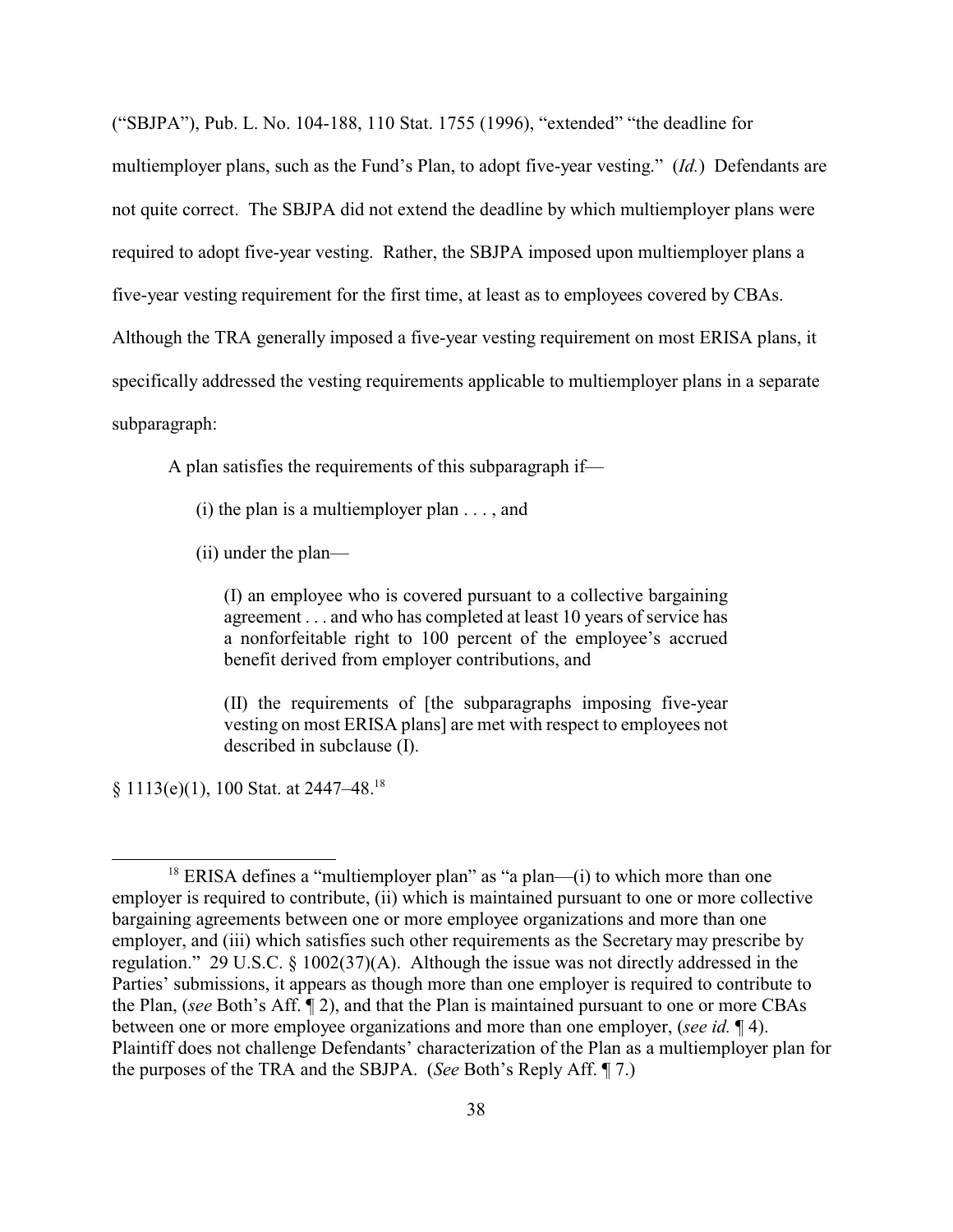Thus, upon its enactment in 1986, the TRA imposed upon multiemployer plans a ten-year vesting requirement for employees covered by CBAs, but a five-year vesting requirement for employees not covered by CBAs. However, upon its enactment in 1996, the SBJPA imposed upon multiemployer plans a five-year vesting requirement as to all employees, regardless of whether they were covered by CBAs, in a section titled, "Elimination of Special Vesting Rule for Multiemployer Plans," which struck the subparagraph that created a separate regime for multiemployer plans. *See* § 1442(b), 110 Stat. at 1808. The SBJPA provided the following as to when its elimination of the special vesting rule for multiemployer plans would take effect:

The amendments made by this section shall apply to plan years beginning on or after the earlier of—

(1) the later of—

(A) January 1, 1997, or

(B) the date on which the last of the collective bargaining agreements pursuant to which the plan is maintained terminates (determined without regard to any extension thereof after the date of the enactment of this Act), or

(2) January 1, 1999.

*Such amendments shall not apply to any individual who does not have more than 1 hour of service under the plan on or after the* [*first*] *day of the* [*first*] *plan year to which such amendments apply.*

§ 1442(c), 110 Stat. at 1808 (emphasis added).

Upon the Court's request at oral argument, Defendants subsequently provided the Court

with a letter in which they elaborated on how they brought the Plan into conformity with the

SBJPA:

[A collective bargaining agreement between Edwards] and Local 1500 U.F.C.W. . . . cover[ed] the period [from] June 19, 1994 to June 20, 1998. That CBA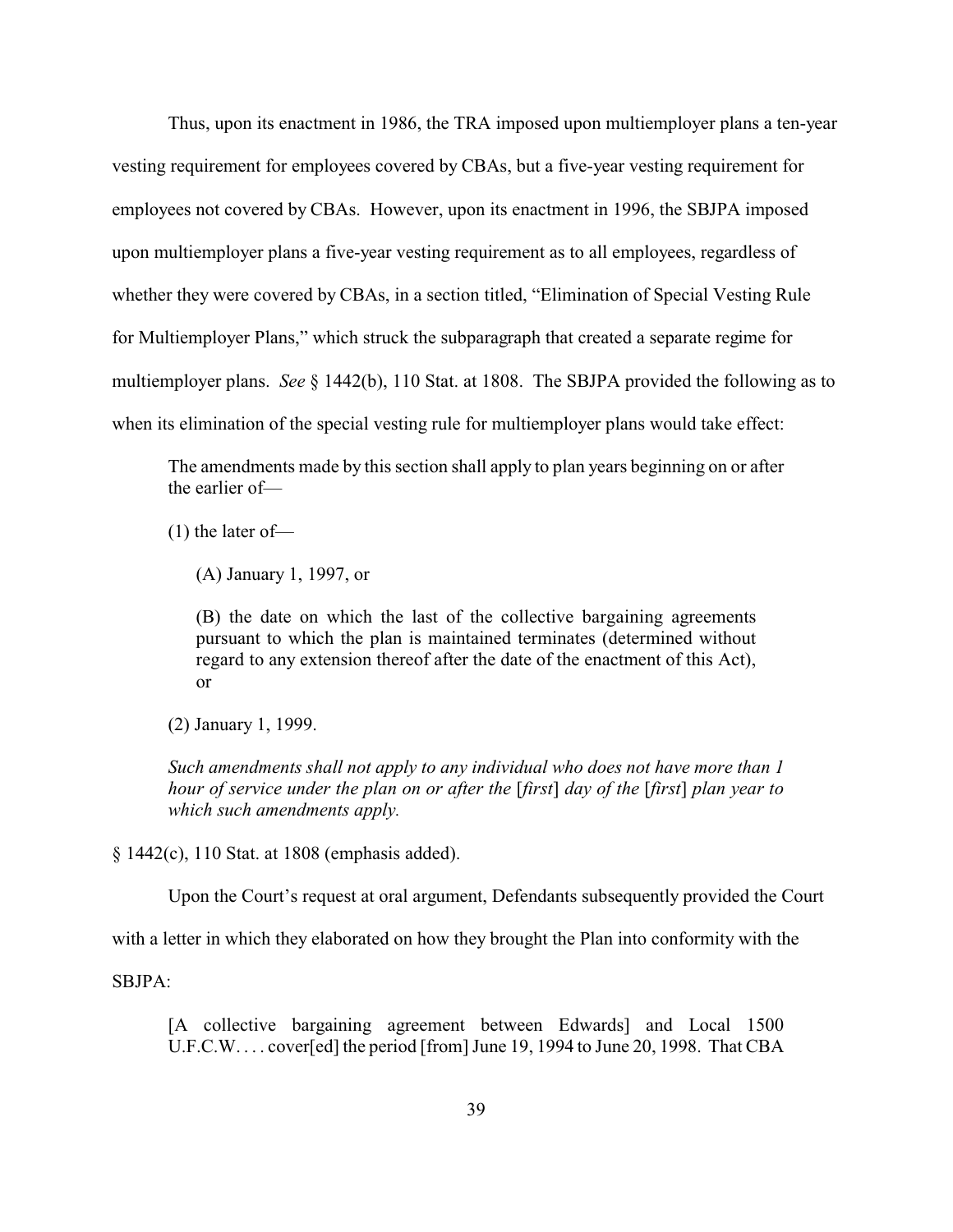was in effect on August 20, 1996, the date that the Small Business Job Protection Act was enacted.

Because June 20, 1998, the termination date of the . . . CBA, is later than January 1, 1997 and earlier than January 1, 1999, the Fund was required to amend the Plan to make five-year vesting effective as of the first day of the Plan Year beginning on or after June 20, 1998. Pursuant to Rule 1.16 of the 1993 Plan, the Plan's Plan Year is January 1 to December 31. Thus, the first day of the Plan Year after June 20, 1998 was January 1, 1999.

Accordingly, on or about September 24, 1998, the Plan was amended, effective January 1, 1999, to provide for five-year vesting instead of ten-year vesting for any participant who earned at least one hour of Pension Service on or after January 1, 1999. Plaintiff did not earn any Pension Service on or after January 1, 1999, and is therefore not covered by the amendment.

(Dkt. No. 29 (citations omitted).)<sup>19</sup>

Thus, Defendants' actions in amending the Plan to provide for five-year vesting were

compliant with both the TRA and the SBJPA. Further, neither the TRA, nor the SBJPA, nor the

1998 amendment itself caused Plaintiff's benefits to vest, as she never attained "more than [one]

hour of service under the [P]lan on or after the [first] day of the [first] plan year to which [the

1998 amendment] appl[ied]," § 1442, 110 Stat. at 1808, which day was January 1, 1999, given

that she was terminated from covered employment in 1997. Thus, nothing about the 1998

amendment changes the Court's determination that Plaintiff does not have a colorable claim to

vested benefits.<sup>20</sup>

<sup>19</sup> Defendants attached the CBA in question to their letter. (*See* Dkt. No. 29.)

<sup>&</sup>lt;sup>20</sup> Several courts have interpreted the second category of former employees that the *Firestone* court described as "participants" under ERISA—those who have "colorable claim[s] to vested benefits"—as including former employees who have either "colorable claims that they will prevail in suits for benefits," or "colorable claims that they will fulfill eligibility requirements in the future." *See, e.g.*, *Featherstone*, 97 F.3d at 734; *Raymond v. Mobil Oil Corp.*, 983 F.2d 1528, 1535 (10th Cir. 1993). This interpretation appears to be based on the *Firestone* court's statement that, "In order to establish that he or she 'may become eligible' for benefits, a claimant must have a colorable claim that (1) he or she will prevail in a suit for benefits, or that (2) eligibility requirements will be fulfilled in the future." *Firestone*, 489 U.S. at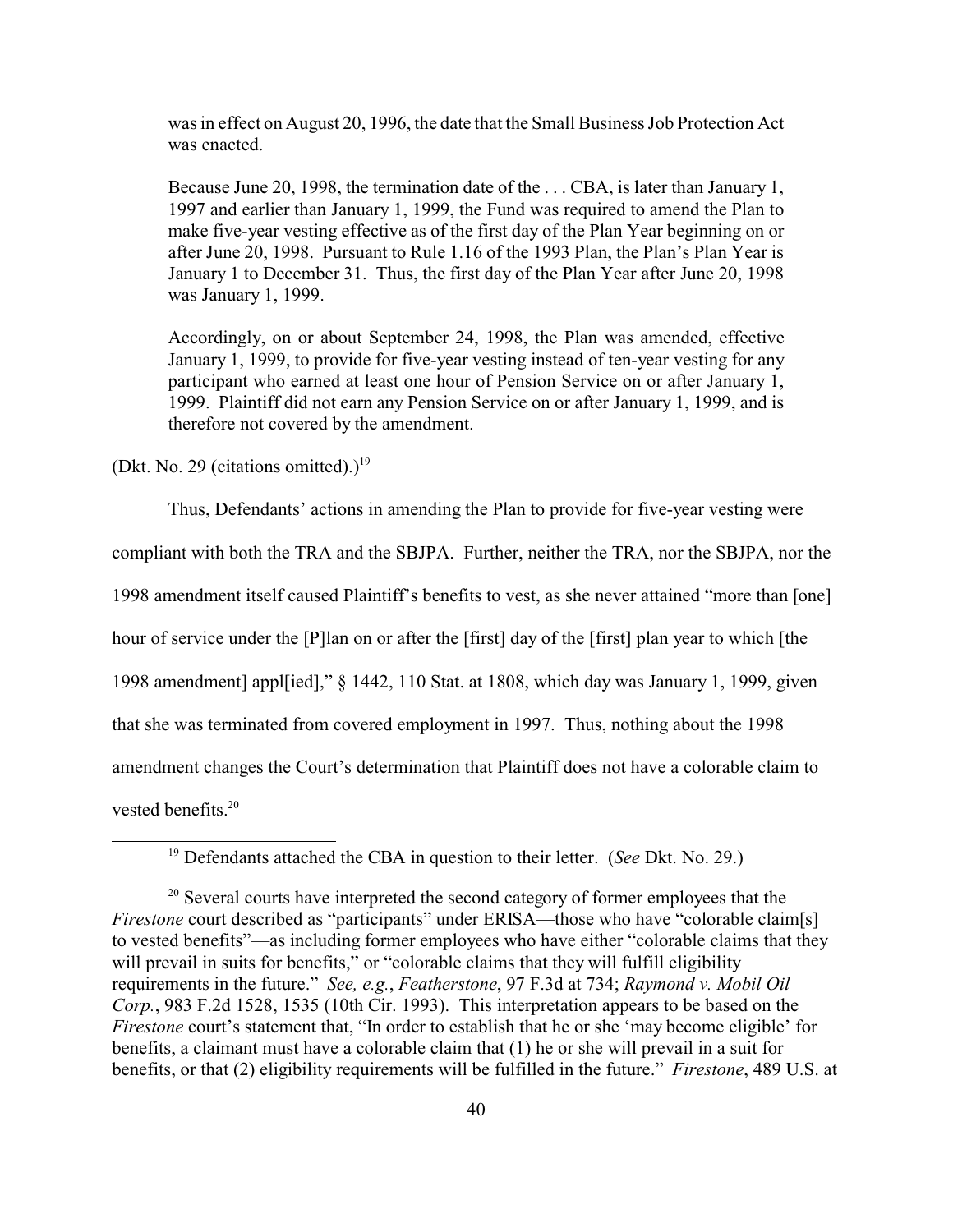### 3. Plaintiff Is Not a "Beneficiary" Under ERISA

In finding that Plaintiff is not a "beneficiary" under ERISA, the Court need only note that nothing in the record indicates that Plaintiff was designated as such by a participant, or by the terms of the Plan, as required by ERISA's definition of that term. *See* 29 U.S.C. § 1002(8) (defining "beneficiary" to mean "a person designated by a participant, or by the terms of an employee benefit plan . . . ."); *see also Park*, 418 F. Supp. 2d at 350 ("The definition is limited to persons designated by the participant, or by the terms of the plan." (alternation and internal quotation marks omitted)).

# 4. Plaintiff Lacks Standing Under ERISA Sections 502(c) and 104(b)

Because Plaintiff is neither a "participant" nor a "beneficiary" as ERISA defines those terms, Plaintiff lacks standing to assert causes of action against Defendants under ERISA Section 502(c), 29 U.S.C. § 1132(c), and ERISA Section 104(b), 29 U.S.C. § 1024(b). *See*

<sup>117–18.</sup> There appear to be only ten reported cases in which courts have taken this approach, all from the Fourth, Tenth, and Sixth Circuits, and none from the Second Circuit.

There are grounds to challenge this interpretation. The question of whether a former employee has a "colorable claim that [she] will prevail in a suit for benefits" is identical to the question of whether that employee has a "colorable claim to vested benefits." As for the question of whether a former employee has "a colorable claim that [she] will fulfill eligibility requirements in the future," such an inquiry is likely already covered by the first category of former employees that the *Firestone* court described as "participants" under ERISA—those who have a "reasonable expectation of returning to covered employment."

Regardless, even if the above-described cases are correct, in the case before the Court, the inquiries that they suggest collapse into those that the Court has already undertaken. Plaintiff has no colorable claim that she will prevail in a suit for benefits, because, as noted previously, she has no colorable claim to vested benefits. Additionally, Plaintiff has no colorable claim that she will fulfill eligibility requirements in the future, as to do so, she would need to vest in her pension benefits through one of the mechanisms provided by the current iteration of the Plan, any of which mechanisms would require Plaintiff to be rehired into covered employment. But, as also noted previously, Plaintiff has not alleged, nor does she have, a reasonable expectation of returning to covered employment.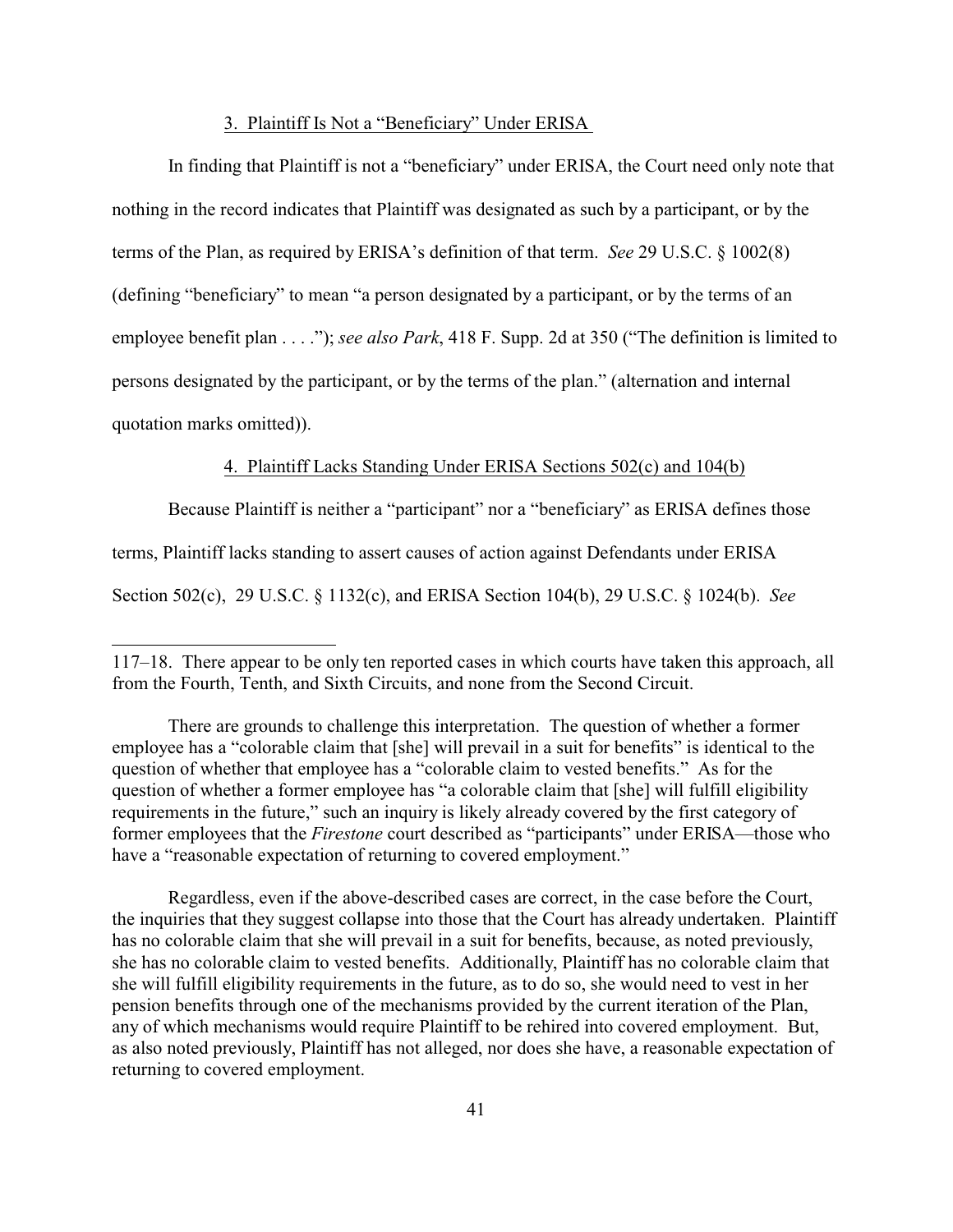*Peterson*, 803 F. Supp. 2d at 108 (finding that a former employee lacked standing to assert a claim against the defendant under Section  $502(c)(1)$  because the former employee did not have a "reasonable expectation of returning to covered employment" or a "colorable claim to vested benefits"). For the same reason, Plaintiff also lacks standing to challenge the Fund's decision to deny Plaintiff's application for pension benefits. *See Giordano v. Thomson*, 564 F.3d 163, 168 (2d Cir. 2009) ("ERISA § 502(a)(1)(B), 29 U.S.C. § 1132(a)(1)(B), provides that a person to whom benefits are owed under an ERISA plan may bring a civil action to recover them. To prevail under  $\S$  502, a plaintiff must show that (1) the plan is covered by ERISA, (2) plaintiff is a participant or beneficiary of the plan, and (3) plaintiff was wrongfully denied severance pay owed under the plan." (citations omitted)); *see also Guerrero v. FJC Sec. Servs. Inc.*, 423 F. App'x 14, 16 (2d Cir. 2011) (same); *cf. Physicians Health Servs.*, 287 F.3d at 122 (upholding district court's dismissal of plaintiff's suit for equitable relief under 29 U.S.C. § 1132(a)(3) for lack of standing where plaintiff was not a "participant," "beneficiary," or "fiduciary"); *Park*, 418 F. Supp. 2d at 352 (dismissing claims plaintiff asserted under 29 U.S.C. §§ 1132(a)(1), (a)(3), and  $(g)(1)$  because plaintiff was not a "participant," "beneficiary," or "fiduciary").<sup>21</sup>

<sup>&</sup>lt;sup>21</sup> At oral argument, Plaintiff submitted to the Court a large volume of documents that she did not originally include in her written submissions, long past the deadline by which the Court had directed her to submit any documents that could bear on the resolution of Defendants' Motion. (*See* Dkt. No. 13 (directing Plaintiff to "serve opposition papers upon Defendants by no later than July 31, 2013").) The Court made photocopies of such documents available to Defendants. Plaintiff has continued to submit similar documents to the Court since the conclusion of oral argument, without prior permission from the Court to do so. (*See, e.g.*, Dkt. Nos. 26–28.) While the Court would have been within the bounds of its discretion to refuse to consider the additional documents that Plaintiff has belatedly submitted, *see Watson v. Geithner*, 355 F. App'x 482, 483 (2d Cir. 2009) (finding that the district court did not abuse its discretion in refusing to consider a pro se plaintiff's untimely opposition to the defendants' summary judgment motion), it has nevertheless done so. None of the information contained therein supports any of Plaintiff's arguments.